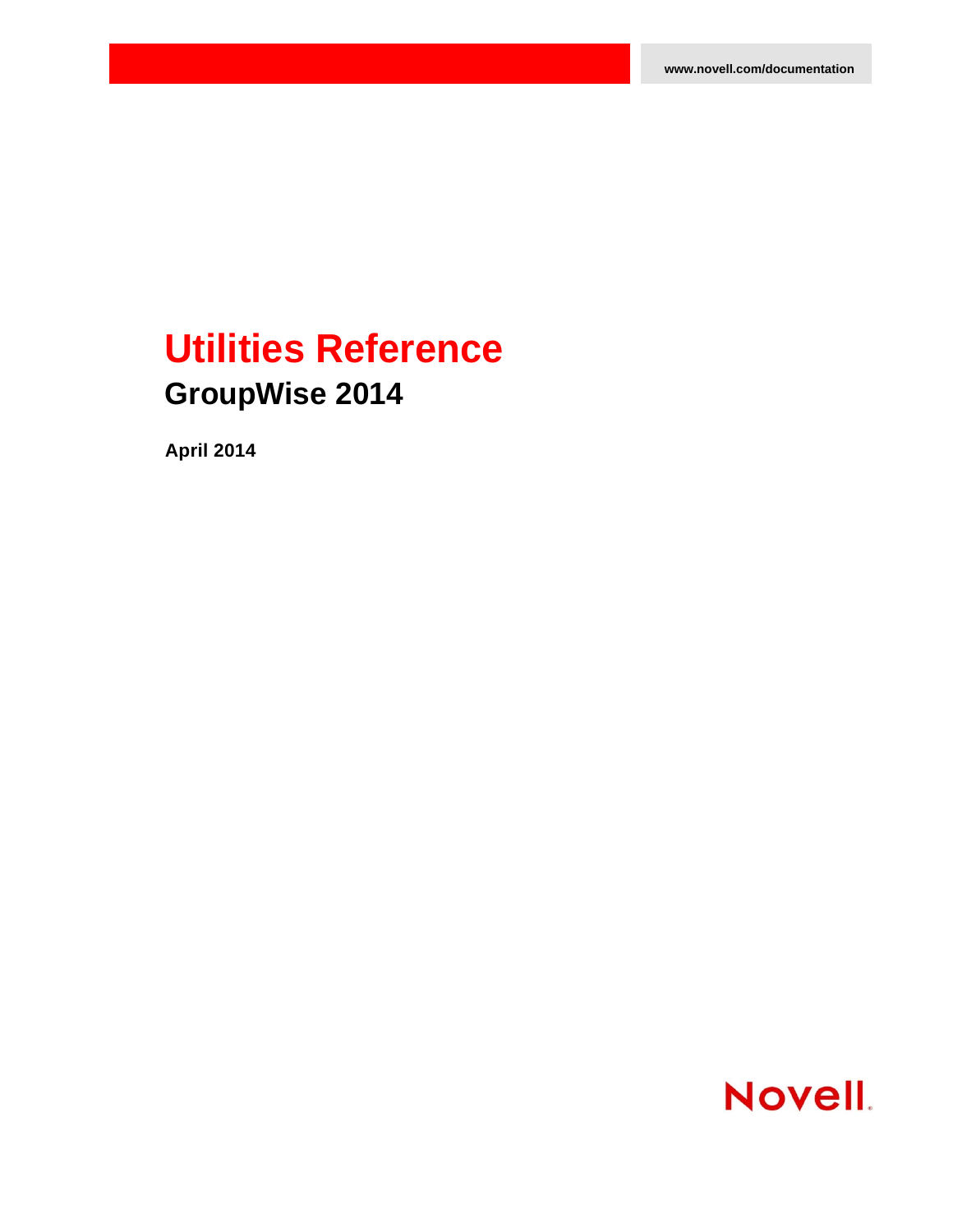#### **Legal Notices**

Novell, Inc. makes no representations or warranties with respect to the contents or use of this documentation, and specifically disclaims any express or implied warranties of merchantability or fitness for any particular purpose. Further, Novell, Inc. reserves the right to revise this publication and to make changes to its content, at any time, without obligation to notify any person or entity of such revisions or changes.

Further, Novell, Inc. makes no representations or warranties with respect to any software, and specifically disclaims any express or implied warranties of merchantability or fitness for any particular purpose. Further, Novell, Inc. reserves the right to make changes to any and all parts of Novell software, at any time, without any obligation to notify any person or entity of such changes.

Any products or technical information provided under this Agreement may be subject to U.S. export controls and the trade laws of other countries. You agree to comply with all export control regulations and to obtain any required licenses or classification to export, re-export, or import deliverables. You agree not to export or re-export to entities on the current U.S. export exclusion lists or to any embargoed or terrorist countries as specified in the U.S. export laws. You agree to not use deliverables for prohibited nuclear, missile, or chemical biological weaponry end uses. See the [Novell International Trade](http://www.novell.com/company/legal/exports/)  [Services web page](http://www.novell.com/company/legal/exports/) (http://www.novell.com/company/legal/exports/) for more information on exporting Novell software. Novell assumes no responsibility for your failure to obtain any necessary export approvals.

Copyright © 2003-2014 Novell, Inc. All rights reserved. No part of this publication may be reproduced, photocopied, stored on a retrieval system, or transmitted without the express written consent of the publisher.

Novell, Inc. 1800 South Novell Place Provo, UT 84606 U.S.A. www.novell.com

*Online Documentation:* To access the online documentation for this and other Novell products, and to get updates, see the [Novell Documentation website](http://www.novell.com/documentation/) (http://www.novell.com/documentation/).

#### **Novell Trademarks**

For Novell trademarks, see the [Novell Trademark and Service Mark list](http://www.novell.com/company/legal/trademarks/) (http://www.novell.com/company/legal/trademarks/).

#### **Third-Party Materials**

All third-party trademarks are the property of their respective owners.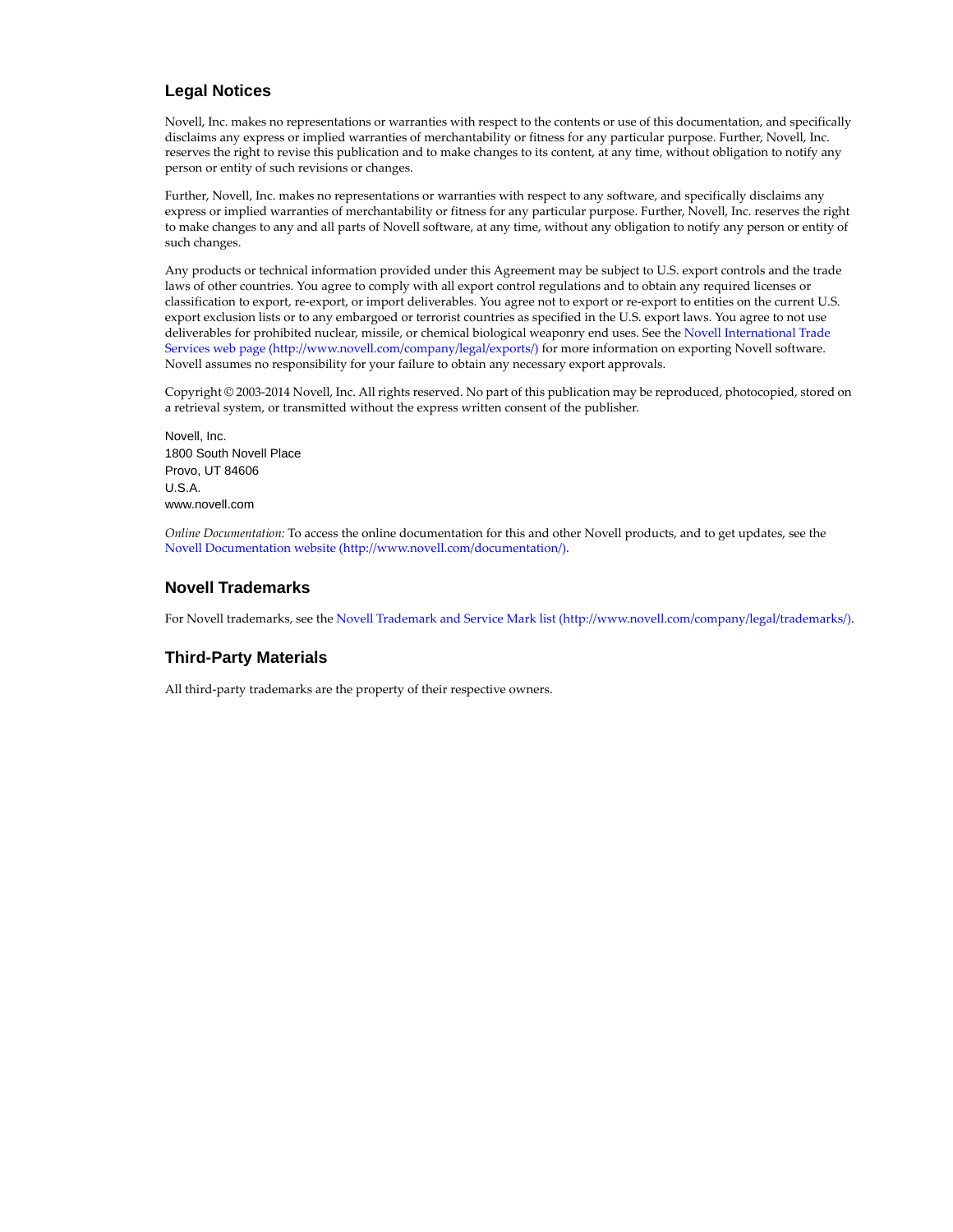# **Contents**

|              | <b>About This Guide</b>                                    | 5  |
|--------------|------------------------------------------------------------|----|
| $\mathbf 1$  | <b>GroupWise Administration Utility</b>                    | 7  |
|              |                                                            |    |
| $\mathbf{2}$ | <b>GroupWise Administration Utility - Database Options</b> | 11 |
|              |                                                            |    |
|              |                                                            |    |
|              |                                                            |    |
|              |                                                            |    |
|              |                                                            |    |
|              |                                                            |    |
|              |                                                            |    |
|              |                                                            |    |
|              |                                                            |    |
| 3            | <b>GroupWise Administration Utility - Security Options</b> | 33 |
|              |                                                            |    |
|              |                                                            |    |
|              |                                                            |    |
|              |                                                            |    |
|              | 4 GroupWise Administration Utility - Other Options         | 43 |
|              |                                                            |    |
|              |                                                            |    |
|              |                                                            |    |
| 5            | <b>GroupWise Service Control Utility</b>                   | 53 |
|              |                                                            |    |
|              | <b>6 GroupWise Database Utilities</b>                      | 57 |
|              |                                                            |    |
|              |                                                            |    |
|              |                                                            |    |
|              |                                                            |    |
|              | 7 Linux GroupWise Agent Commands                           | 71 |
|              |                                                            |    |
|              |                                                            |    |
|              |                                                            |    |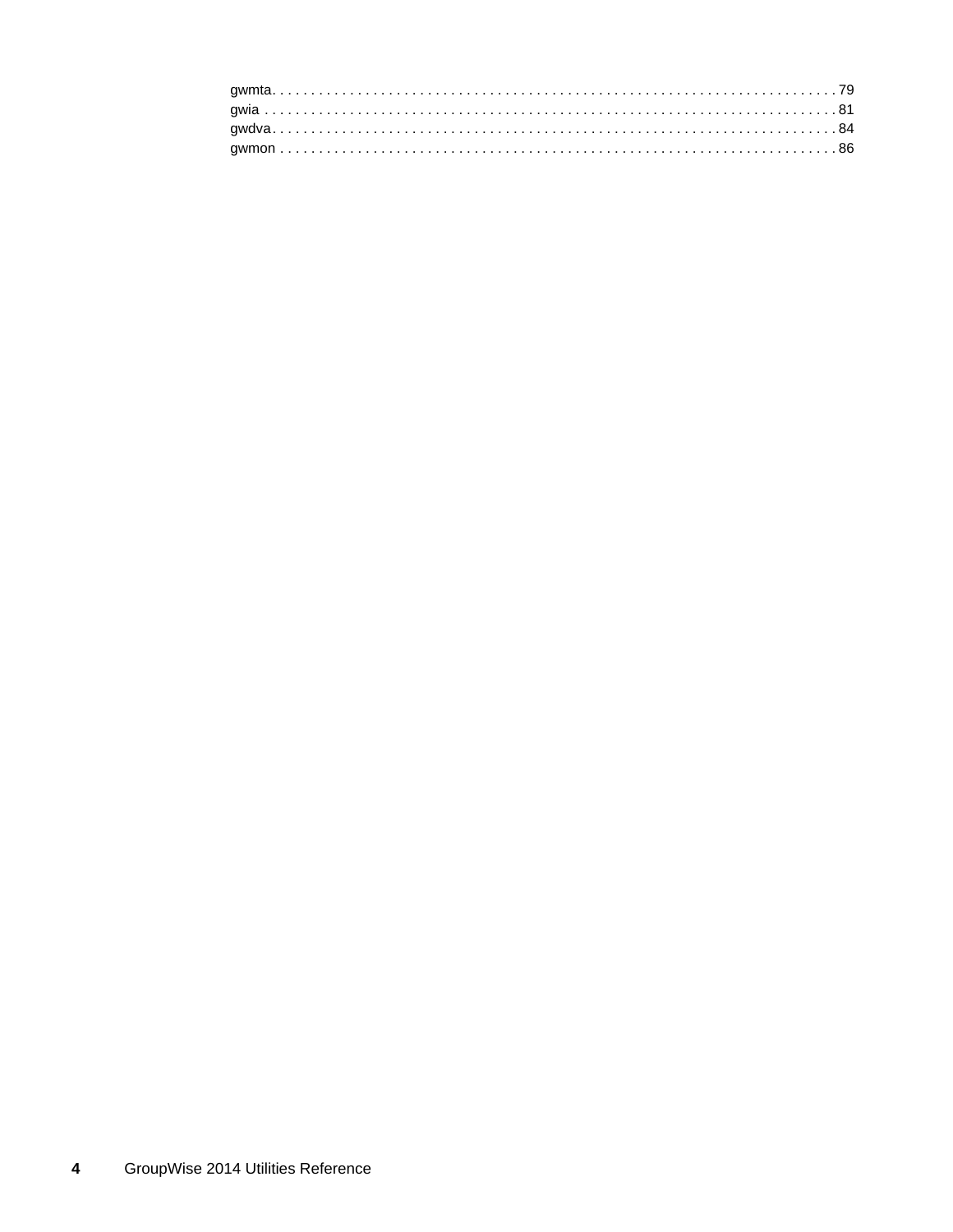# <span id="page-4-0"></span>**About This Guide**

This Novell *GroupWise 2014 Utilities Reference* presents the content of the GroupWise Linux man pages in guide format as a reference.

- ["GroupWise Administration Utility" on page 7](#page-6-1)
	- gwadminutil(1)
- ["GroupWise Administration Utility Database Options" on page 11](#page-10-1)
	- gwadminutil-convert(1)
	- gwadminutil-merge(1)
	- gwadminutil-rebuild(1)
	- gwadminutil-reclaim(1)
	- gwadminutil-recover(1)
	- gwadminutil-reindex(1)
	- gwadminutil-release(1)
	- gwadminutil-sync(1)
	- gwadminutil-upgrade(1)
	- gwadminutil-validate(1)
- ["GroupWise Administration Utility Security Options" on page 33](#page-32-1)
	- gwadminutil-ca(1)
	- gwadminutil-certinst(1)
	- gwadminutil-installcfg(1)
	- gwadminutil-setadmin(1)
- ["GroupWise Administration Utility —Other Options" on page 43](#page-42-1)
	- gwadminutil-config(1)
	- gwadminutil-dbinfo(1)
	- gwadminutil-services(1)
- ["GroupWise Service Control Utility" on page 53](#page-52-1)
	- $\bullet$  gwsc(1)
- ["GroupWise Database Utilities" on page 57](#page-56-1)
	- gwcheck(1)
	- gwcheckt(1)
	- $\triangleleft\text{bcopy}(1)$
	- gwtmstmp(1) (page 67)
- ["Linux GroupWise Agent Commands" on page 71](#page-70-1)
	- grpwise(1)
	- grpwise-ma(1)
	- $*$  gwpoa(1)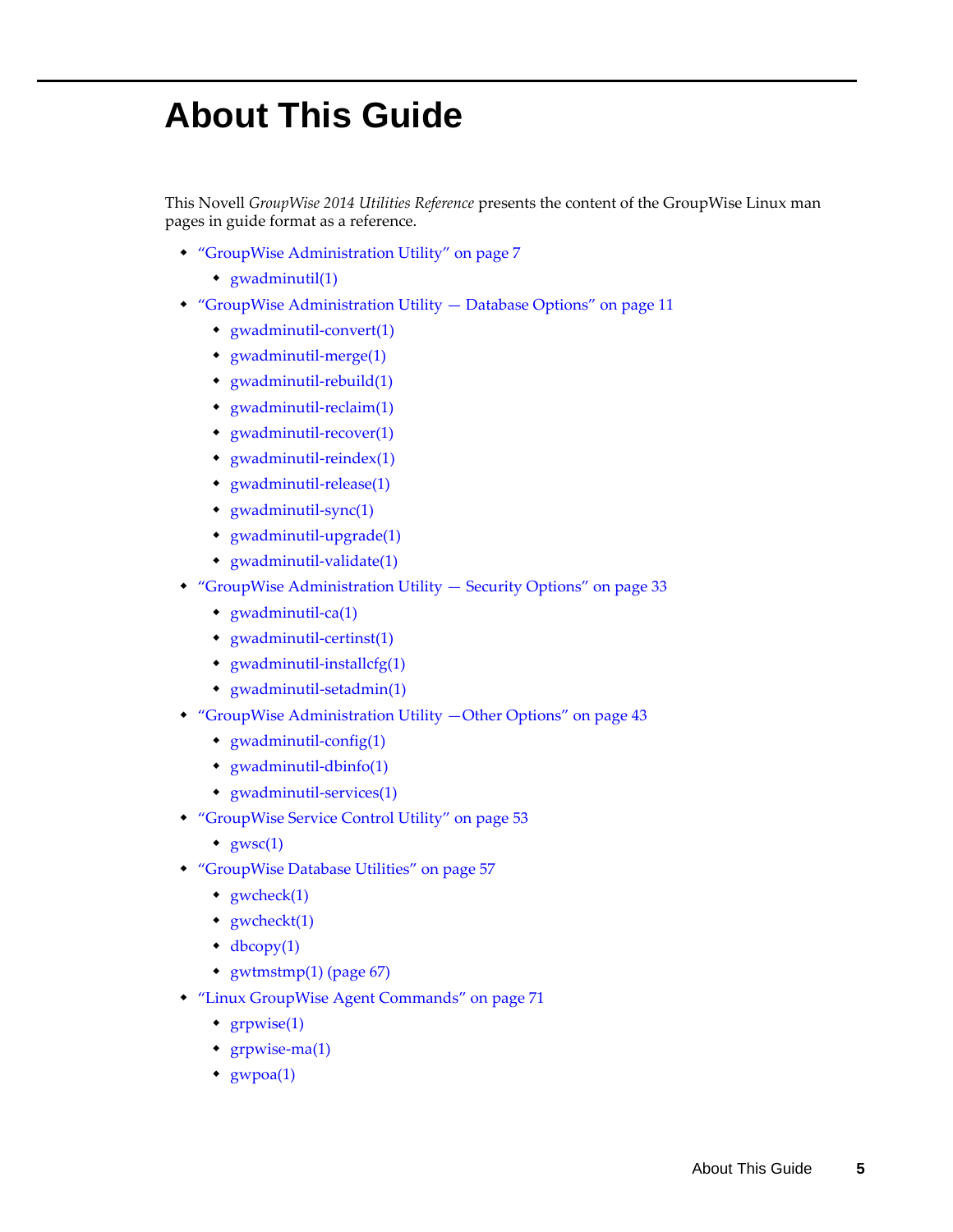- $\triangleleft$  gwmta(1)
- $\bullet$  gwia(1)
- $\rightarrow$  gwdva(1)
- $*$  gwmon(1)

### **Audience**

This guide is intended for network administrators who install and administer GroupWise.

### **Feedback**

We want to hear your comments and suggestions about this manual and the other documentation included with this product. Please use the User Comment feature at the bottom of each page of the online documentation.

### **Additional Documentation**

For additional GroupWise documentation, see the [Novell GroupWise 2014 Documentation website](http://www.novell.com/documentation/groupwise2014/)  (http://www.novell.com/documentation/groupwise2014/).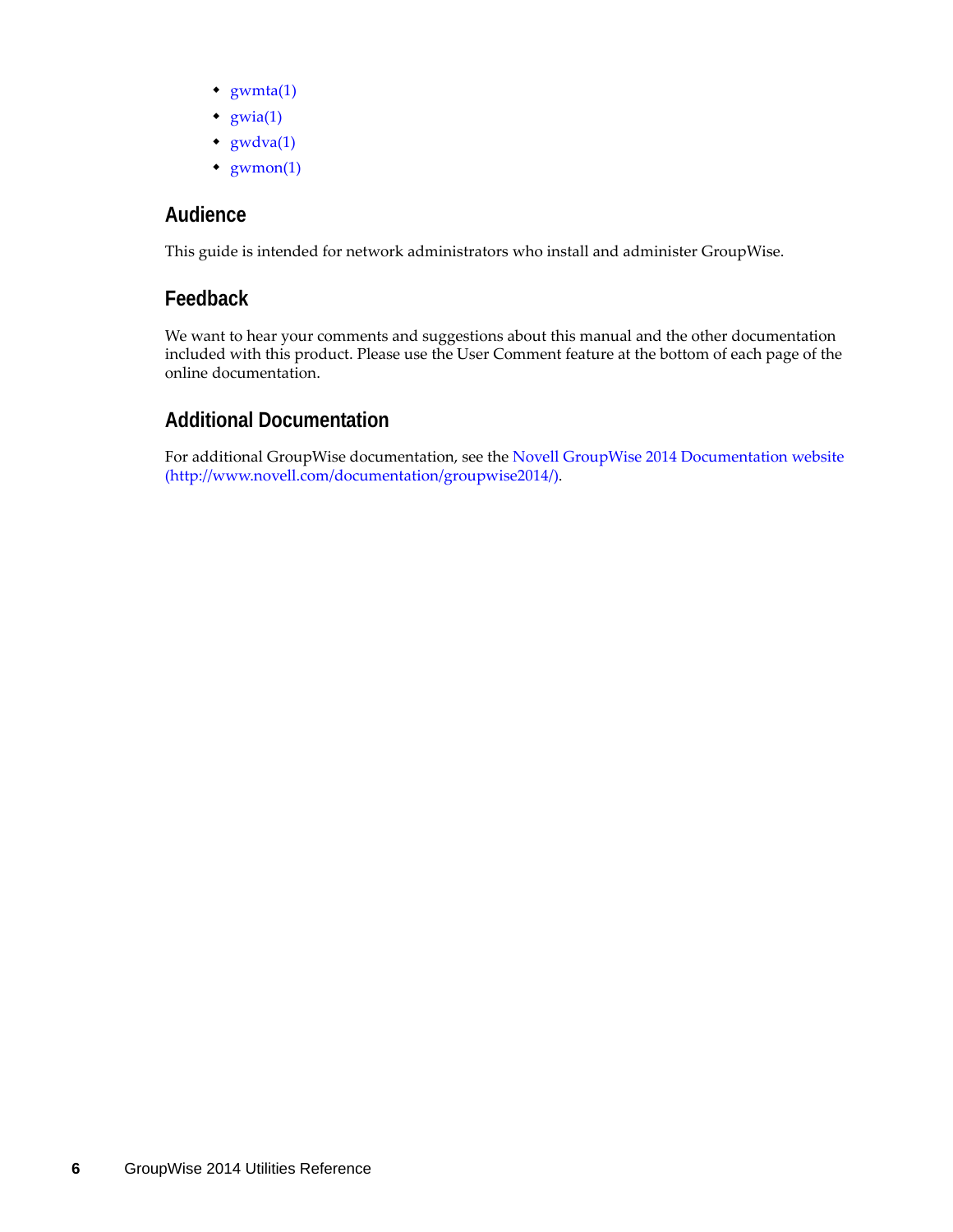# <span id="page-6-0"></span>1 <sup>1</sup>**GroupWise Administration Utility**

<span id="page-6-1"></span>• "gwadminutil $(1)$ " on page 8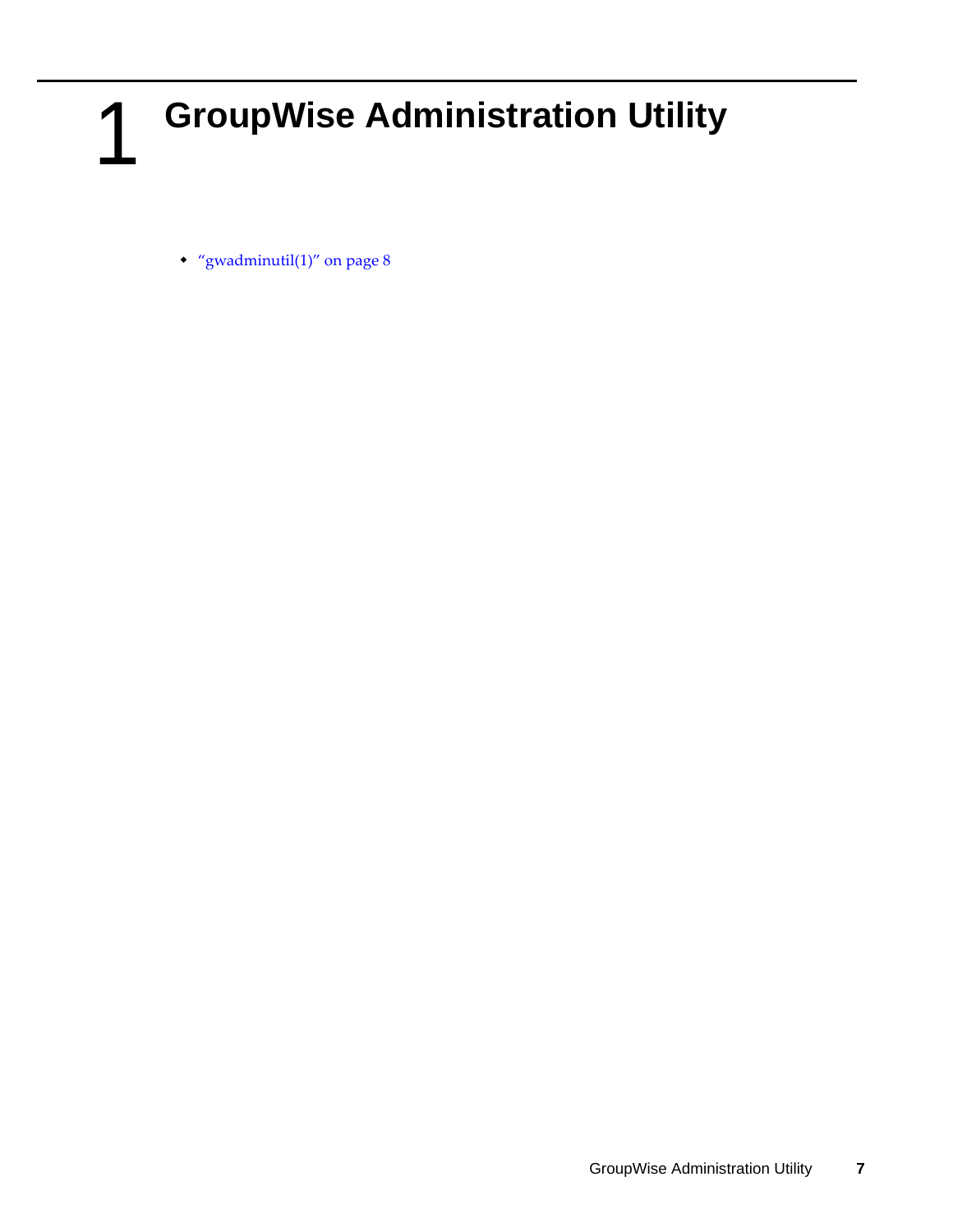# <span id="page-7-0"></span>**gwadminutil(1)**

### **Name**

gwadminutil - GroupWise Administration Utility

# **Syntax**

```
gwadminutil option [arguments]
```
# **Description**

The GroupWise Administration Utility (GWAdminUtil) includes the following capabilities:

- Command-line alternatives to the domain and post office database maintenance tasks available in the GroupWise Admin console.
- Domain database maintenance tasks that are not available in the Admin console because they require simultaneous direct file access to two domain databases.
- Security tasks for managing passwords and certificates.
- Installation of agents on GroupWise servers where no domain or post office is located.
- Management of agents similar to the grpwise script.

### **Options**

### **Database Usage Options That Are Also Available in the Admin Console:**

#### **validate**

Checks a database to determine if there are any physical problems with the database.

See gwadminutil-validate(1) for detailed syntax and examples.

#### **recover**

Corrects physical problems in a domain or post office database, but does not update incorrect information. After you perform a Recover Database operation, you can update information by synchronizing the database.

See gwadminutil-recover(1) for detailed syntax and examples.

#### **rebuild**

Corrects physical problems in a domain or post office database, and updates incorrect information. It is useful to rebuild a database when you have many user deletions or when GroupWise information has been lost.

See gwadminutil-rebuild(1) for detailed syntax and examples.

#### **reclaim**

Reclaims unused database space. As you add information to a GroupWise system, the databases increase in size. If you delete information, the space that was created in the databases for the deleted information is not immediately released. When you reclaim the disk space, it can reduce the size of the database.

See gwadminutil-reclaim(1) for detailed syntax and examples.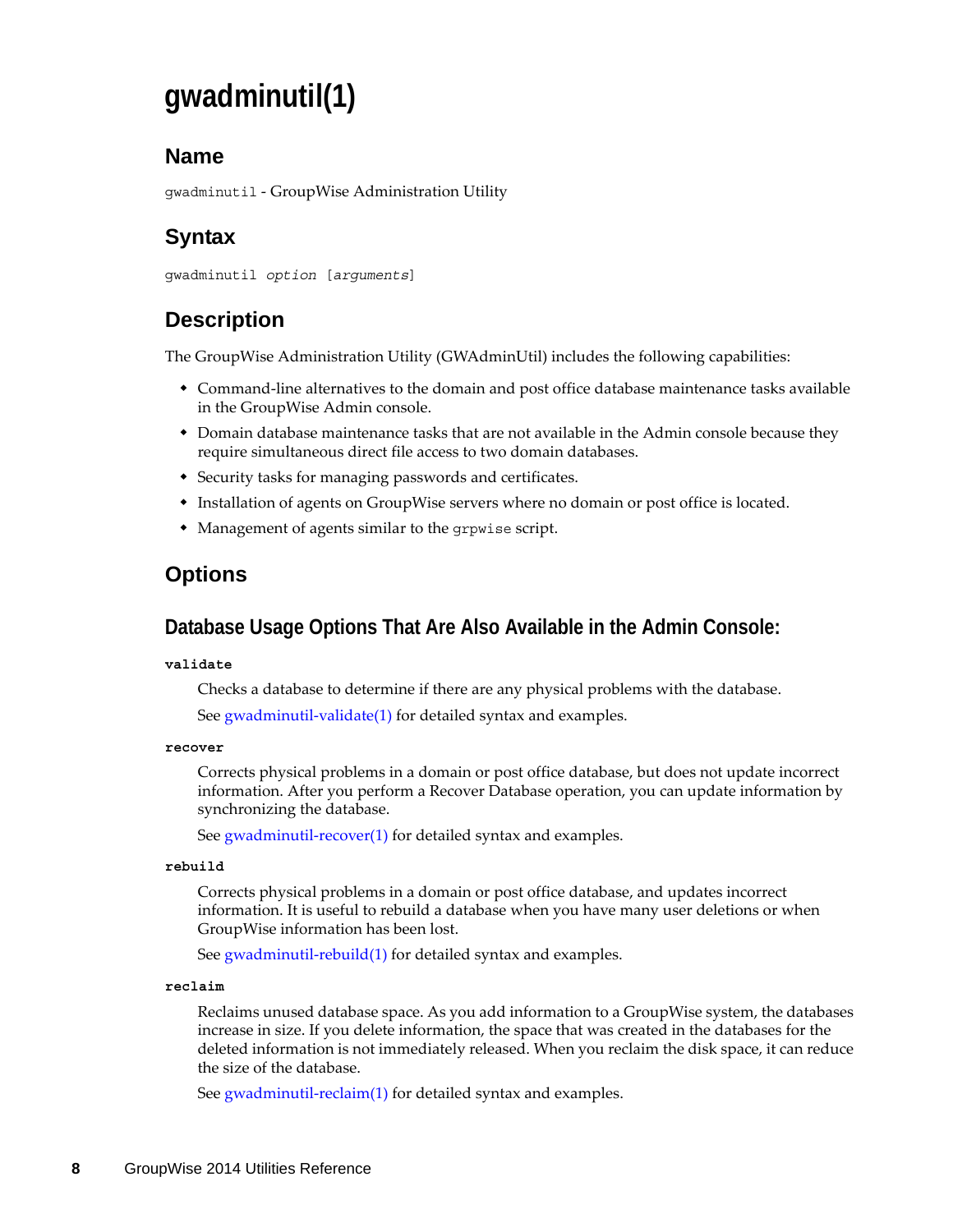#### **reindex**

Rebuilds the listing indexes in the database that are used for sorting users in the Admin console. See gwadminutil-reindex(1) for detailed syntax and examples.

#### **Database Usage Options That Are Not Available in the Admin Console:**

#### **sync**

Updates the primary domain database from a secondary domain database.

This process usually takes place automatically. However, if the link between the two domains has been down, you might want to run the synchronization manually. Any records owned by the secondary domain, such as post offices or users, are replicated from the secondary domain database to the primary domain database.

See gwadminutil-sync(1) for detailed syntax and examples.

#### **convert**

Promotes a secondary domain to a primary domain in your GroupWise system. When you do this, the current primary domain is demoted to a secondary domain. The MTA and POA must be running to perform this conversion.

See gwadminutil-convert(1) for detailed syntax and examples.

#### **release**

Removes a secondary domain from the current GroupWise system and creates a new GroupWise system. The released domain becomes the new primary domain in its own singledomain GroupWise system.

See gwadminutil-release(1) for detailed syntax and examples.

#### **merge**

Merges an external domain into the local GroupWise system as a new secondary domain. The external domain must be the only domain in the other GroupWise system.

See gwadminutil-merge(1) for detailed syntax and examples.

#### **upgrade**

Upgrades the version of a domain or post office database.

See gwadminutil-upgrade(1) for detailed syntax and examples.

#### **Security Usage Options**

#### **setadmin**

Changes the user name and password for the GroupWise Super Admin. See gwadminutil-setadmin(1) for detailed syntax and examples.

#### **installcfg**

Sets the authentication mode for the GroupWise Installation console. See gwadminutil-installcfg(1) for detailed syntax and examples.

#### **ca**

Interacts with the GroupWise Admin Service certificate authority (CA) to generate, issue, list, and revoke certificates for use with GroupWise domains, post offices, and agents.

See gwadminutil-ca(1) for detailed syntax and examples.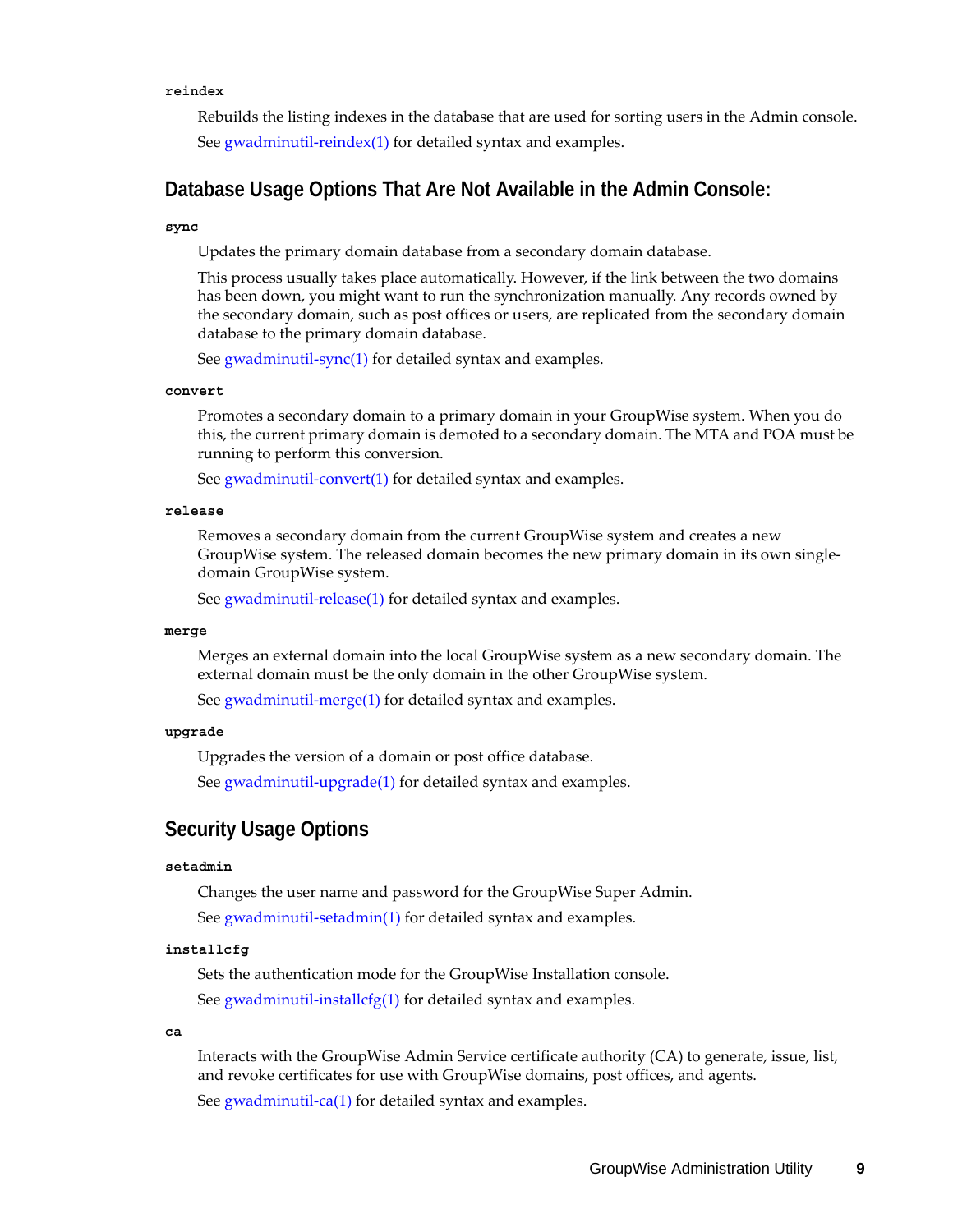#### **certinst**

Contacts the primary domain Admin Service certificate authority (CA) and installs a new certificate for the Admin Service on the local domain or post office server.

See gwadminutil-certinst(1) for detailed syntax and examples.

### **Other Usage Options**

#### **services**

Manages the GroupWise agent services. (Some functionality overlaps with the grpwise script.) See gwadminutil-services(1) for detailed syntax and examples.

**config**

Provides configuration alternatives for the following aspects of the GroupWise Admin Service:

- Support in the GroupWise Admin console for clustering of the GroupWise agents
- Default port for the GroupWise Admin console

See gwadminutil-config(1) for detailed syntax and examples.

#### **dbinfo**

Displays information about a GroupWise domain or post office database. See gwadminutil-dbinfo(1) for detailed syntax and examples.

### **Help Options:**

**--help, -?**

Displays the help information and exits.

#### **Files**

**/opt/novell/groupwise/admin/gwadminutil** Script file that runs GWAdminUtil.

### **Authors**

Copyright 2004-2014, [Novell, Inc.](http://www.novell.com/home/) (http://www.novell.com/home/). All rights reserved.

### **See Also**

gwadminutil-ca(1), gwadminutil-certinst(1), gwadminutil-convert(1), gwadminutil-dbinfo(1), gwadminutil-installcfg(1), gwadminutil-merge(1), gwadminutil-rebuild(1), gwadminutil-reclaim(1), gwadminutil-recover(1), gwadminutil-reindex(1), gwadminutil-release(1), gwadminutil-services(1), gwadminutil-setadmin(1), gwadminutil-sync(1), gwadminutil-upgrade(1), gwadminutil-validate(1)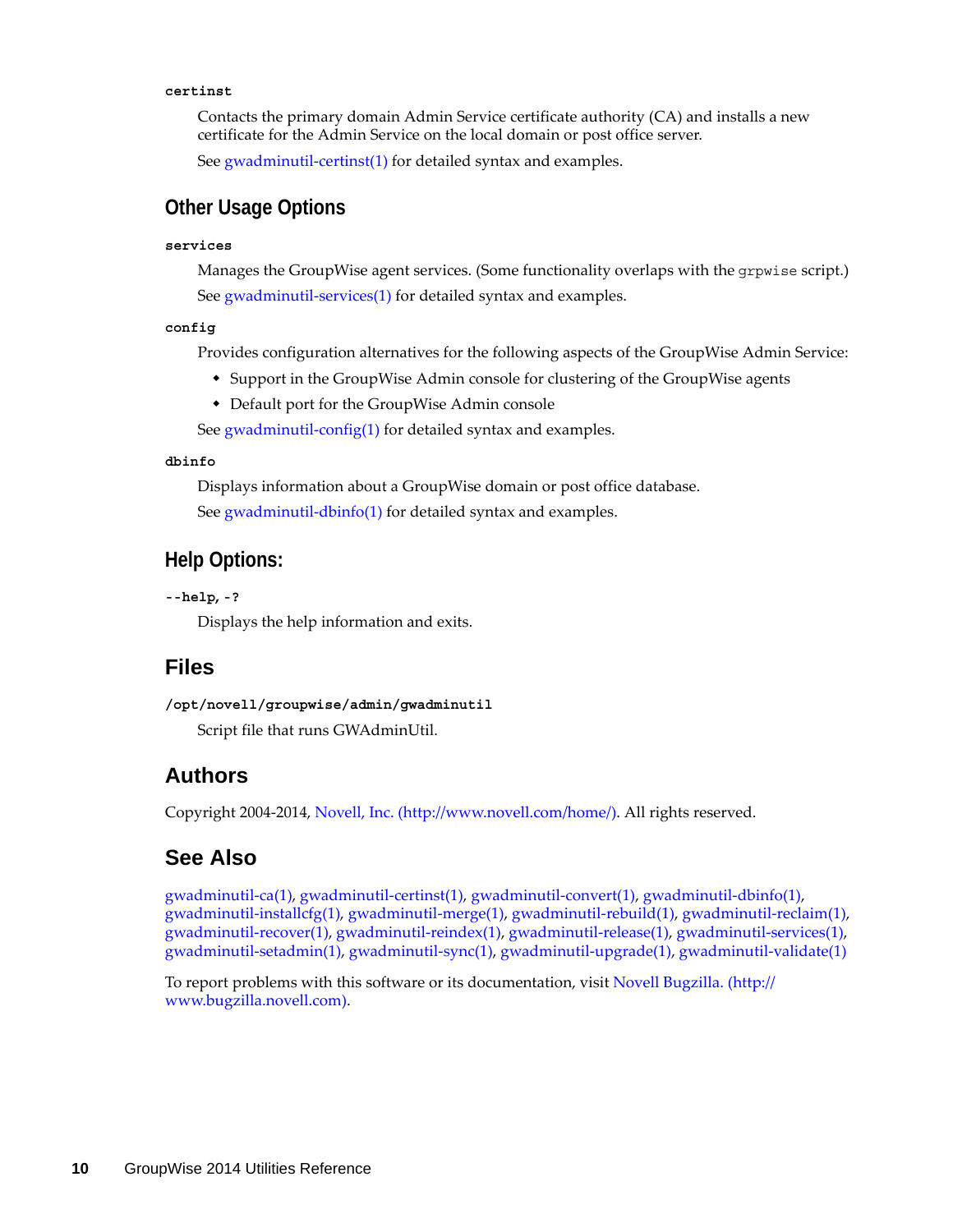# <span id="page-10-0"></span>2 <sup>2</sup>**GroupWise Administration Utility — Database Options**

- <span id="page-10-1"></span>["gwadminutil-convert\(1\)" on page 12](#page-11-0)
- ["gwadminutil-merge\(1\)" on page 14](#page-13-0)
- ["gwadminutil-rebuild\(1\)" on page 16](#page-15-0)
- ["gwadminutil-reclaim\(1\)" on page 18](#page-17-0)
- ["gwadminutil-recover\(1\)" on page 20](#page-19-0)
- ["gwadminutil-reindex\(1\)" on page 22](#page-21-0)
- ["gwadminutil-release\(1\)" on page 24](#page-23-0)
- ["gwadminutil-sync\(1\)" on page 26](#page-25-0)
- ["gwadminutil-upgrade\(1\)" on page 28](#page-27-0)
- ["gwadminutil-validate\(1\)" on page 30](#page-29-0)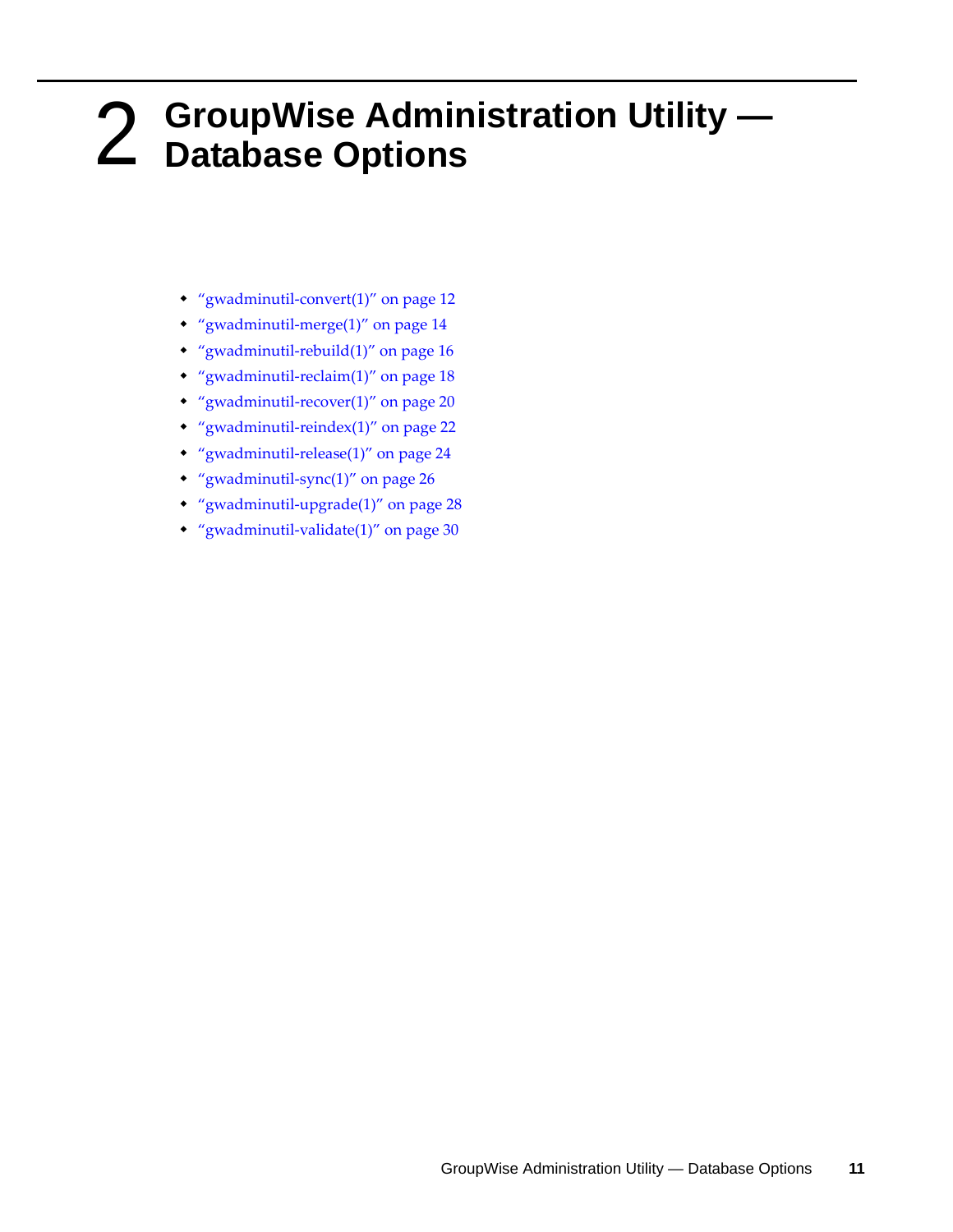# <span id="page-11-0"></span>**gwadminutil-convert(1)**

## **Name**

gwadminutil-convert - The GroupWise Administration Utility database convert option.

# **Syntax**

```
gwadminutil convert -d path -p path
```
# **Description**

Promotes a secondary domain to a primary domain in your GroupWise system. When you do this, the current primary domain is demoted to a secondary domain. The MTA and POA must be running to perform this conversion.

This task requires direct file access to both databases. For that reason, it is not available in the Admin console, which provides direct file access to one domain database through the Admin Service for that domain.

# **Options**

### **Usage Options:**

**-d /***path\_to\_secondary\_domain*

Specifies the path to the secondary domain that you want to promote to the primary domain.

**-p /***path\_to\_primary\_domain*

Specifies the path to the primary domain that you want to convert into a secondary domain.

# **Help Options:**

```
--help, -?
```
Displays the help information and exits.

## **Files**

```
/opt/novell/groupwise/admin/gwadminutil
```
Script file that runs GWAdminUtil.

# **Examples**

This program normally runs as root.

**gwadminutil -convert -d /gwsystem/provo2 -p /gwsystem/provo1**

Promotes the Provo2 secondary domain to be the primary domain and converts the original Provo1 primary domain into a secondary domain.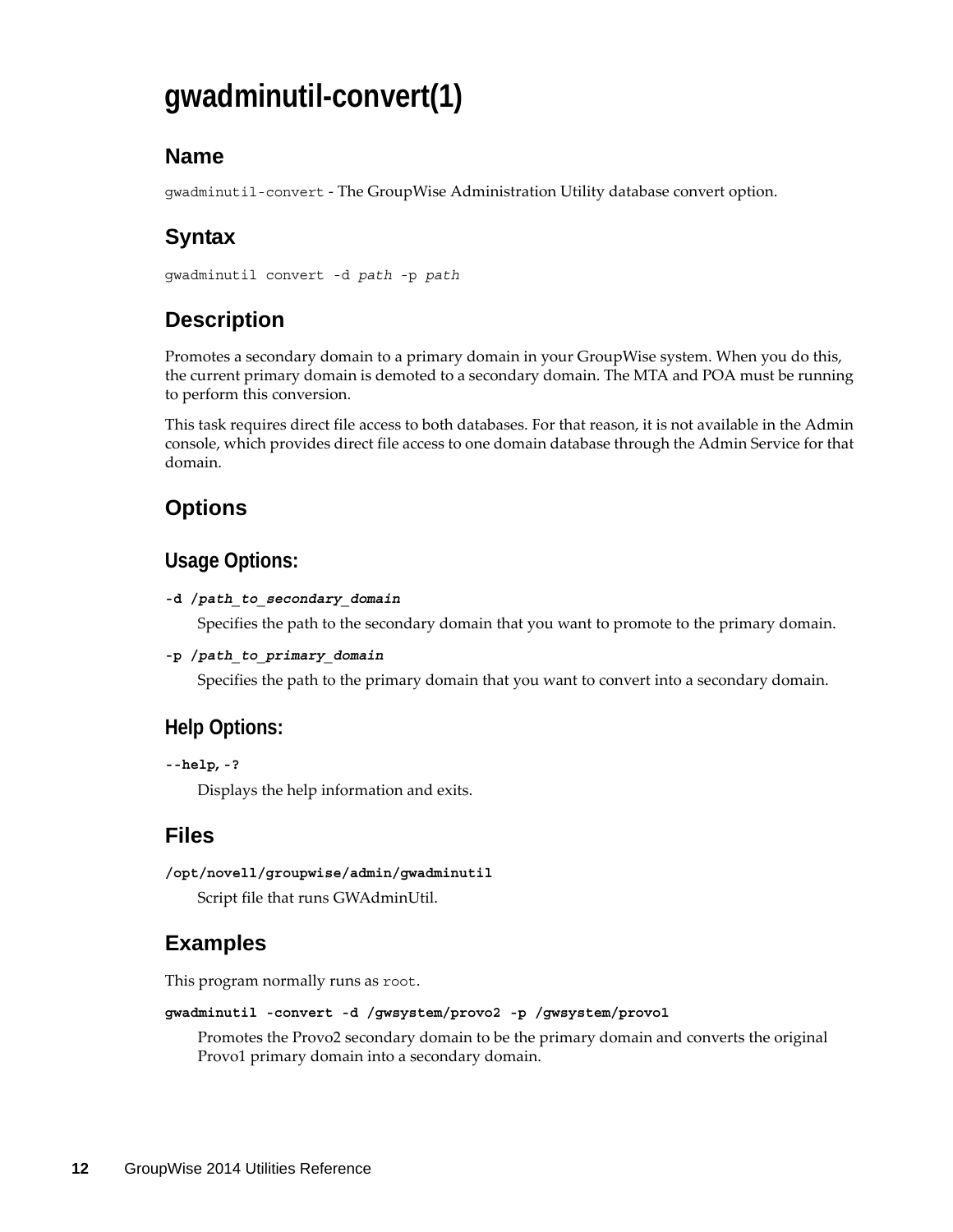### **Authors**

Copyright 2004-2014, [Novell, Inc.](http://www.novell.com/home/) (http://www.novell.com/home/). All rights reserved.

## **See Also**

gwadminutil(1), gwadminutil-convert(1), gwadminutil-merge(1), gwadminutil-rebuild(1), gwadminutil-reclaim(1), gwadminutil-recover(1), gwadminutil-reindex(1), gwadminutil-release(1), gwadminutil-sync(1), gwadminutil-upgrade(1), gwadminutil-validate(1)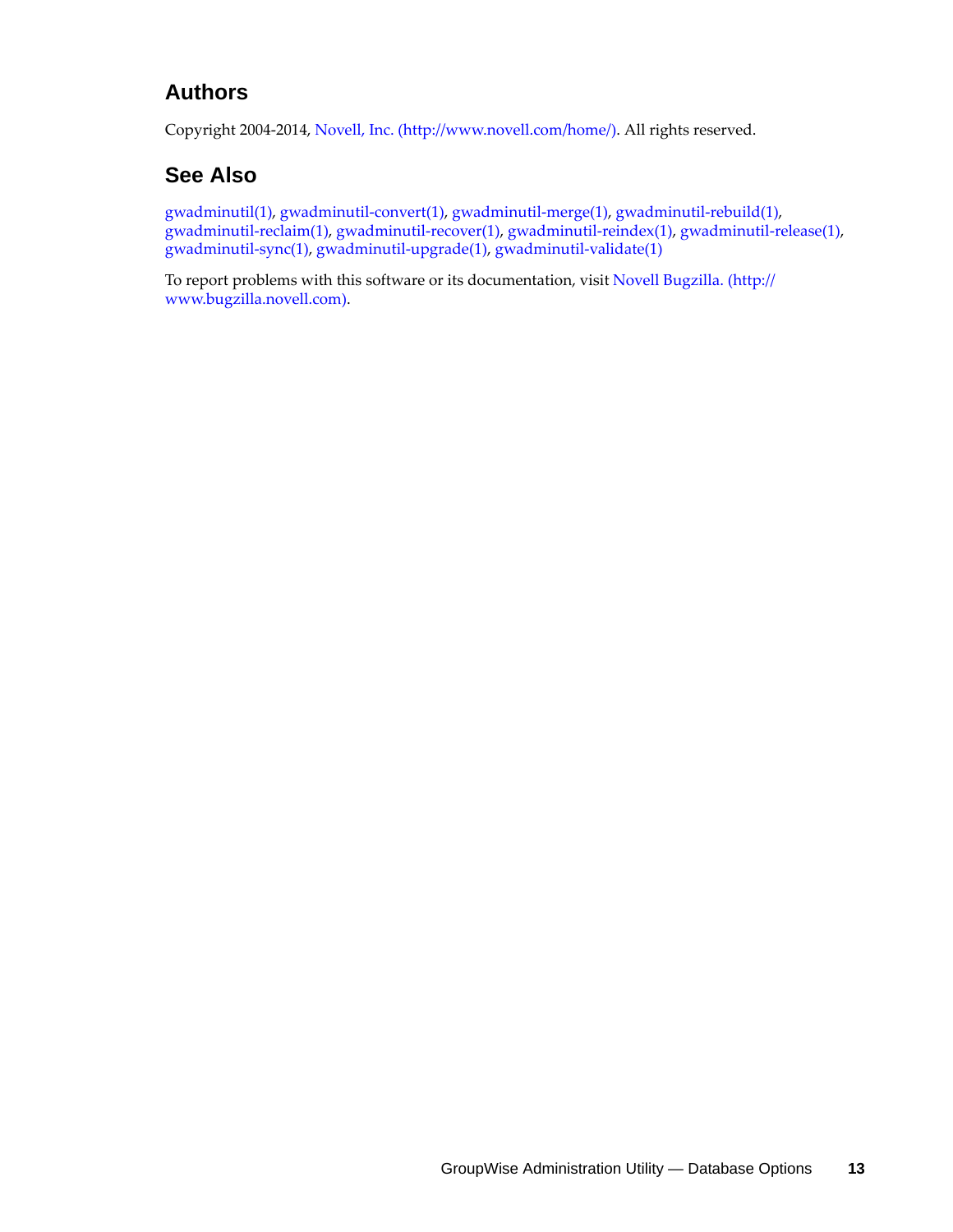# <span id="page-13-0"></span>**gwadminutil-merge(1)**

### **Name**

gwadminutil-merge - The GroupWise Administration Utility system merge option

# **Syntax**

```
gwadminutil merge [-mergesync] -d path -p path
```
# **Description**

Merges an external domain into the local GroupWise system as a new secondary domain. The external domain must be the only domain in the other GroupWise system.

This task requires direct file access to both databases. For that reason, it is not available in the Admin console, which provides direct file access to one domain database through the Admin Service for that domain.

After you merge an external domain into your GroupWise system, you must perform the following additional steps in order to complete the setup of the new secondary domain and its post offices:

**1** On the secondary domain server, install a new server certificate so that the local Admin Service can communicate with the primary domain Admin Service:

```
gwadminutil certinst -d /path_to_secondary_domain
         -ca ip_address_of_primary_domain_server:9710 -a admin_user_name -p
```
**2** Wait for replication of the domain information to the post office.

On each post office server, you can use the following command to view the owning domain name in the post office database:

gwadminutil dbinfo /*path\_to\_post\_office*

**3** On each post office server, install a new server certificate so that the local Admin Service can communicate with the primary domain Admin Service:

```
gwadminutil certinst -d /path_to_post_office
         -ca ip_address_of_primary_domain_server:9710 -a admin_user_name -p
```
## **Options**

### **Usage Options:**

**-d, --domain /***path\_to\_external\_domain*

Specifies the path to the external domain that you want to merge into the local GroupWise system.

#### **-mergesync**

Merges external system synchronization information from the external domain into the local GroupWise system.

```
-p, --primary /path_to_primary_domain
```
Specifies the path to the primary domain of your local GroupWise system.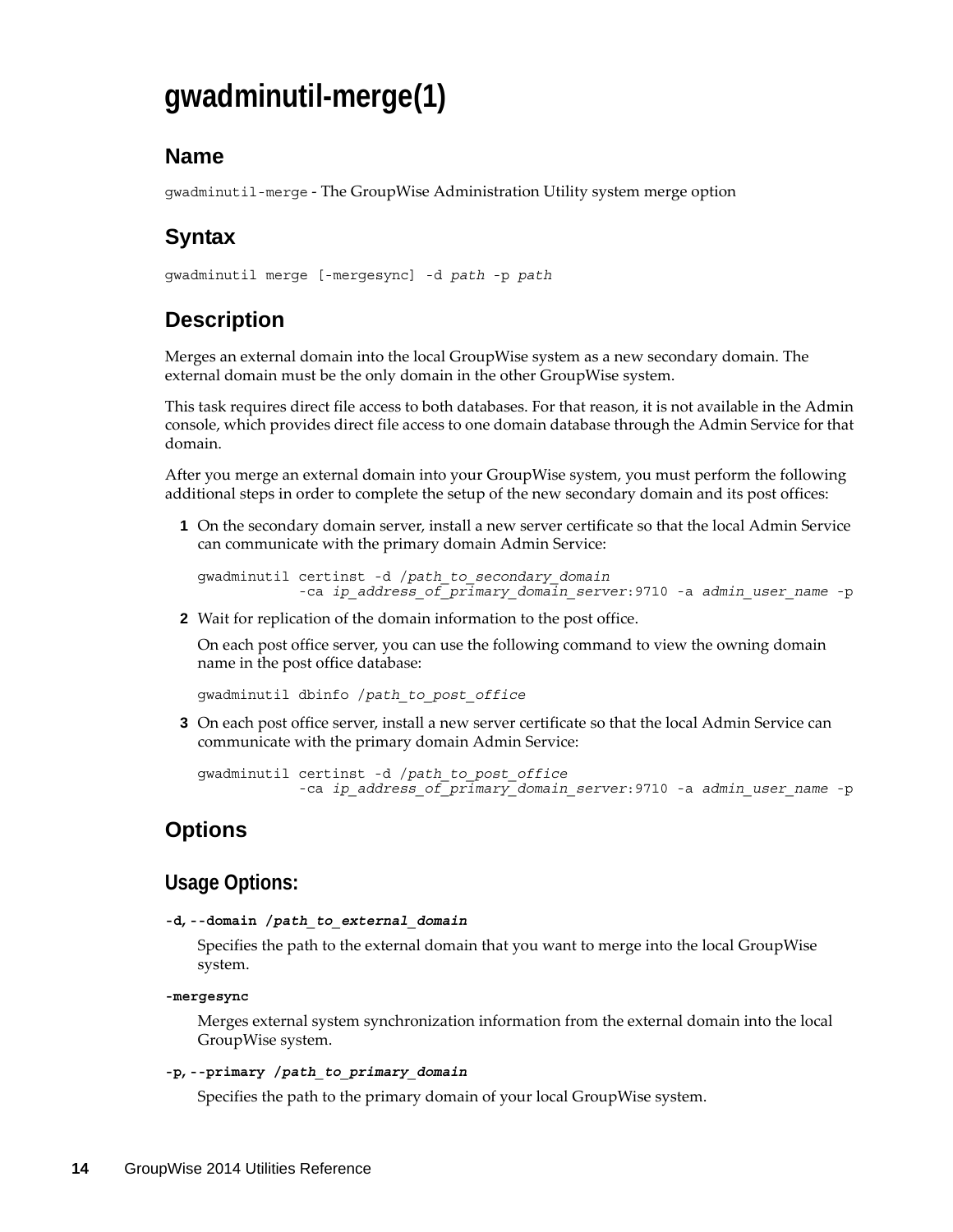### **Help Options:**

#### **--help, -?**

Displays the help information and exits.

### **Files**

#### **/opt/novell/groupwise/admin/gwadminutil**

Script file that runs GWAdminUtil.

### **Examples**

#### **gwadminutil merge -p /gwsystem/provo1 -d /gwmail/orem4**

Merges the Orem4 external domain into the local GroupWise system where Provo1 is the primary domain.

#### **gwadminutil merge -mergesync -p /gwsystem/provo1 -d /gwmail/orem4**

Merges the Orem4 external domain into the local GroupWise system were Provo1 is the primary domain, and establishes external system synchronization between the local GroupWise system and any other external systems that were syncing with the Orem4 domain.

### **Authors**

Copyright 2004-2014, [Novell, Inc.](http://www.novell.com/home/) (http://www.novell.com/home/). All rights reserved.

## **See Also**

gwadminutil(1), gwadminutil-convert(1), gwadminutil-merge(1), gwadminutil-rebuild(1), gwadminutil-reclaim(1), gwadminutil-recover(1), gwadminutil-reindex(1), gwadminutil-release(1), gwadminutil-sync(1), gwadminutil-upgrade(1), gwadminutil-validate(1)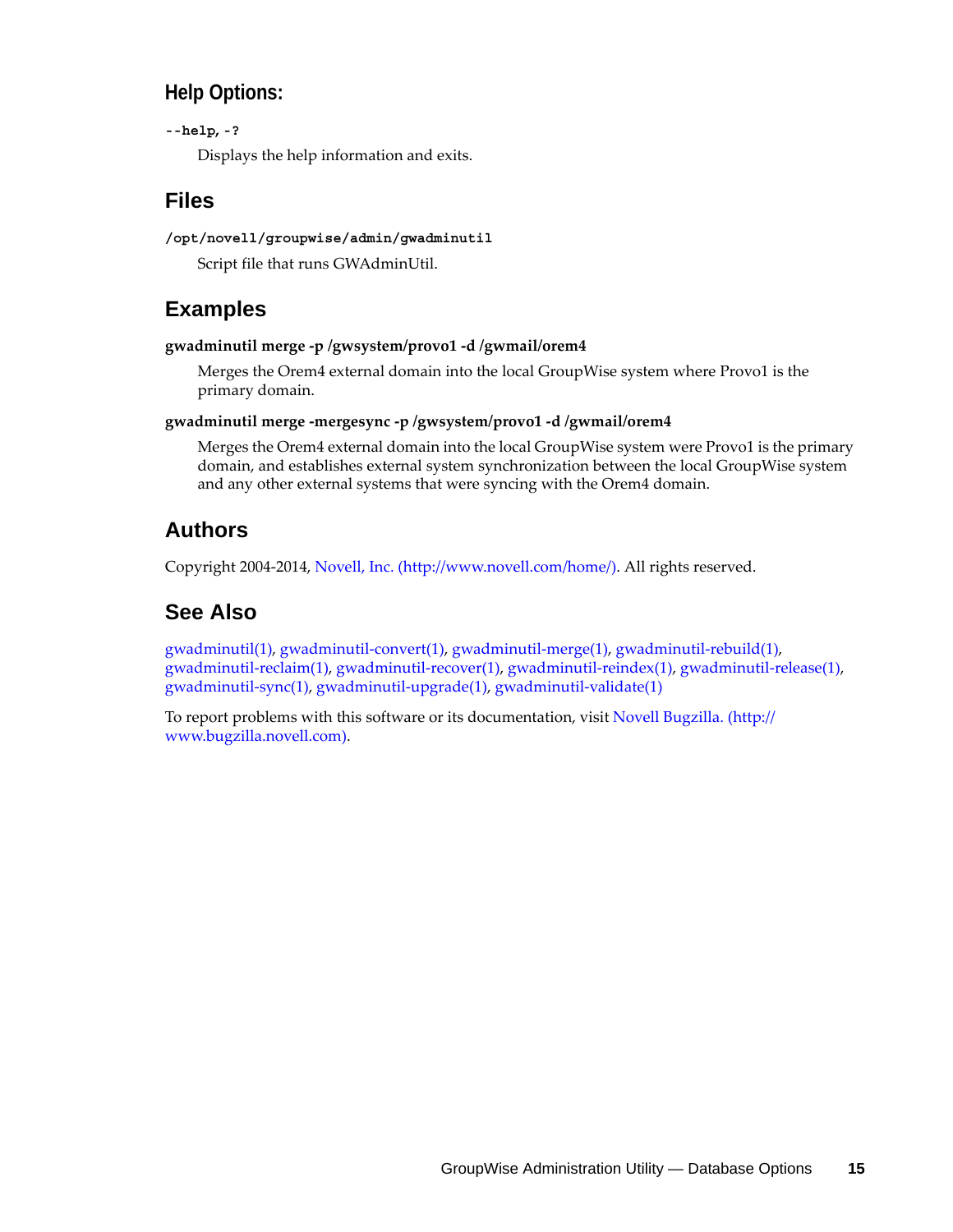# <span id="page-15-0"></span>**gwadminutil-rebuild(1)**

### **Name**

gwadminutil-rebuild - The GroupWise Administration Utility database rebuild option

# **Syntax**

gwadminutil rebuild -d *path* -n *name* -o path [-cd]

# **Description**

Corrects physical problems in a domain or post office database, and updates incorrect information. It is useful to rebuild a database when you have many user deletions or when GroupWise information has been lost.

When you rebuild a domain database, you must be connected to the primary domain in order to rebuild the secondary domain. Rebuilding the primary domain database is not recommended, but can be necessary in a single-domain system.

When you rebuild a post office database, you must be connected to the domain that owns the post office.

This task requires exclusive access to the owning domain database. Stop the agents and the Admin Service for the domain before rebuilding the database.

# **Options**

## **Usage Options:**

#### **-cd, --create-directory**

Creates a new domain or post office folder structure, along with the rebuilt database and the accompanying dictionary (.dc) files.

```
-d, --domain /path_to_domain_database
```
Specifies the path to the domain database from which the domain or post office database will be rebuilt.

**-n, --name** *object*

Specifies the name of the domain or post office that is being rebuilt. For a post office, use the *domain*.*post\_office* format.

```
-o /path_to_output_folder
```
Specifies the location for the rebuilt database. After the database has been rebuilt, copy it into the original domain or post office folder.

### **Help Options:**

#### **--help, -?**

Displays the help information and exits.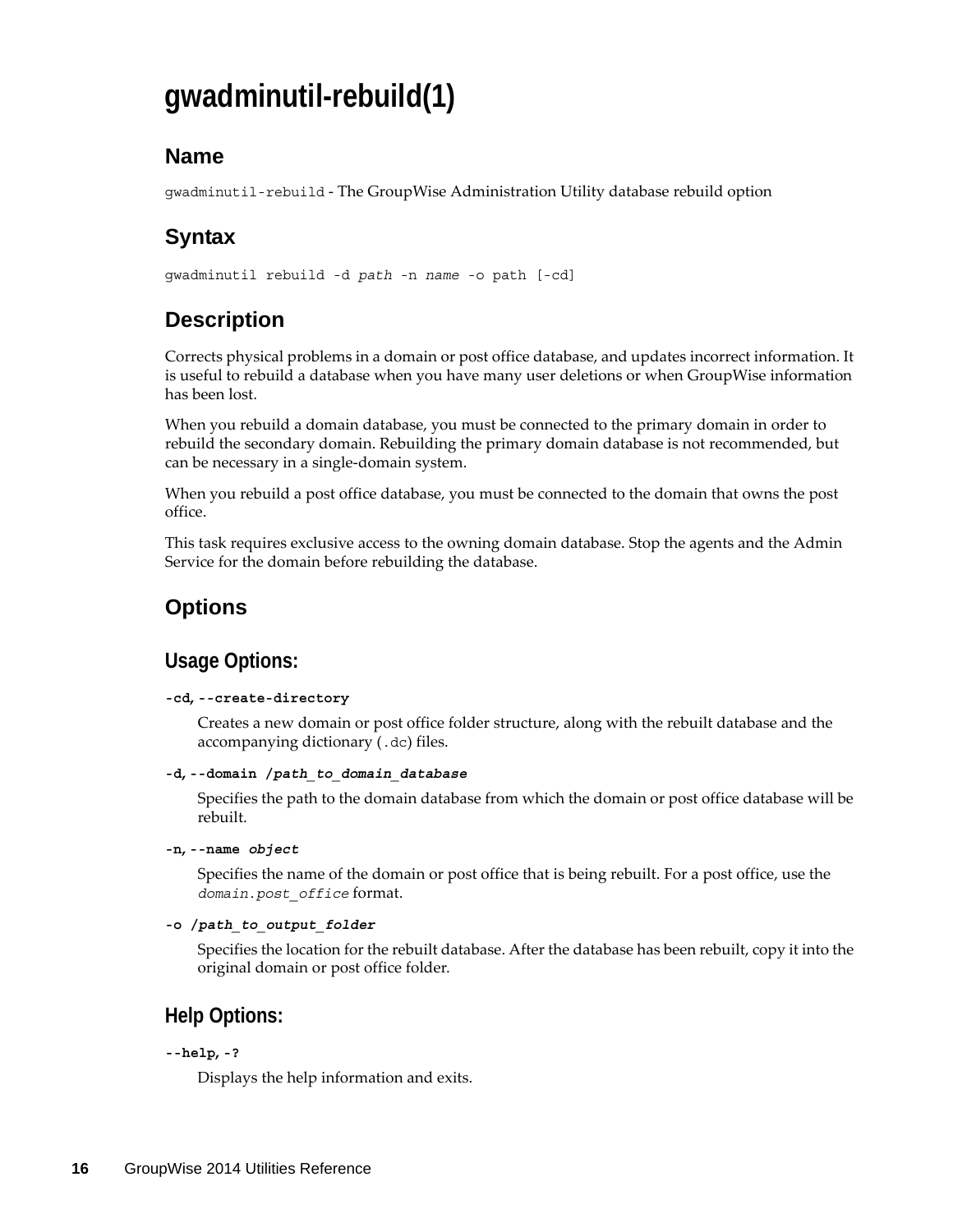### **Files**

```
/opt/novell/groupwise/admin/gwadminutil
```
Script file that runs GWAdminUtil.

## **Examples**

This program normally runs as root.

```
gwadminutil rebuild -d /gwsystem/provo1 -n provo2 -o /tmp
```
Rebuilds the Provo2 secondary domain database, based on the Provo1 primary domain database in the /gwsystem/provo1 folder, and places the rebuilt secondary domain database in the /tmp folder.

```
gwadminutil rebuild -d /gwsystem/provo1 -n provo1 -o /tmp
```
Rebuilds the Provo1 primary domain database, and places the rebuilt primary domain database in the  $/$ tmp folder. Rebuilding the primary domain database is not recommended. If the primary domain database is sufficiently damaged, the rebuilt version not viable. Regular backups of the primary domain database in a single-domain system are critical.

**gwadminutil rebuild -d /gwsystem/provo2 -n provo2.sales -o /tmp**

Rebuilds the Sales post office that belongs to the Provo2 domain, and places the rebuilt post office database in the /tmp folder.

```
gwadminutil rebuild -d /gwsystem/provo1 -n provo2 -o /tmp -cd
```
Rebuilds the Provo2 domain, places the rebuilt domain database in the /tmp folder, and provides all the supporting folder structure and files to create a new domain directory.

```
gwadminutil rebuild -d /gwsystem/provo2 -n provo2.sales -o /tmp -cd
```
Rebuilds the Sales post office that belongs to the Provo2 domain, places the rebuilt post office database in the /tmp folder, and provides all the supporting folder structure and files to create a new post office directory. This process does not rebuild user databases (user*xxx*.db) and message databases (msg*nnn*.db).

# **Authors**

Copyright 2004-2014, [Novell, Inc.](http://www.novell.com/home/) (http://www.novell.com/home/). All rights reserved.

# **See Also**

gwadminutil(1), gwadminutil-convert(1), gwadminutil-merge(1), gwadminutil-rebuild(1), gwadminutil-reclaim(1), gwadminutil-recover(1), gwadminutil-reindex(1), gwadminutil-release(1), gwadminutil-sync(1), gwadminutil-upgrade(1), gwadminutil-validate(1)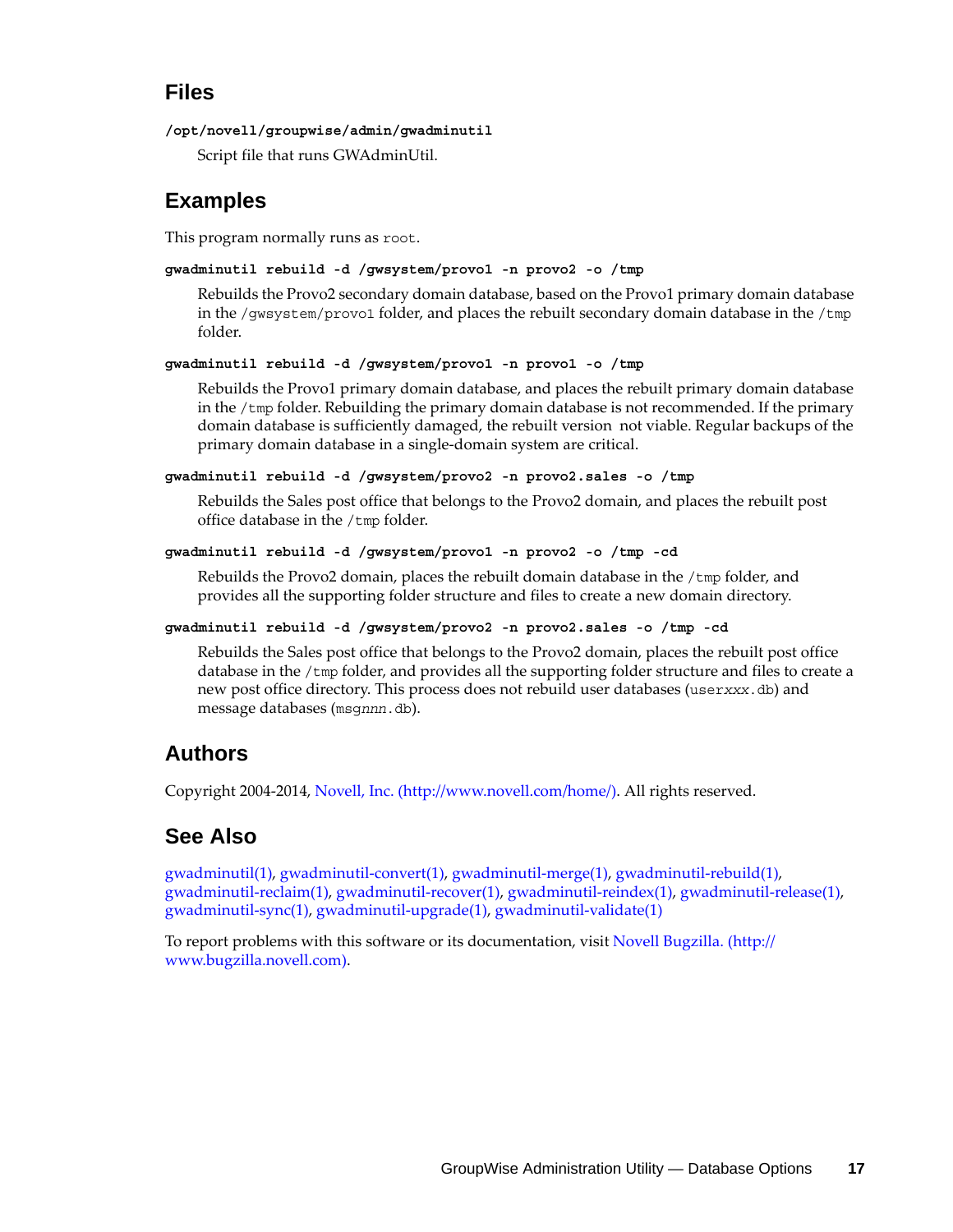# <span id="page-17-0"></span>**gwadminutil-reclaim(1)**

## **Name**

gwadminutil-reclaim - The GroupWise Administration Utility database reclaim option

# **Syntax**

```
gwadminutil reclaim path
```
# **Description**

Reclaims unused database space. As you add information to a GroupWise system, the databases increase in size. If you delete information, the space that was created in the databases for the deleted information is not immediately released. When you reclaim the disk space, it can reduce the size of the database.

# **Options**

### **Usage Options:**

#### **/path\_to\_database**

Removes unused space from the database at the specified location.

### **Help Options:**

```
--help, -?
```
Displays the help information and exits.

## **Files**

```
/opt/novell/groupwise/admin/gwadminutil
Script file that runs GWAdminUtil.
```
# **Examples**

This program normally runs as root.

```
gwadminutil reclaim /gwsystem/provo1
```
Removes unused space from the domain database for the Provo1 domain.

```
gwadminutil reclaim /gwsystem/engineering
```
Removes unused space from the post office database for the Engineering post office.

## **Authors**

Copyright 2004-2014, [Novell, Inc.](http://www.novell.com/home/) (http://www.novell.com/home/). All rights reserved.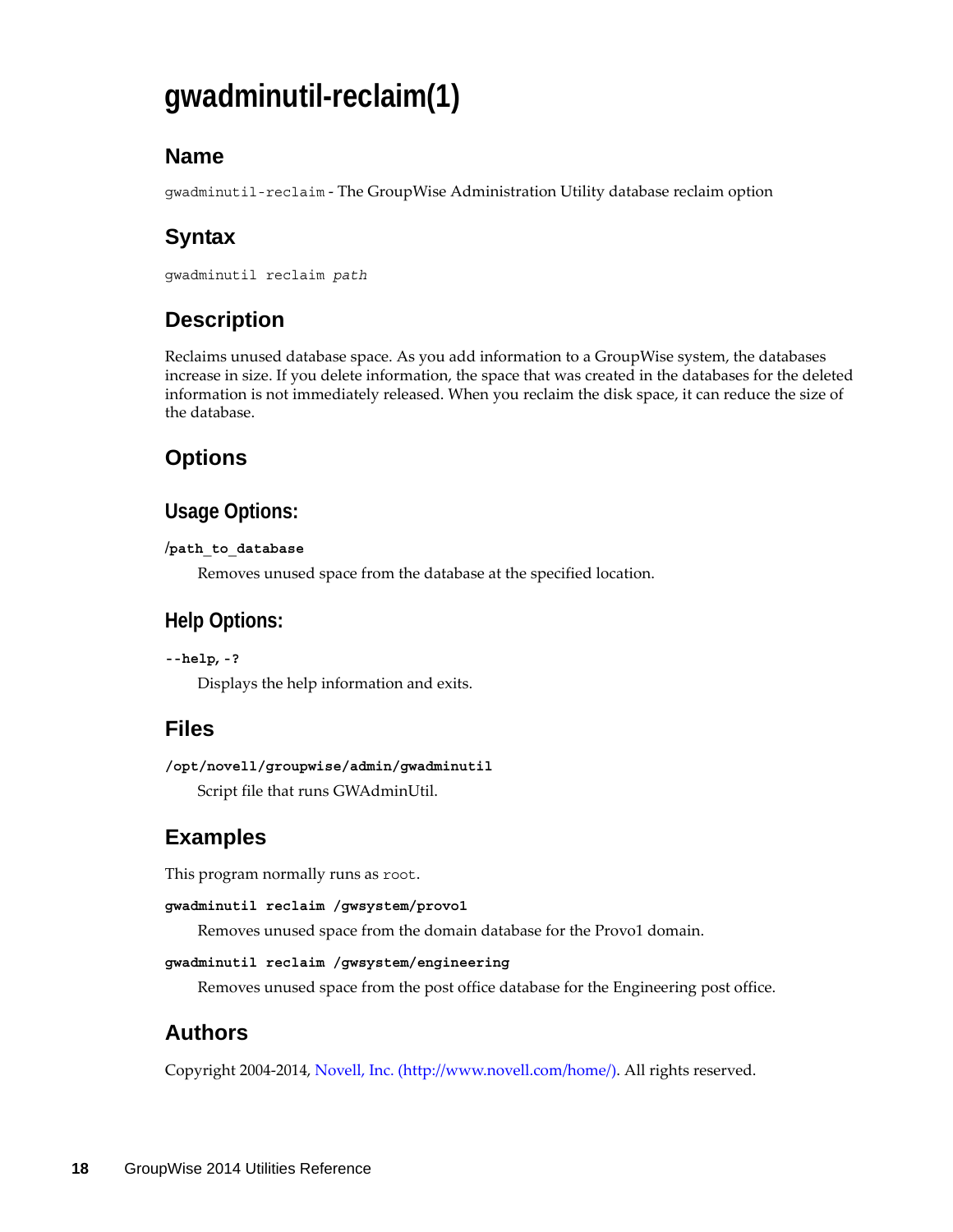### **See Also**

gwadminutil(1), gwadminutil-convert(1), gwadminutil-merge(1), gwadminutil-rebuild(1), gwadminutil-reclaim(1), gwadminutil-recover(1), gwadminutil-reindex(1), gwadminutil-release(1), gwadminutil-sync(1), gwadminutil-upgrade(1), gwadminutil-validate(1)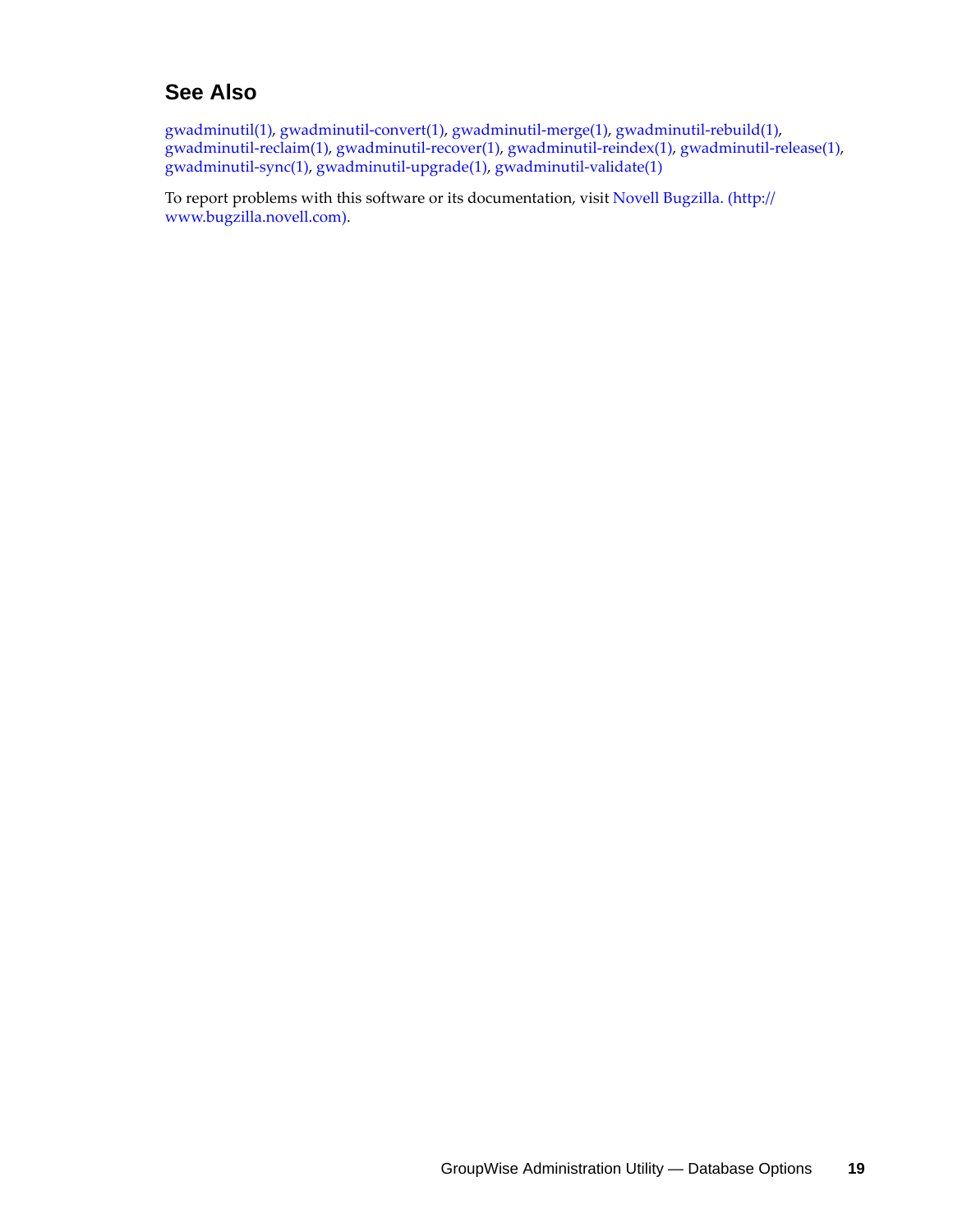# <span id="page-19-0"></span>**gwadminutil-recover(1)**

## **Name**

gwadminutil-recover - The GroupWise Administration Utility database recover option

# **Syntax**

```
gwadminutil recover path
```
# **Description**

Corrects physical problems in a domain or post office database, but does not update incorrect information. After you perform a Recover Database operation, you can update information by synchronizing the database.

# **Options**

## **Usage Options:**

```
/path_to_database
```
Specifies the path to the database to recover.

## **Help Options:**

**--help, -?**

Displays the help information and exits.

## **Files**

**/opt/novell/groupwise/admin/gwadminutil** Script file that runs GWAdminUtil.

# **Examples**

This program normally runs as root.

#### **gwadminutil recover /gwsystem/provo1**

Recovers the domain database for the Provo1 domain.

#### **gwadminutil recover /gwsystem/engineering**

Recovers the post office database for the Engineering domain.

# **Authors**

Copyright 2004-2014, [Novell, Inc.](http://www.novell.com/home/) (http://www.novell.com/home/). All rights reserved.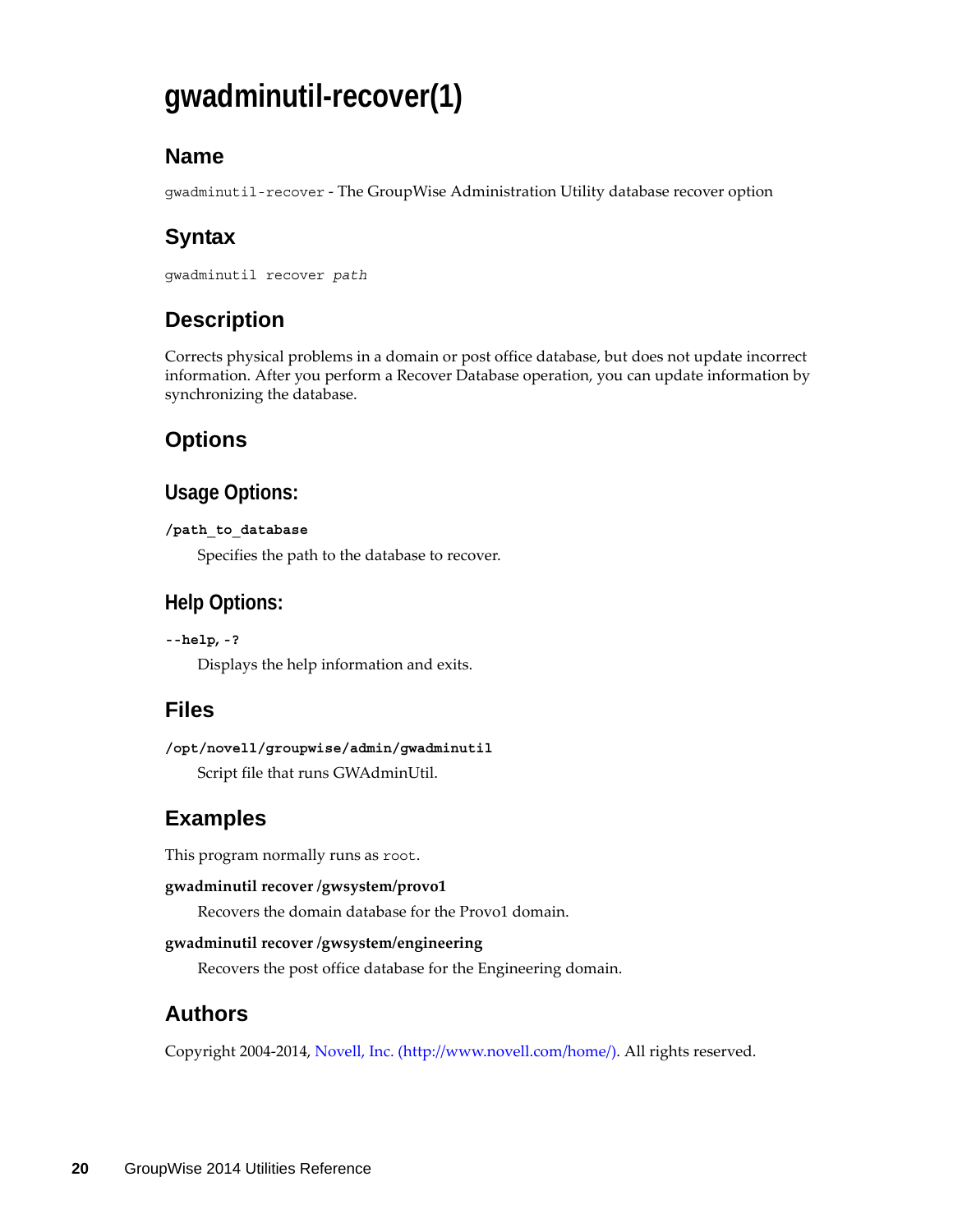### **See Also**

gwadminutil(1), gwadminutil-convert(1), gwadminutil-merge(1), gwadminutil-rebuild(1), gwadminutil-reclaim(1), gwadminutil-recover(1), gwadminutil-reindex(1), gwadminutil-release(1), gwadminutil-sync(1), gwadminutil-upgrade(1), gwadminutil-validate(1)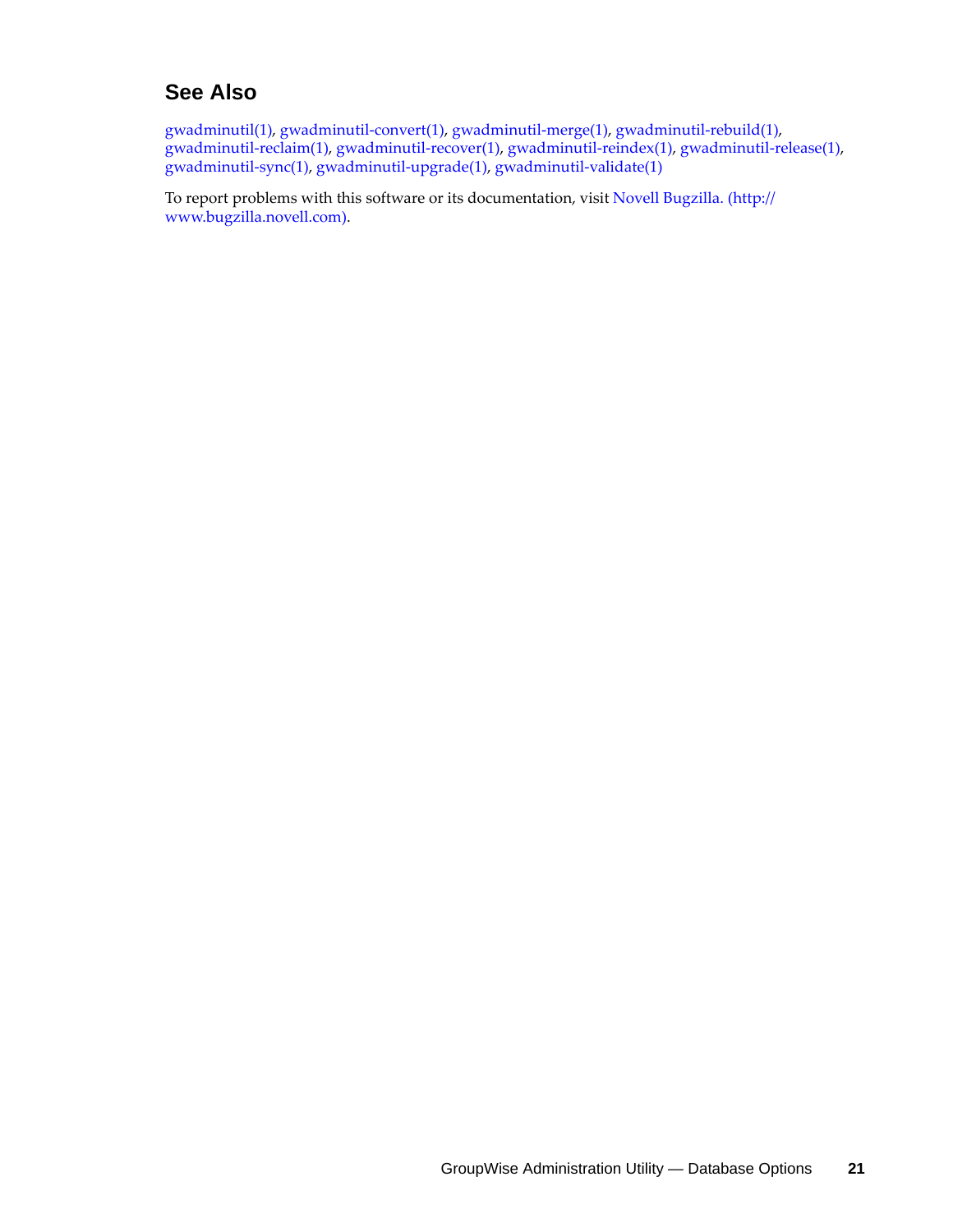# <span id="page-21-0"></span>**gwadminutil-reindex(1)**

## **Name**

gwadminutil-reindex - The GroupWise Administration Utility database reindex option

# **Syntax**

```
gwadminutil reindex path
```
# **Description**

Rebuilds the listing indexes in the database that are used for sorting users in the Admin console.

There is a listing index for all users in your GroupWise system, for all users in each domain, and for all users in each post office. If you see differences in user listings when you are connected to different domains in the Admin console, you should rebuild the listing indexes. When you rebuild the listing indexes, the current system index is used.

# **Options**

## **Usage Options:**

#### **/***path\_to\_database*

Specifies the path to the database to reindex.

# **Help Options:**

**--help, -?**

Displays the help information and exits.

# **Files**

```
/opt/novell/groupwise/admin/gwadminutil
Script file that runs GWAdminUtil.
```
# **Examples**

This program normally runs as root.

```
gwadminutil reindex /gwsystem/provo1
```
Rebuilds the listing index for the Provo1 domain.

```
gwadminutil reindex /gwsystem/engineering
```
Rebuilds the listing index for the Engineering post office.

# **Authors**

Copyright 2004-2014, [Novell, Inc.](http://www.novell.com/home/) (http://www.novell.com/home/). All rights reserved.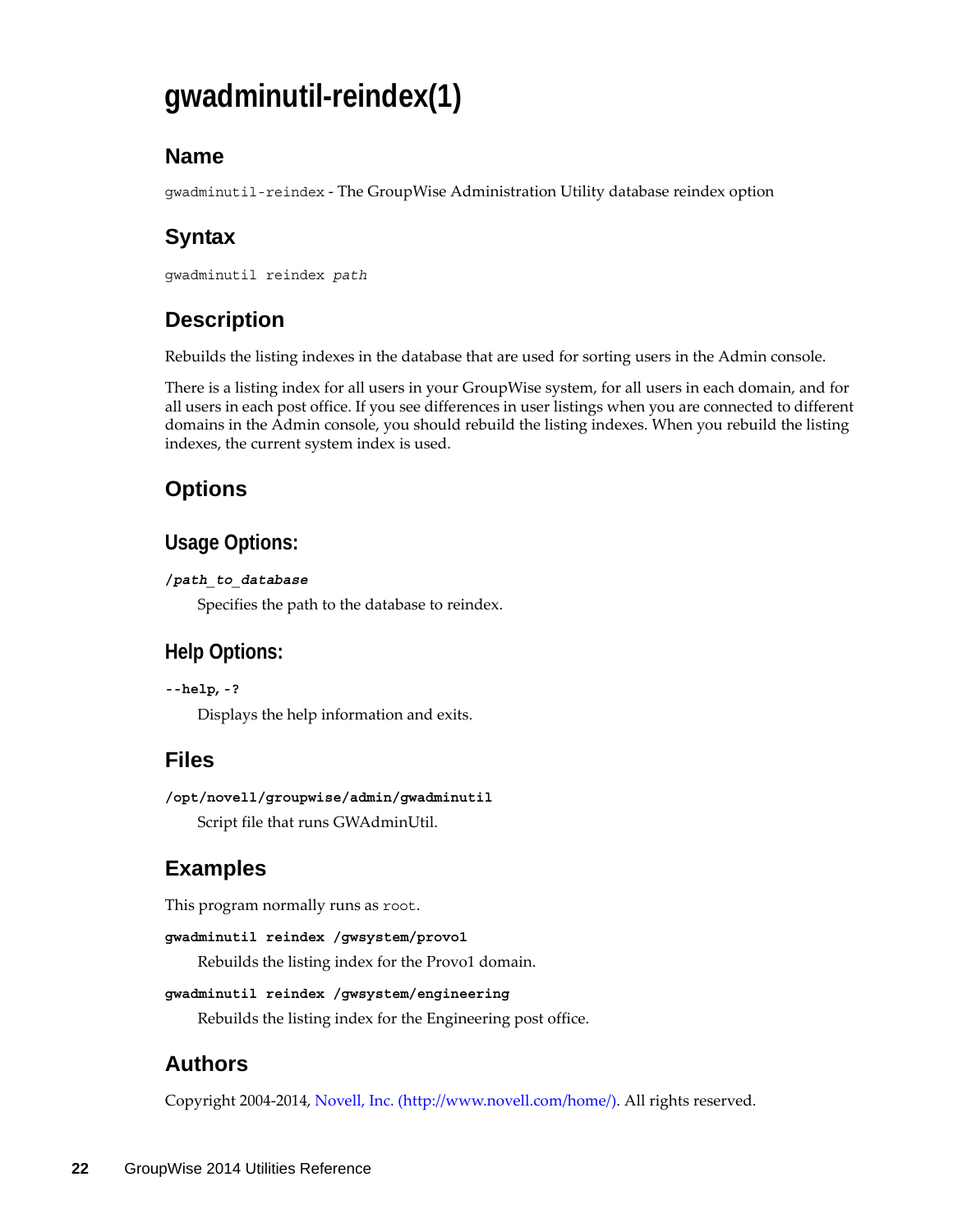### **See Also**

gwadminutil(1), gwadminutil-convert(1), gwadminutil-merge(1), gwadminutil-rebuild(1), gwadminutil-reclaim(1), gwadminutil-recover(1), gwadminutil-reindex(1), gwadminutil-release(1), gwadminutil-sync(1), gwadminutil-upgrade(1), gwadminutil-validate(1)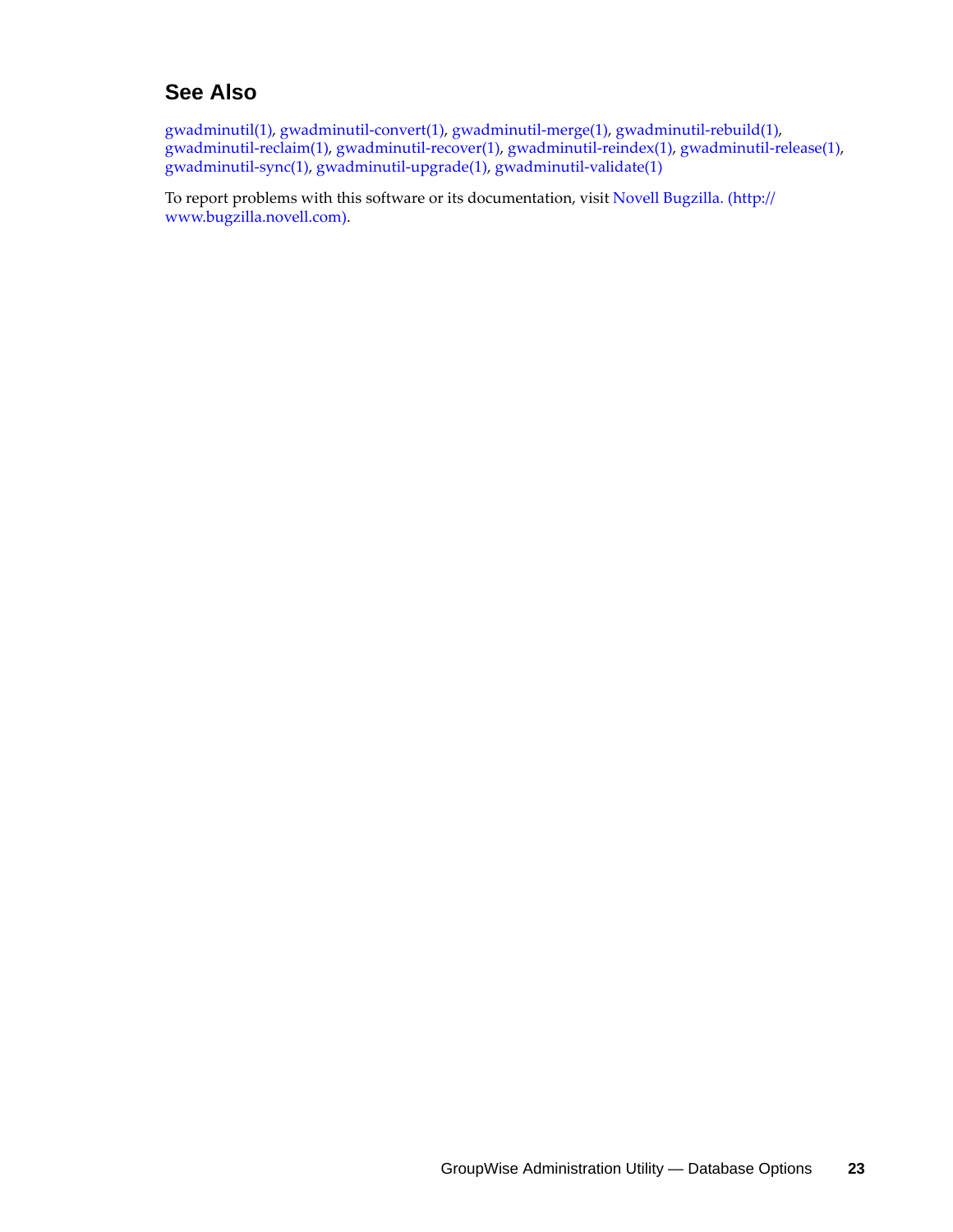# <span id="page-23-0"></span>**gwadminutil-release(1)**

### **Name**

gwadminutil-release - The GroupWise Administration Utility database release option

# **Syntax**

gwadminutil release -d *path* -p *path* -n *name*

# **Description**

Removes a secondary domain from the current GroupWise system and creates a new GroupWise system. The released domain becomes the new primary domain in its own single-domain GroupWise system.

After you release a domain, you must perform the following additional steps in order to complete the setup of the new GroupWise system:

**1** On the server where you performed the release, set up the GroupWise Super Admin user for the new GroupWise system:

gwadminutil setadmin /*path\_to\_primary\_domain\_database* -a *admin\_user\_name* -p

**2** On the new primary domain server, set up the GroupWise certificate authority for the new GroupWise system:

gwadminutil ca -d /*path\_to\_primary\_domain\_database* -g

**3** Wait for replication of the new GroupWise system information from the primary domain to the post office.

On each post office server, you can use the following command to view the system name in the post office database:

gwadminutil dbinfo /*path\_to\_post\_office*

**4** On each post office server, install a new server certificate so that the local Admin Service can communicate with the primary domain Admin Service:

gwadminutil certinst -d /*path\_to\_post\_office* -ca *ip\_address\_of\_primary\_domain\_server*:9710 -a *admin\_user\_name* -p

### **Options**

### **Usage Options:**

```
-d, --domain /path_to_domain_to_release
```
Specifies the path to the secondary domain that you want to release from one GroupWise system so that it can be merged into another GroupWise system.

#### **-n, --name** *name\_of\_new\_system*

Specifies the name of the new GroupWise system that is created when the domain is released.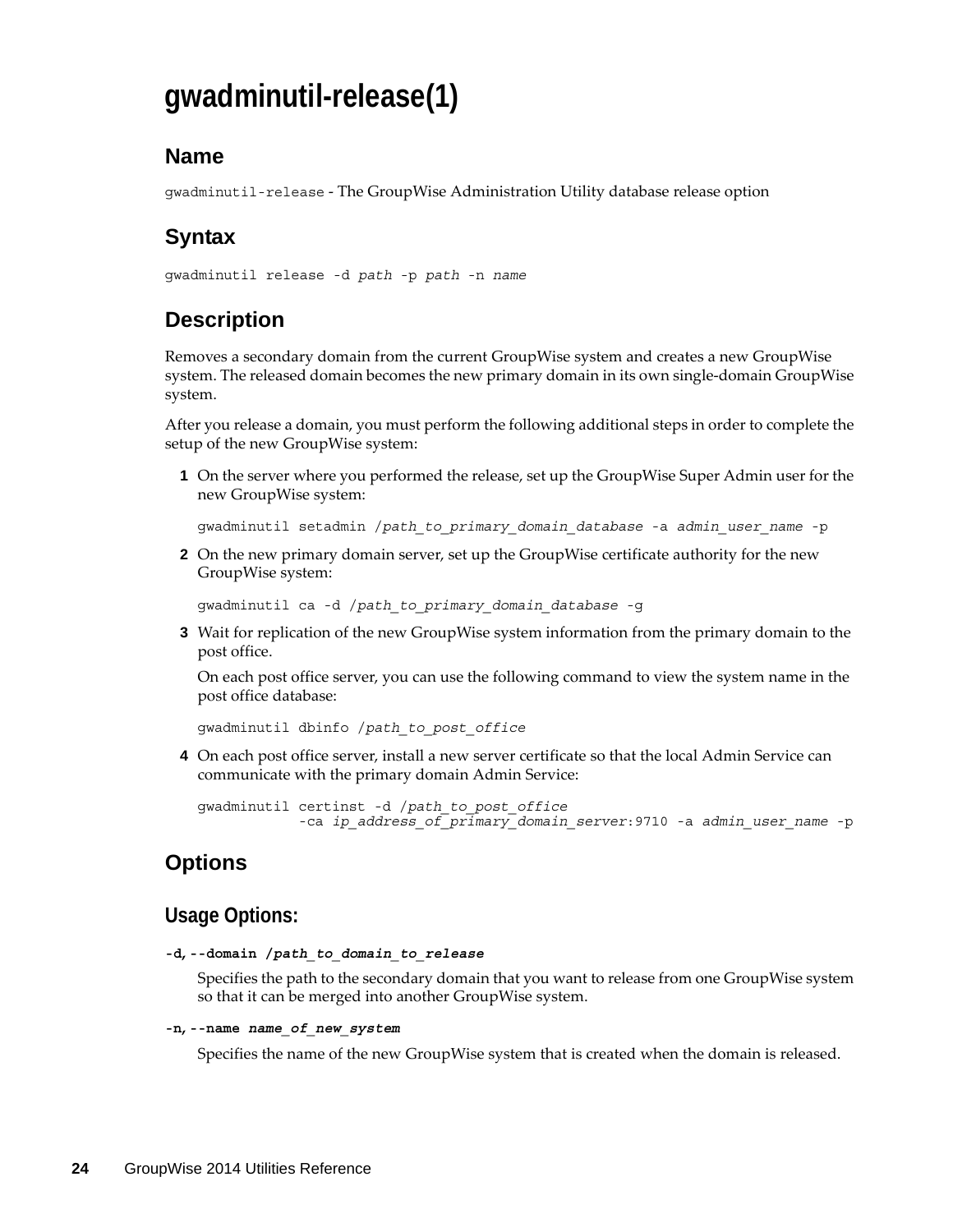#### **-p, --primary /***path\_to\_new\_primary\_domain*

Specifies the path to the new primary domain that is created when you release the secondary domain from the original GroupWise system.

### **Help Options:**

```
--help, -?
```
Displays the help information and exits.

### **Files**

```
/opt/novell/groupwise/admin/gwadminutil
```
Script file that runs GWAdminUtil.

### **Examples**

This program normally runs as root.

```
gwadminutil release -p /gwsystem/provo1 -d /gwmail/provo4 -n orem1
```
Releases the Provo4 domain from its GroupWise system and creates a new, single-domain GroupWise system named Orem1.

### **Authors**

Copyright 2004-2014, [Novell, Inc.](http://www.novell.com/home/) (http://www.novell.com/home/). All rights reserved.

## **See Also**

gwadminutil(1), gwadminutil-convert(1), gwadminutil-merge(1), gwadminutil-rebuild(1), gwadminutil-reclaim(1), gwadminutil-recover(1), gwadminutil-reindex(1), gwadminutil-release(1), gwadminutil-sync(1), gwadminutil-upgrade(1), gwadminutil-validate(1)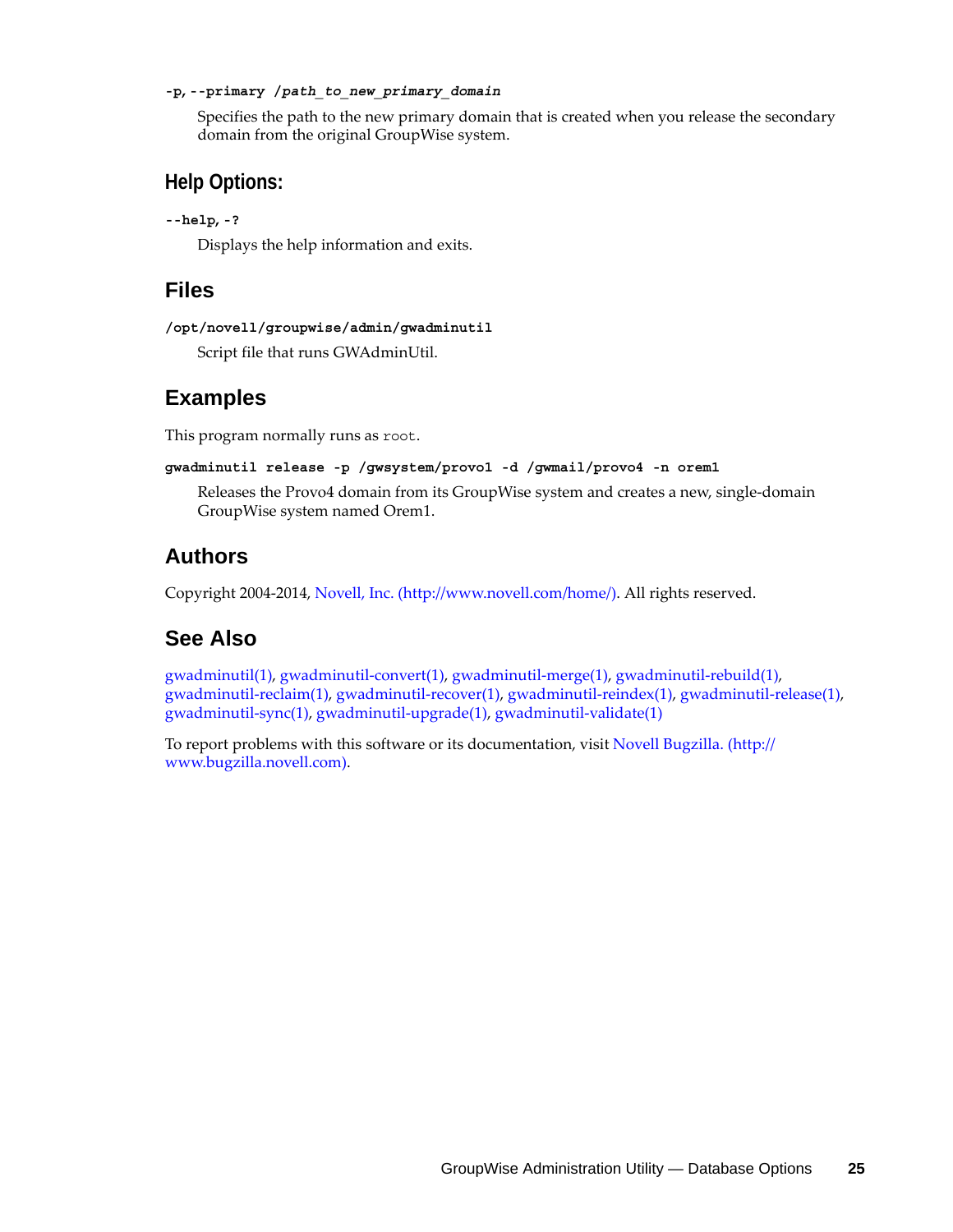# <span id="page-25-0"></span>**gwadminutil-sync(1)**

## **Name**

gwadminutil-sync - The GroupWise Administration Utility database synchronization option

# **Syntax**

gwadminutil sync -d *path* -p *path*

# **Description**

Updates the primary domain database from a secondary domain database.

# **Options**

### **Usage Options:**

```
-d, --domain /path_to_secondary_domain_database
```
Specifies the path to the secondary domain database from which you want to synchronize records up to the primary domain.

```
-p, --primary /path_to_primary_domain_database
```
Specifies the path to the primary domain database that needs to be updated with information from the secondary domain.

## **Help Options:**

```
--help, -?
```
Displays the help information and exits.

# **Files**

```
/opt/novell/groupwise/admin/gwadminutil
Script file that runs GWAdminUtil.
```
# **Examples**

This program normally runs as root.

```
gwadminutil sync -p /gwsystem/provo1 -d /gwsystem/provo2
```
Updates the Provo1 primary domain database with records from the Provo2 secondary domain database.

## **Authors**

Copyright 2004-2014, [Novell, Inc.](http://www.novell.com/home/) (http://www.novell.com/home/). All rights reserved.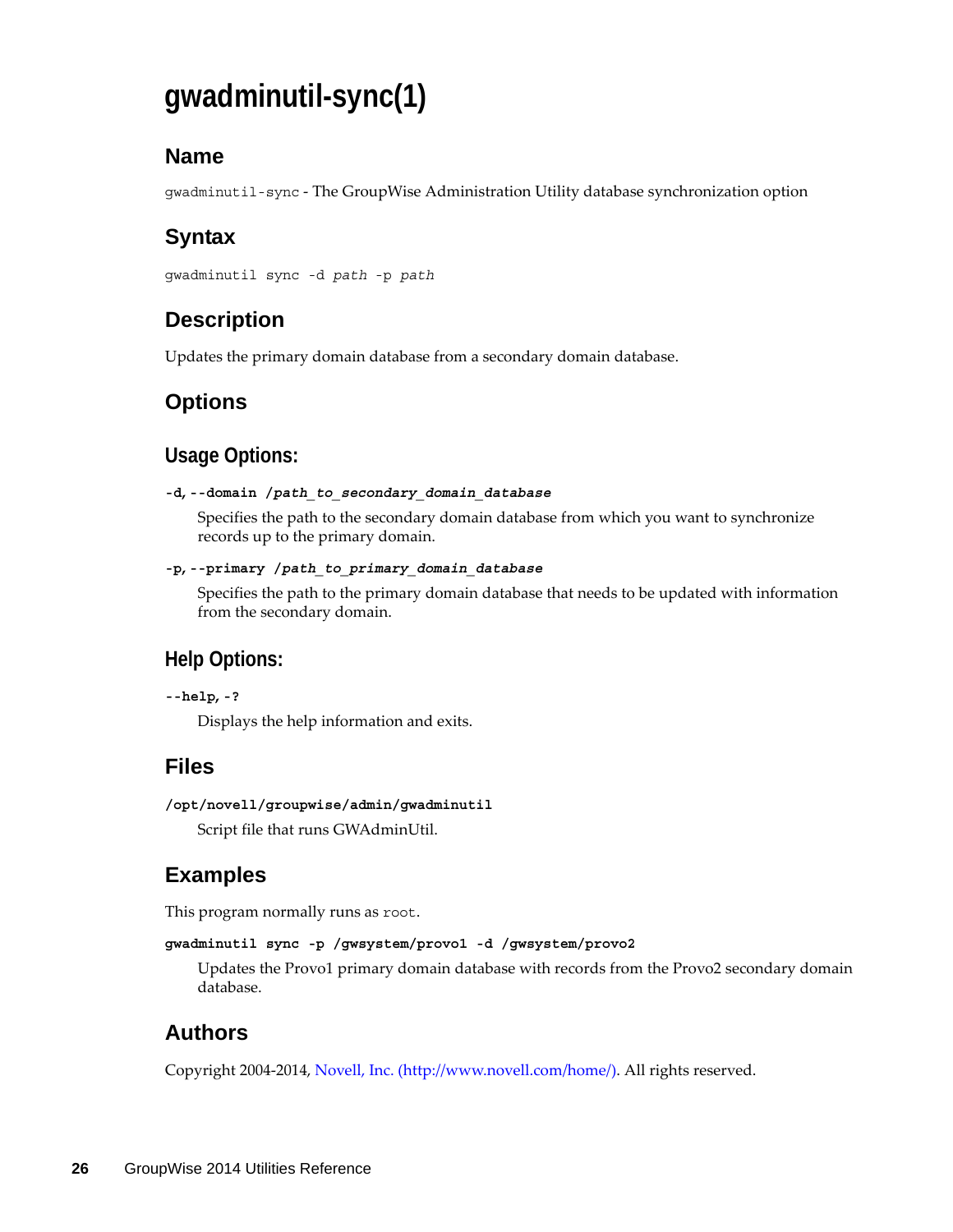### **See Also**

gwadminutil(1), gwadminutil-convert(1), gwadminutil-merge(1), gwadminutil-rebuild(1), gwadminutil-reclaim(1), gwadminutil-recover(1), gwadminutil-reindex(1), gwadminutil-release(1), gwadminutil-sync(1), gwadminutil-upgrade(1), gwadminutil-validate(1)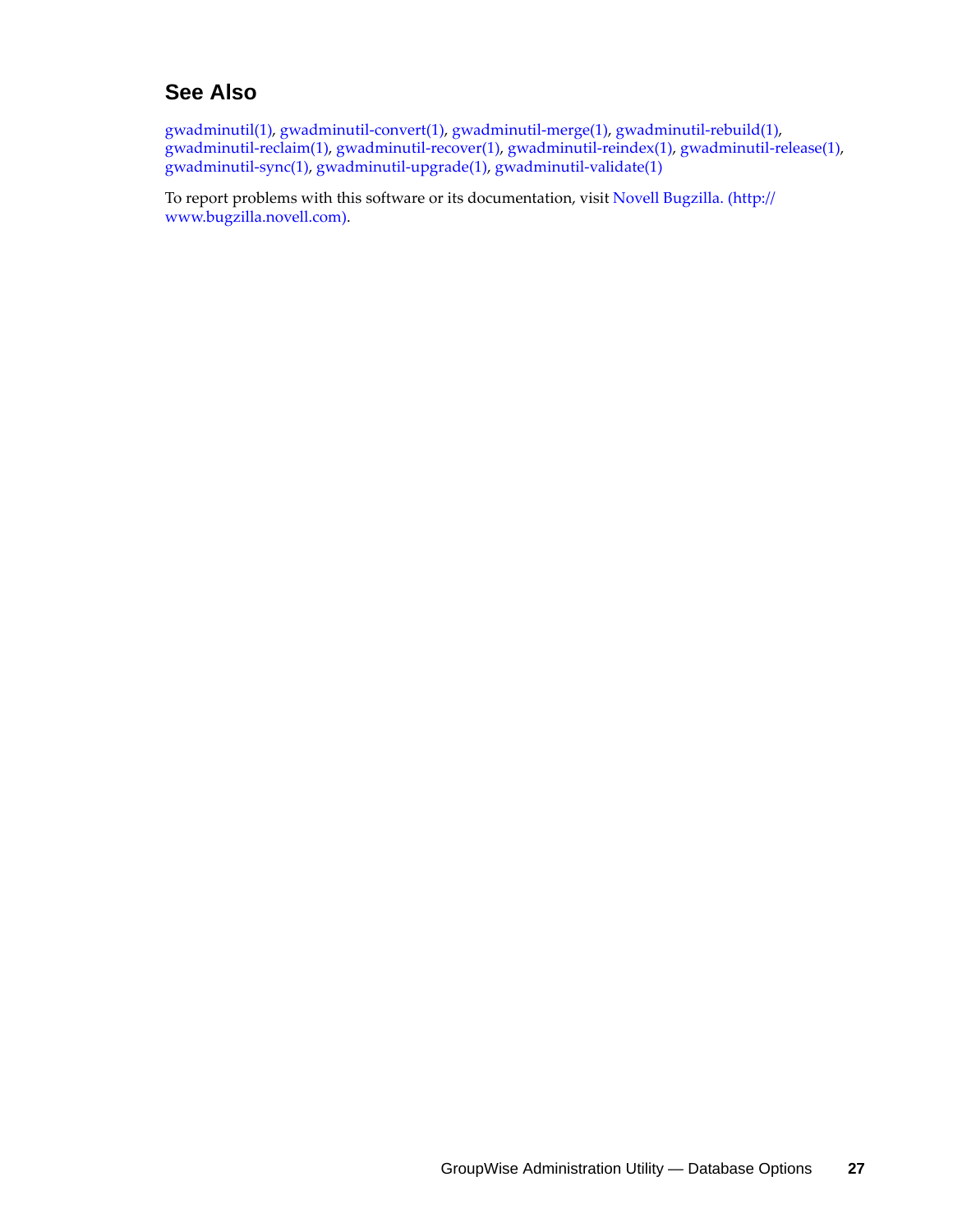# <span id="page-27-0"></span>**gwadminutil-upgrade(1)**

## **Name**

gwadminutil-upgrade - The GroupWise Administration Utility database upgrade option.

# **Syntax**

```
gwadminutil upgrade path
```
# **Description**

Upgrades the version of a domain or post office database.

The upgrade process copies the data dictionary (.dc) files that match the version of GWAdminUtil into the domain or post office directory, performs a Recover on the database, and then completes the upgrade of the database. In order for the version upgrade to succeed, the following conditions must be met:

- The owning domain must already be upgraded to the GWAdminUtil version.
- The version information from the owning domain must already be replicated into the target database.

This command is the equivalent of using the Installation console to upgrade a domain or post office.

# **Options**

## **Usage Options:**

#### **/path\_to\_database**

Specifies the path of the database to upgrade to the current GroupWise version.

## **Help Options:**

```
--help, -?
```
Displays the help information and exits.

## **Files**

**/opt/novell/groupwise/admin/gwadminutil**

Script file that runs GWAdminUtil.

# **Examples**

This program normally runs as root.

#### **gwadminutil upgrade /gwsystem/provo2**

Upgrades the Provo2 domain to the same GroupWise version that the primary domain, Provo1, has been upgraded to.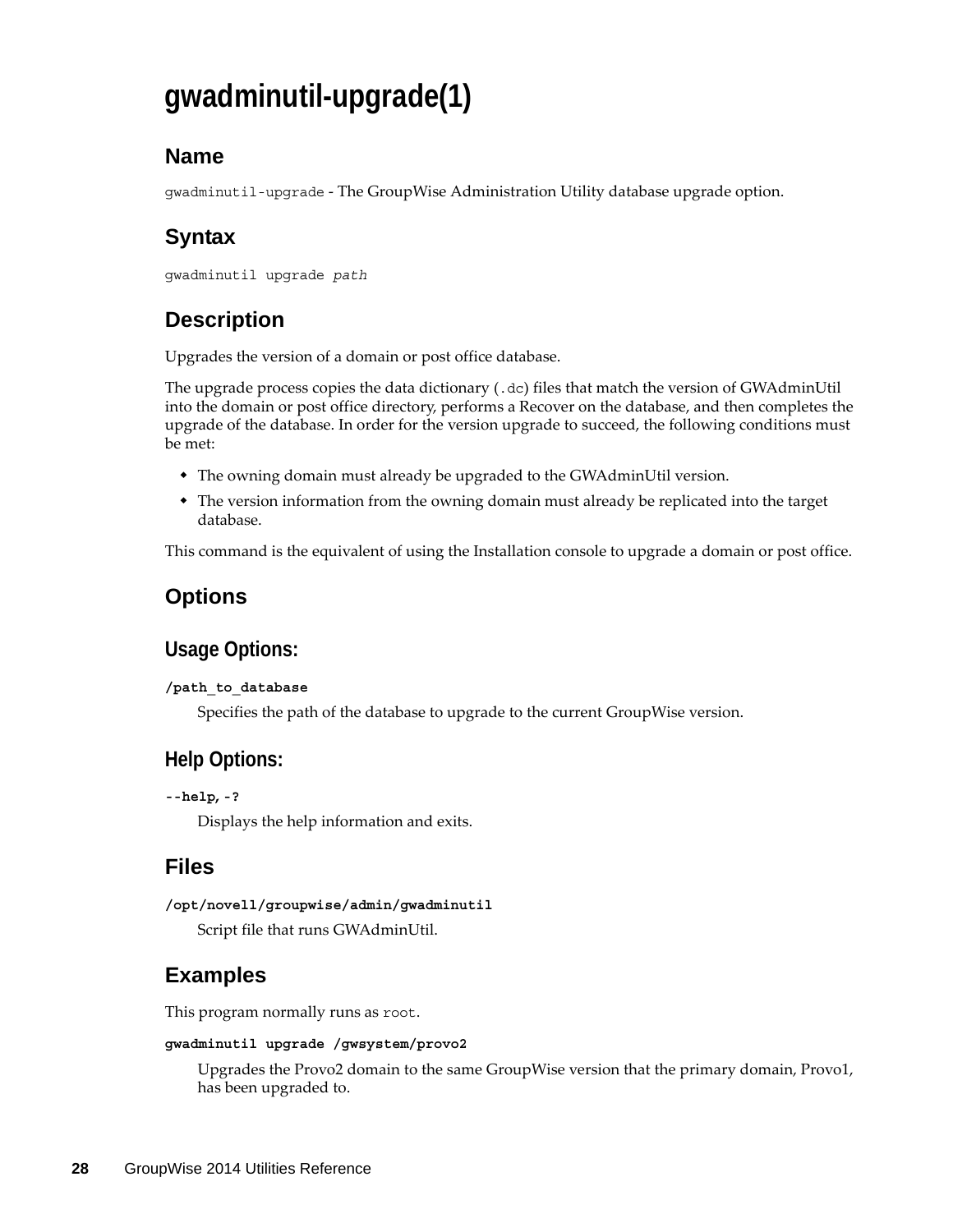### **Authors**

Copyright 2004-2014, [Novell, Inc.](http://www.novell.com/home/) (http://www.novell.com/home/). All rights reserved.

## **See Also**

gwadminutil(1), gwadminutil-convert(1), gwadminutil-merge(1), gwadminutil-rebuild(1), gwadminutil-reclaim(1), gwadminutil-recover(1), gwadminutil-reindex(1), gwadminutil-release(1), gwadminutil-sync(1), gwadminutil-upgrade(1), gwadminutil-validate(1)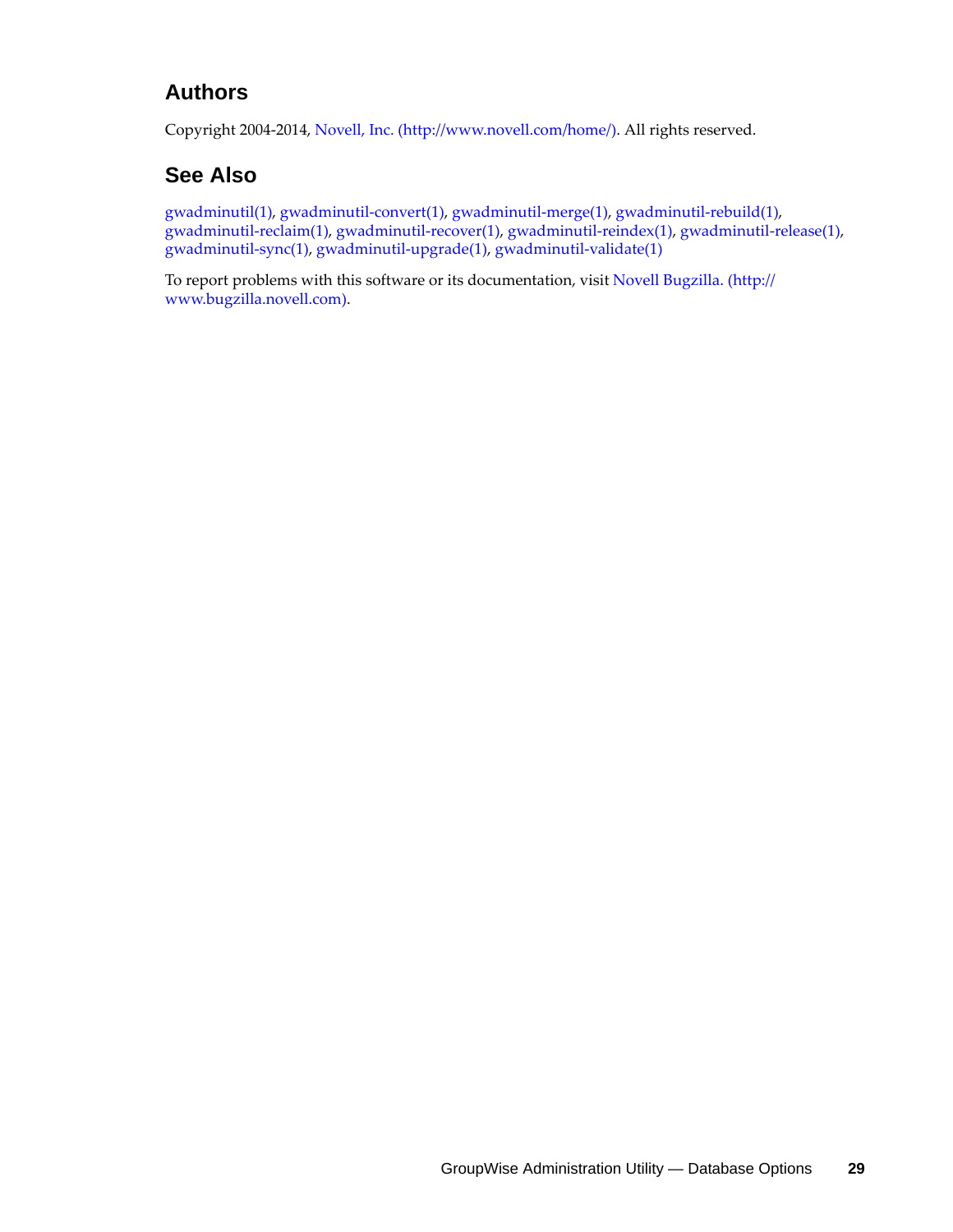# <span id="page-29-0"></span>**gwadminutil-validate(1)**

## **Name**

gwadminutil-validate - The GroupWise Administration Utility database validate option

# **Syntax**

```
gwadminutil validate path
```
# **Description**

Checks a database to determine if there are any physical problems with the database.

If there are any physical problems, you can rebuild or recover the database to correct them. You should validate the data in databases on a regular basis. This process takes just a few minutes and does not interrupt normal operation. The frequency can vary depending on the size of your system and the number of changes you make to users, resources, and groups.

# **Options**

## **Usage Options:**

#### **/path\_to\_database**

Specifies the path to the domain database to validate.

# **Help Options:**

**--help, -?**

Displays the help information and exits.

# **Files**

```
/opt/novell/groupwise/admin/gwadminutil
Script file that runs GWAdminUtil.
```
# **Examples**

This program normally runs as root.

```
gwadminutil validate /gwsystem/provo1
```
Validates the Provo1 domain database.

```
gwadminutil validate /gwsystem/engineering
```
Validates the Engineering post office database.

# **Authors**

Copyright 2004-2014, [Novell, Inc.](http://www.novell.com/home/) (http://www.novell.com/home/). All rights reserved.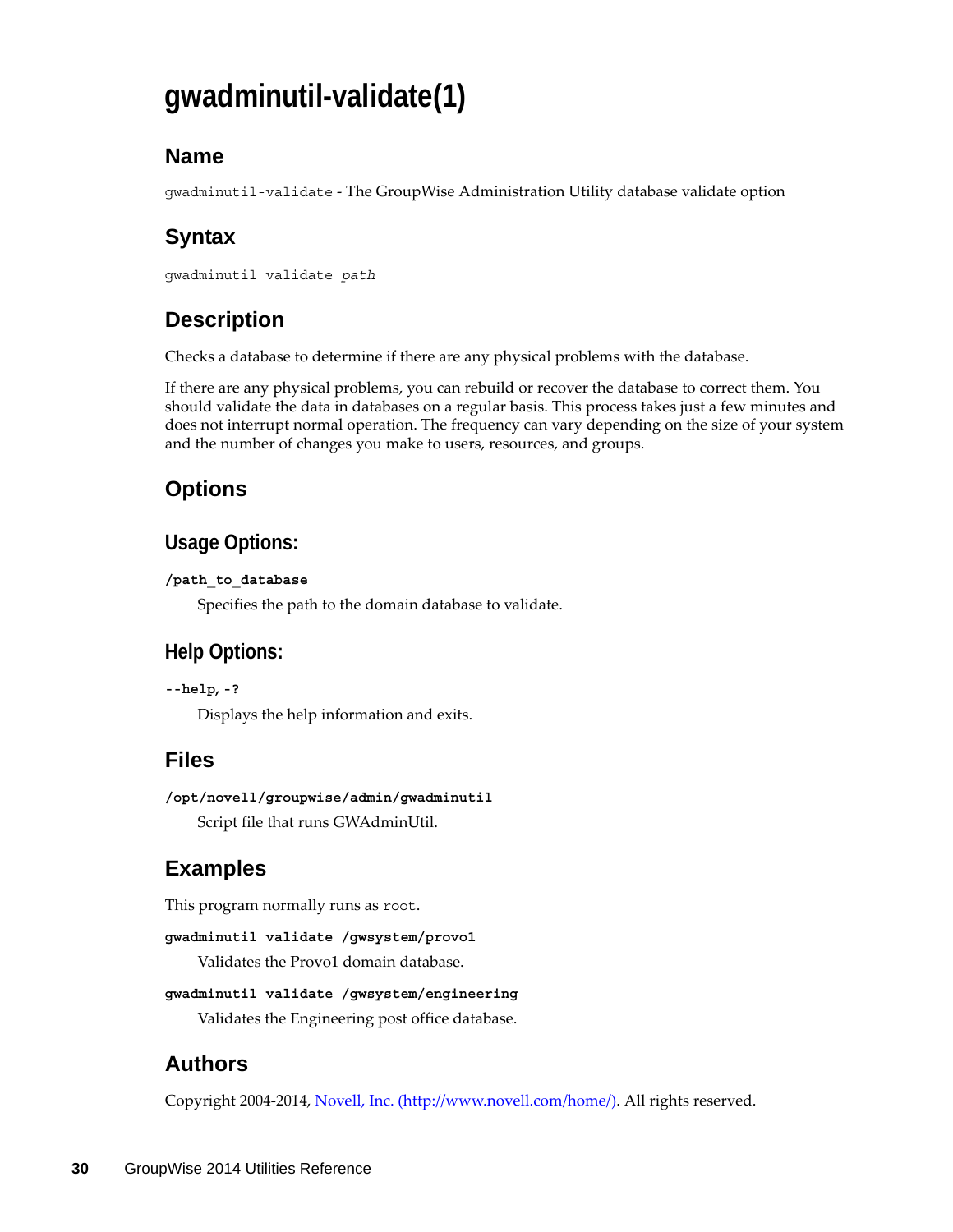### **See Also**

gwadminutil(1), gwadminutil-convert(1), gwadminutil-merge(1), gwadminutil-rebuild(1), gwadminutil-reclaim(1), gwadminutil-recover(1), gwadminutil-reindex(1), gwadminutil-release(1), gwadminutil-sync(1), gwadminutil-upgrade(1), gwadminutil-validate(1)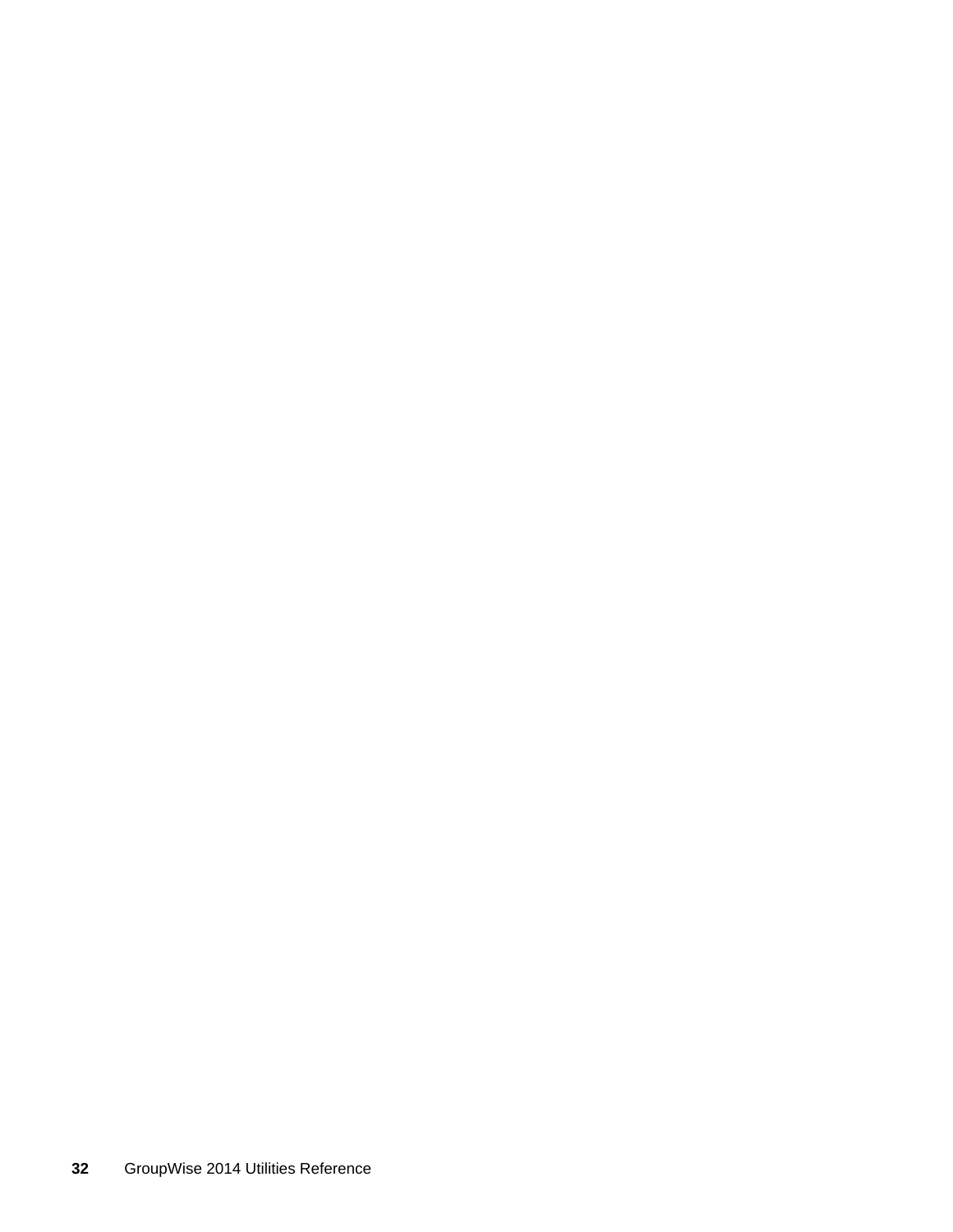# <span id="page-32-0"></span>3 <sup>3</sup>**GroupWise Administration Utility — Security Options**

- <span id="page-32-1"></span>["gwadminutil-ca\(1\)" on page 34](#page-33-0)
- ["gwadminutil-certinst\(1\)" on page 37](#page-36-0)
- ["gwadminutil-installcfg\(1\)" on page 39](#page-38-0)
- ["gwadminutil-setadmin\(1\)" on page 41](#page-40-0)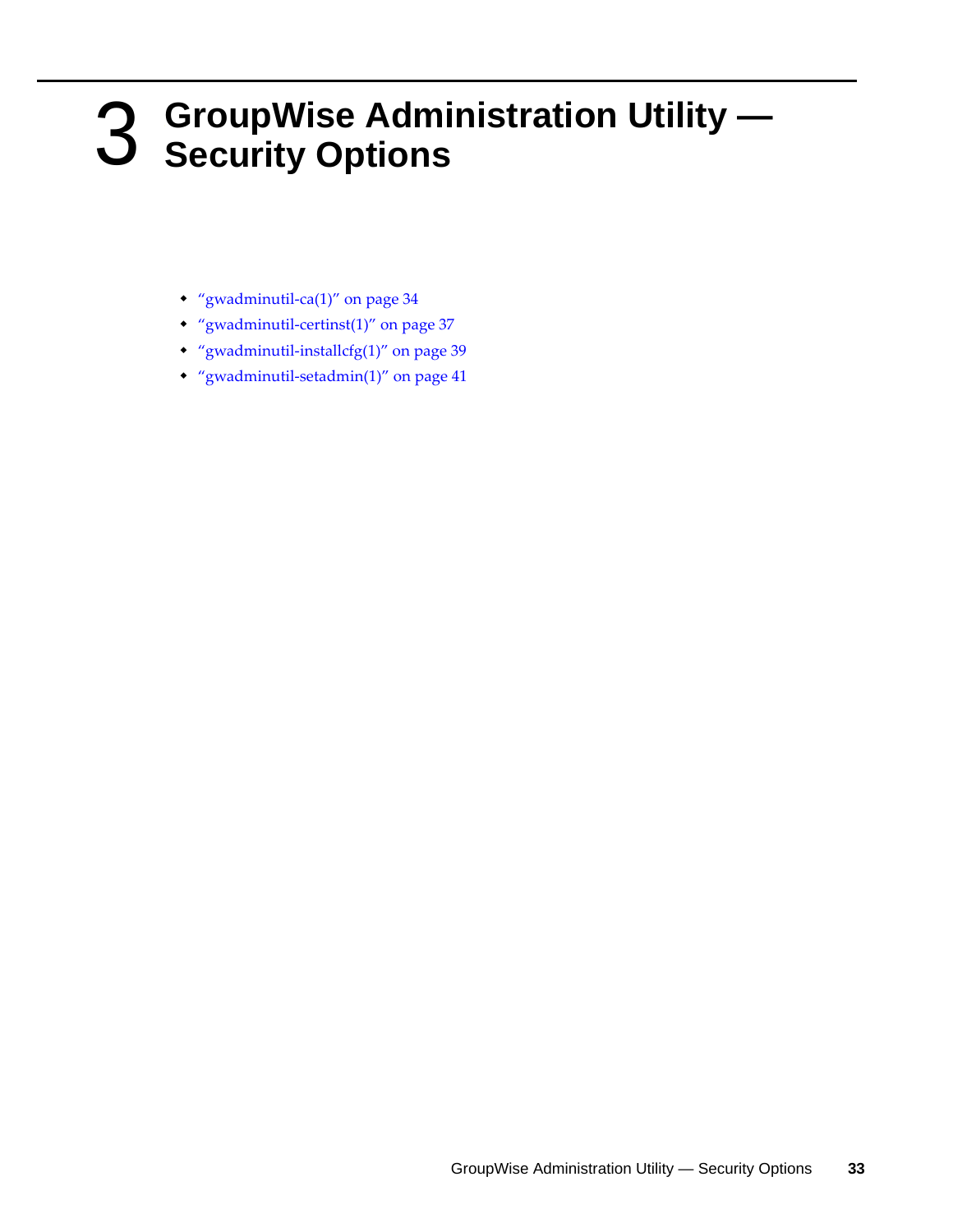# <span id="page-33-0"></span>**gwadminutil-ca(1)**

### **Name**

gwadminutil-ca - The GroupWise Administration Utility certificate authority (CA) option

# **Syntax**

```
gwadminutil ca -d path [-g] [-f] [-l] [-i path] [-n name]
                    [-p serial_number] [-r serial_number]
```
# **Description**

Interacts with the GroupWise Admin Service certificate authority (CA) to generate, issue, list, and revoke certificates for use with GroupWise domains, post offices, and agents.

The GroupWise Admin Service CA issues self-signed server certificates for domain and post office servers. The CA certificate for the primary domain server signs the other server certificates. The CA can regenerate itself if necessary.

### **Options**

### **Usage Options:**

#### **-d, --domain /***primary\_domain\_folder*

Specifies the path to the primary domain database.

**-f, --force**

By default, if you specify an existing output file name, you are notified that the certificate file already exists. Use this option to overwrite the existing certificate file.

**-g, --generate**

Generates a certificate and private key for the primary domain.

#### **-i, --issue /***path\_to\_database*

Creates a new certificate for the Admin Service that is running for the domain or post office associated with the specified database.

**-l, --list**

Lists the certificates issued by the GroupWise CA. The list includes the serial number for each certificate.

```
-n, --name poa_name
```
Specifies the object name of the POA when multiple POAs run for a single post office.

#### **-p, --print** *serial\_number*

Displays the information about the certificate that has the specified serial number.

#### **-r, --revoke** *serial\_number*

Revokes the certificate with the specified serial number.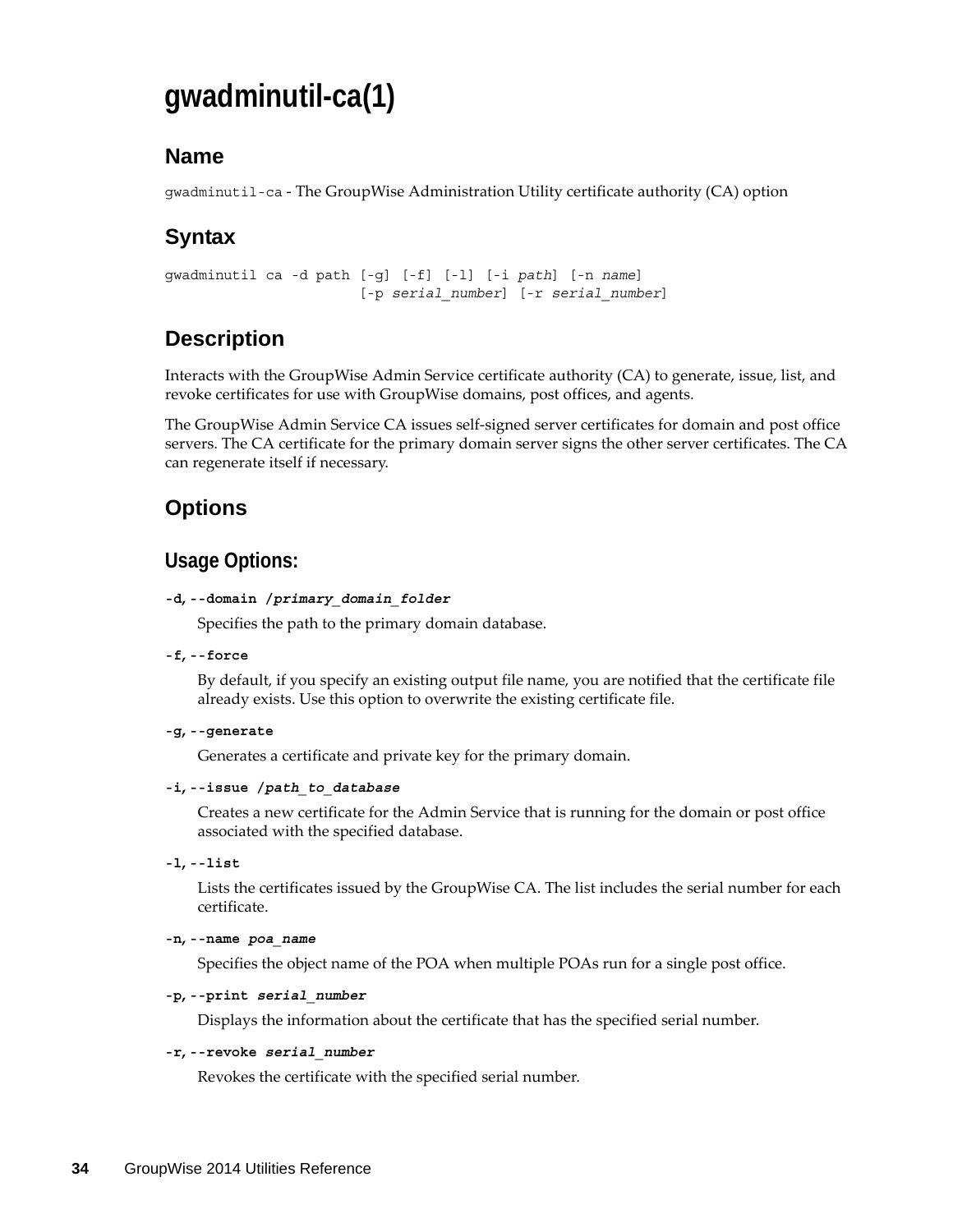### **Help Options:**

#### **--help, -?**

Displays the help information and exits.

### **Files**

#### **/opt/novell/groupwise/admin/gwadminutil**

Script file that runs GWAdminUtil.

#### **/opt/novell/groupwise/certificates/***system\_guid***/ca.\***

Files created when a certificate is issued.

**ca.crt**

CA certificate file.

#### **ca.key**

CA private key file.

#### **ca.srl**

Certificate serial number list.

#### **ca.crl**

Certificate revocation list.

#### **/opt/novell/groupwise/certificates/***system\_guid***/issued**

Folder for storing copies of all issued certificates.

#### **/opt/novell/groupwise/certificates/***system\_guid***/revoked**

Folder for storing copies of all revoked certificates. The folder is not created until a certificate is revoked.

### **Examples**

This program normally runs as root.

#### **gwadminutil ca -g -d /gwsystem/provo1 -f**

Generates a new CA certificate and private key for the primary domain. Overwrites the existing CA certificate.

#### **gwadminutil ca -i /gwsystem/provo2**

Generates a new server certificate for a secondary domain server.

#### **gwadminutil ca -i /gwsystem/sales**

Generates a new server certificate for a post office server.

#### **gwadminutil ca -l**

Lists all of the certificates that the GroupWise CA has issued, along with their serial numbers.

#### **gwadminutil ca -p 5266AC7B000A**

Displays detailed information about the certificate whose serial number you have specified.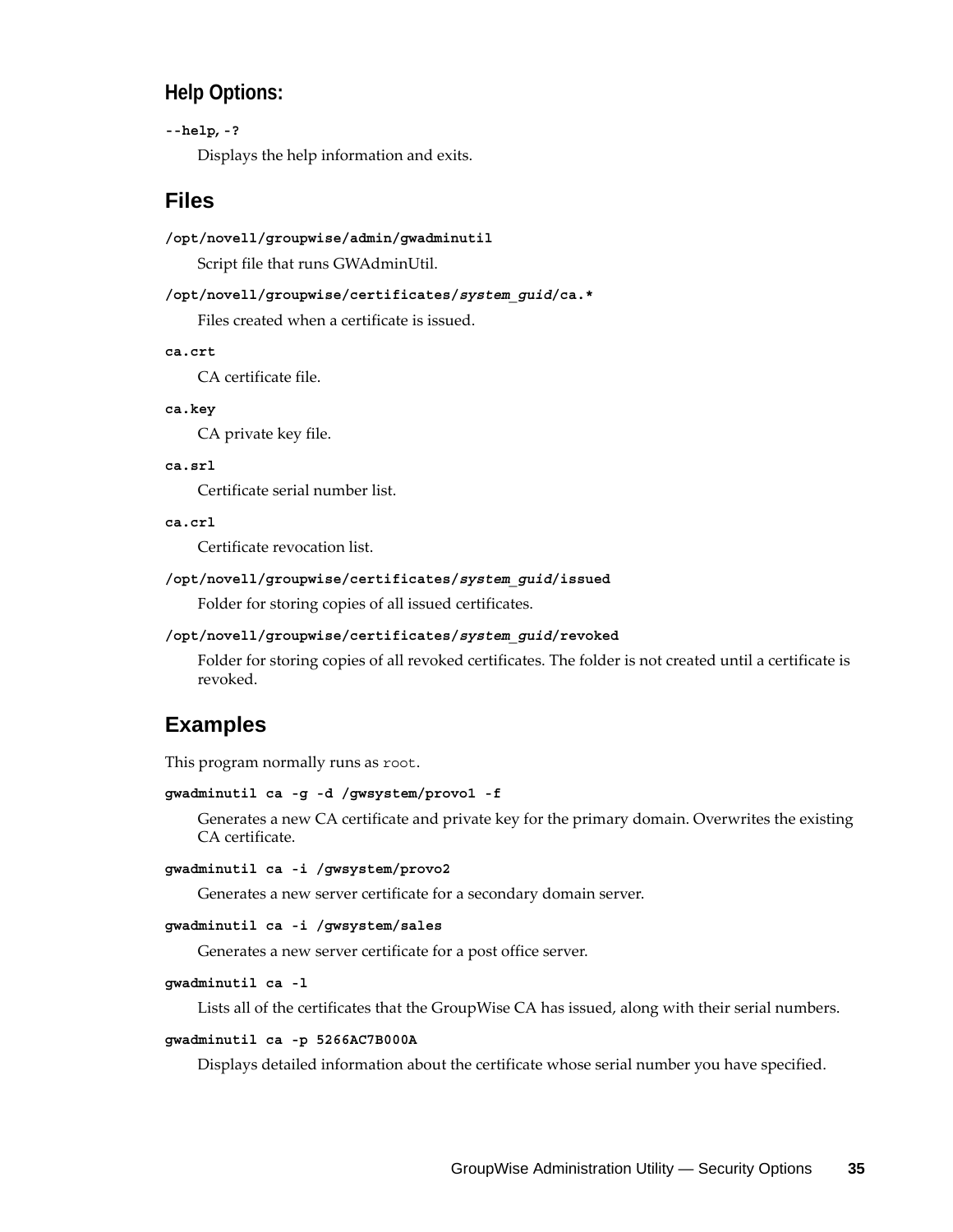**gwadminutil ca -r 5266AC7B000A**

Revokes the specified certificate.

### **Authors**

Copyright 2004-2014, [Novell, Inc.](http://www.novell.com/home/) (http://www.novell.com/home/). All rights reserved.

### **See Also**

gwadminutil(1), gwadminutil-certinst(1), gwadminutil-dbinfo(1), gwadminutil-installcfg(1), gwadminutil-setadmin(1)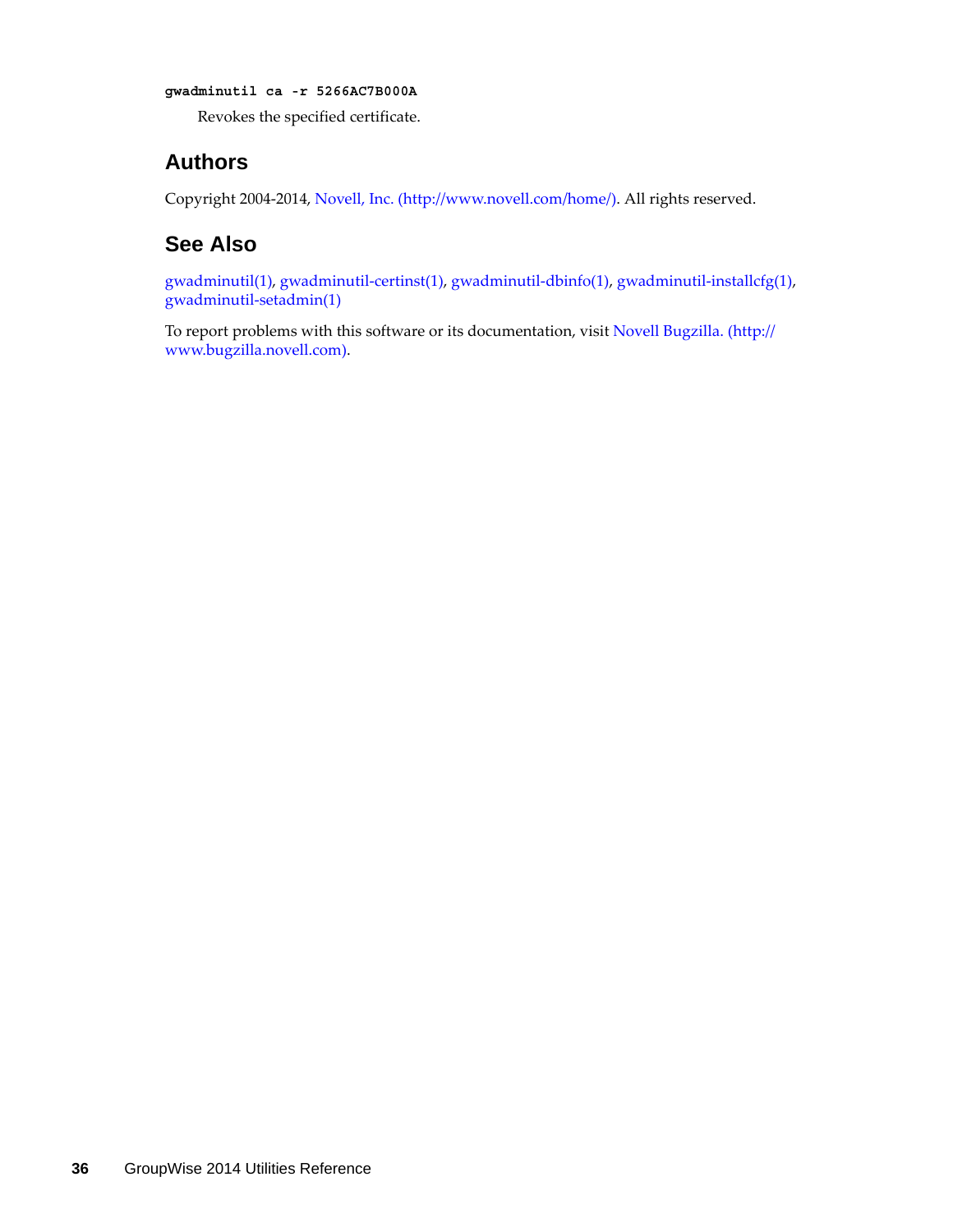# **gwadminutil-certinst(1)**

## **Name**

gwadminutil-certinst - The GroupWise Administration Utility certificate installation option

# **Syntax**

gwadminutil certinst -db *path* -ca *address* -a *name* -p [*password*] [-n name]

# **Description**

Contacts the primary domain Admin Service certificate authority (CA) and installs a new certificate for the Admin Service on the local domain or post office server.

In order to contact the primary domain Admin Service certificate authority, you must provide the path to the primary domain database, the GroupWise Super Admin user name and password, and the IP address and port number of the Admin Service.

# **Options**

### **Usage Options:**

#### **-a, --admin name**

Specifies the user name of the GroupWise Super Admin.

#### **-ca** *ip\_address***:***port*

Specifies the IP address and port number of the Admin Service certificate authority (CA) on the primary domain server.

#### **-db, --database /***path\_to\_database*

Specifies the path to the domain or post office database for which the local Admin Service is running.

#### **-n, --name** *poa\_name*

Specifies the object name of the POA when multiple POAs run for a single post office.

#### **-p, --password [***password***]**

Provides the password for the GroupWise Super Admin. Do not specify the password on the command line if you want to be prompted for it.

### **Help Options:**

```
--help, -?
```
Displays the help information and exits.

### **Files**

#### **/opt/novell/groupwise/admin/gwadminutil**

Script file that runs GWAdminUtil.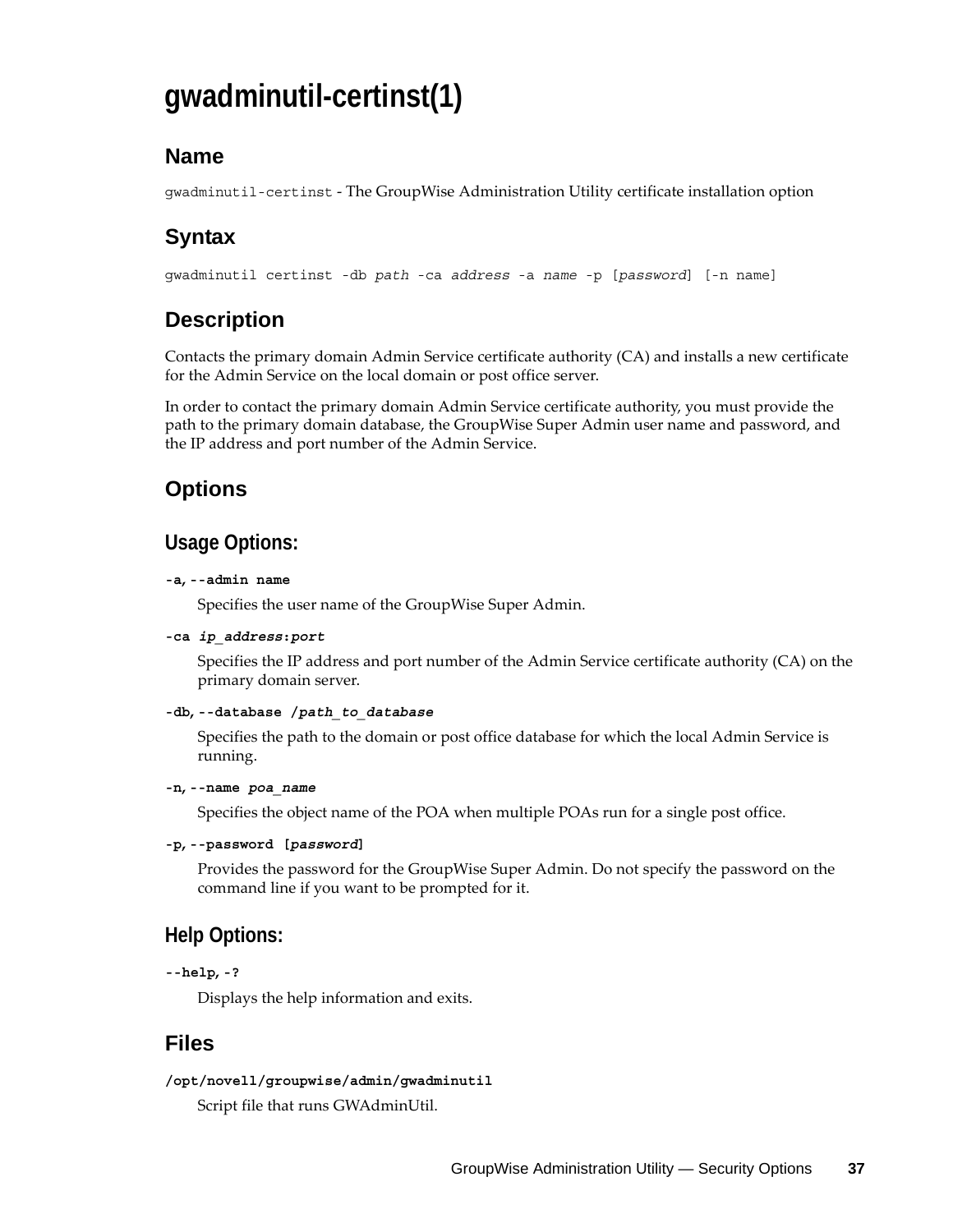#### **/opt/novell/groupwise/certificates/***system\_guid***/admin.\*.\***

Certificate and key files created for domain servers and post office servers.

**admin.***domain***.crt**

Server certificate file for a domain/MTA.

**admin.***domain***.key**

Private key file for a domain server certificate.

**admin.***domain***.***post\_office***.crt**

Server certificate file for a post office/POA.

```
admin.domain.post_office.key
```
Private key file for a post office server certificate.

#### **Examples**

This program normally runs as root.

```
gwadminutil certinst -db /gwsystem/provo1 -ca 172.16.5.18:9710 -a admin -p
```
Contacts the Admin Service CA on the primary domain server and installs a new certificate on the local server.

#### **Authors**

Copyright 2004-2014, [Novell, Inc.](http://www.novell.com/home/) (http://www.novell.com/home/). All rights reserved.

#### **See Also**

gwadminutil(1), gwadminutil-certinst(1), gwadminutil-dbinfo(1), gwadminutil-installcfg(1), gwadminutil-setadmin(1)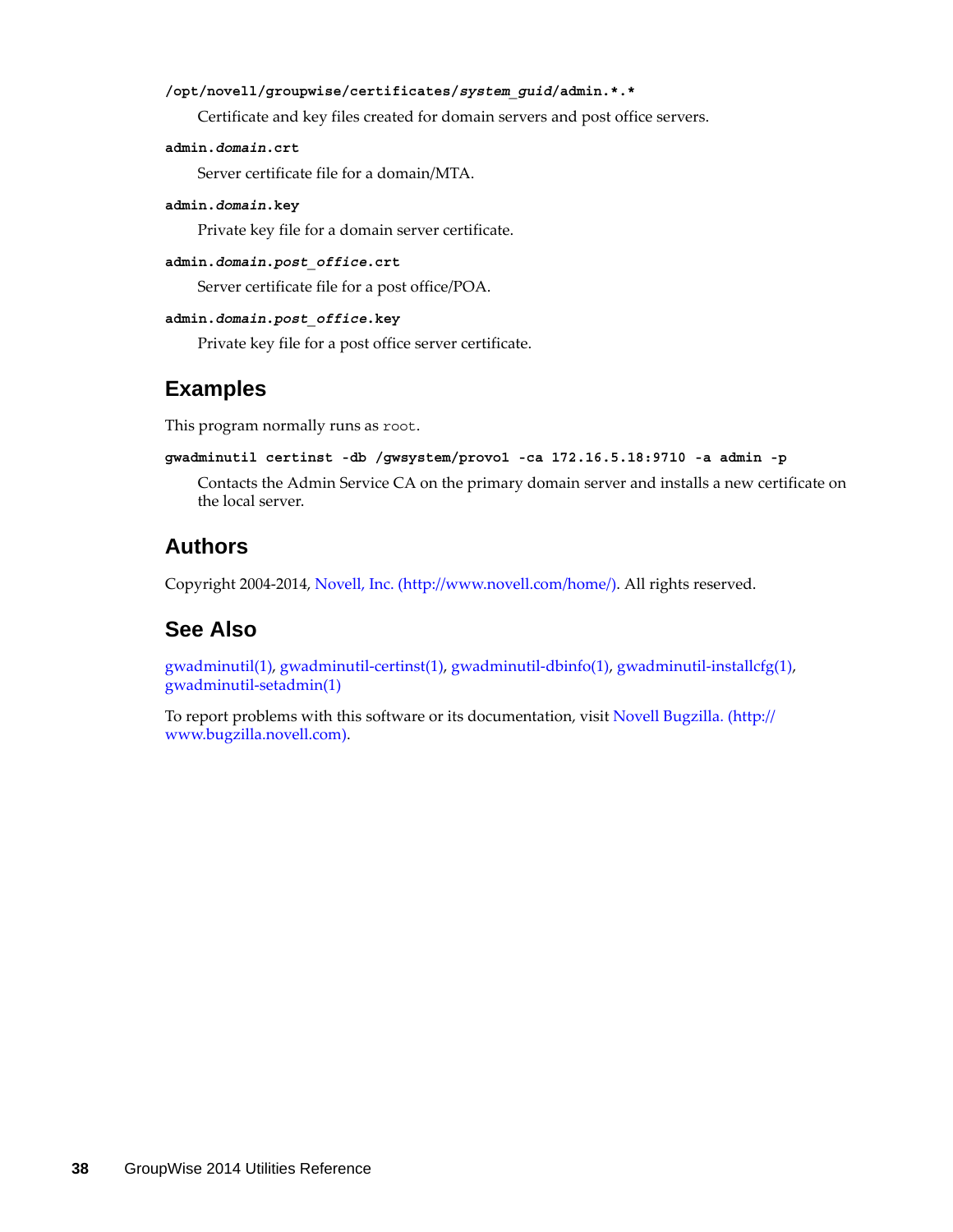# **gwadminutil-installcfg(1)**

### **Name**

gwadminutil-installcfg - The GroupWise Administration Utility installation configuration option.

# **Syntax**

```
gwadminutil installcfg -mode user -u user_name -p [password]
gwadminutil installcfg -mode disable | token
```
# **Description**

Sets the authentication mode for the GroupWise Installation console.

By default, the GroupWise Installation Wizard passes a token to the Installation console to allow access. The token is valid for one hour. If the installation process is interrupted and more than an hour passes, your session in the Installation console is terminated. You can start a new session by reusing the Configure option in the Installation Wizard to generate a new token.

As an alternative, you can configure the GroupWise server so that a user name and password can be used to access the Installation console, instead of the token generated by the Installation Wizard. You can also prevent further installations on the GroupWise server until you establish a different authentication mode.

# **Options**

## **Usage Options:**

```
-m, --mode token|user|disabled
```
Specifies the authentication mode that is required to access the Installation console on the server.

```
-p, --password [password]
```
When the authentication mode is set to user, specifies the password that must be given in order to access the Installation console. Do not specify the password on the command line if you want to be prompted for it.

#### **-u, --username** *user\_name*

When the authentication mode is set to user, specifies the user name that must be given in order to access the Installation console.

## **Help Options:**

```
--help, -?
```
Displays the help information and exits.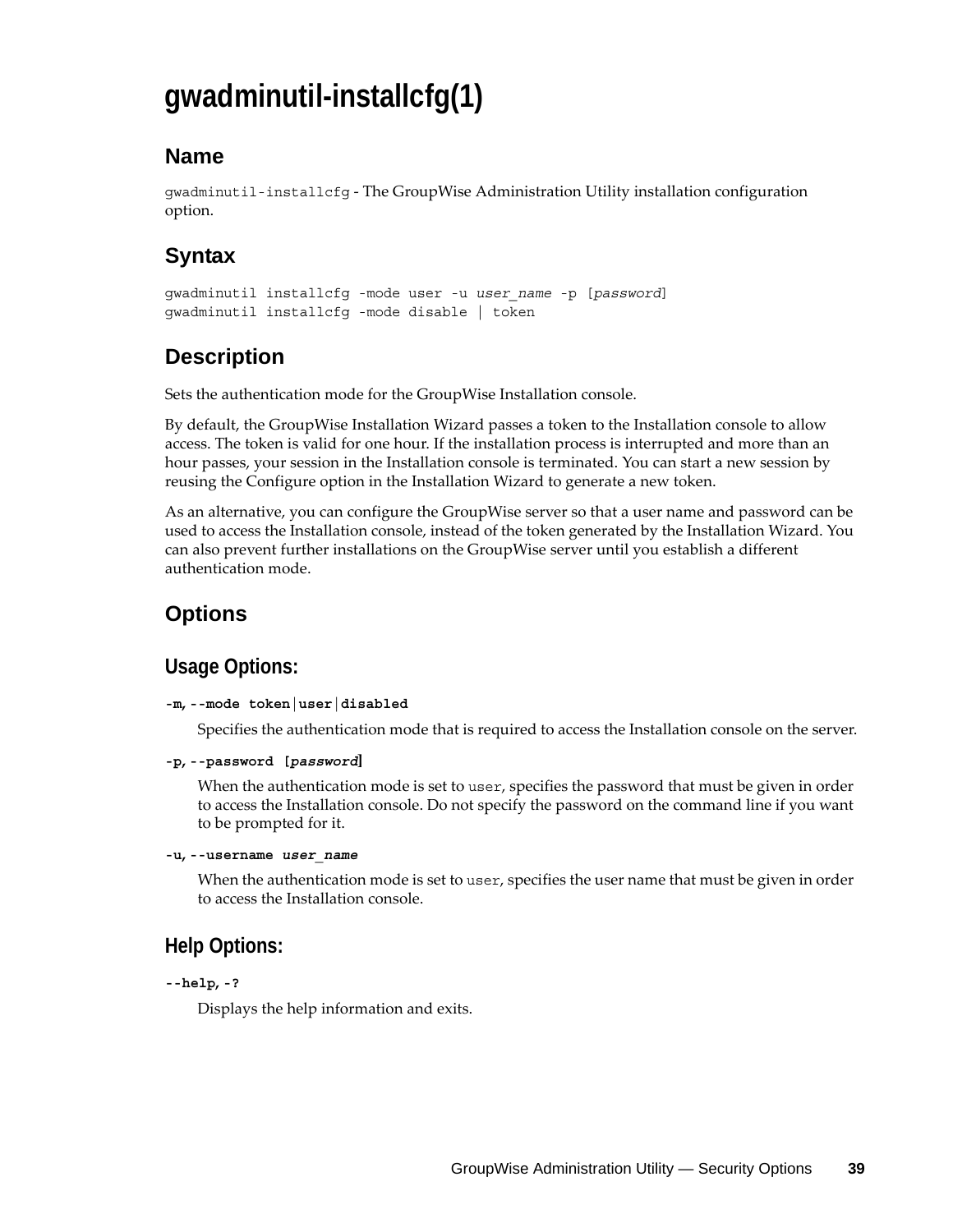### **Files**

```
/opt/novell/groupwise/admin/gwadminutil
```
Script file that runs GWAdminUtil.

## **Examples**

This program normally runs as root.

**gwadminutil installcfg --mode user -u gsmith -p** 

Changes from token authentication to user authentication, and specifies the user name that is required to access the Installation console. Because no password is specified with the -p option, you are prompted to provide the password in order to put the authentication method into affect.

#### **gwadminutil installcfg --disabled**

Prevents future access to the Installation console.

#### **gwadminutil installcfg --token**

Returns to the original authentication method for the Installation console, so that you must use the Configure option in the Installation Wizard in order to access the Installation console.

### **Authors**

Copyright 2004-2014, [Novell, Inc.](http://www.novell.com/home/) (http://www.novell.com/home/). All rights reserved.

### **See Also**

gwadminutil(1), gwadminutil-certinst(1), gwadminutil-dbinfo(1), gwadminutil-installcfg(1), gwadminutil-setadmin(1)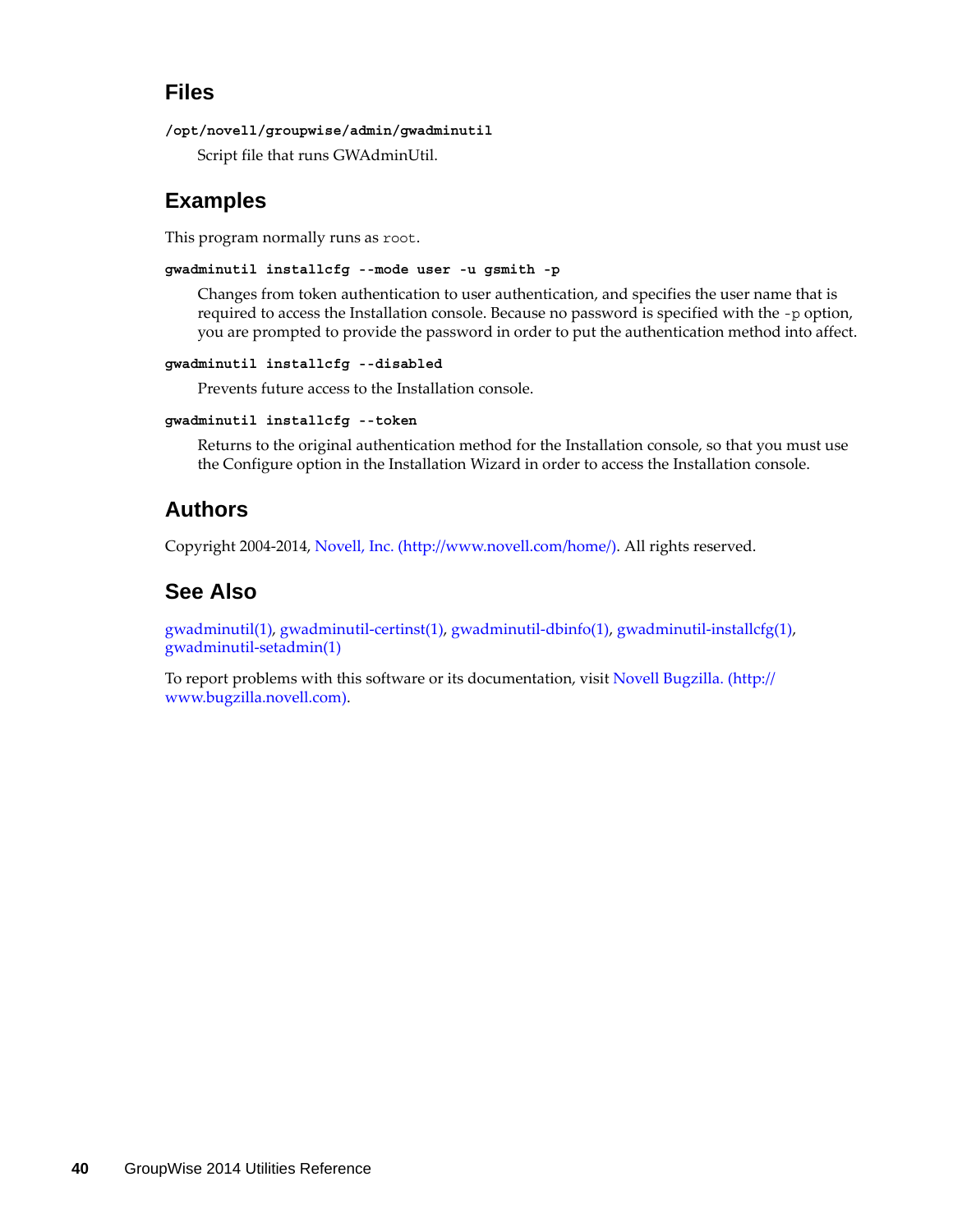# **gwadminutil-setadmin(1)**

## **Name**

gwadminutil-setadmin - The GroupWise Administration Utility Super Admin user option

# **Syntax**

gwadminutil setadmin -d *path* -p [*password*] -a *user\_name*

# **Description**

Changes the user name and password for the GroupWise Super Admin.

## **Options**

### **Usage Options:**

#### **-a,** *--admin user\_name*

Specifies the new user name for the GroupWise Super Admin for your GroupWise system.

```
-d, --domain /path_to_domain_database
```
Specifies the path to the primary domain database.

```
-p, --password [password]
```
Provides the password for the GroupWise Super Admin. Do not specify the password on the command line if you want to be prompted for it.

### **Help Options:**

```
--help, -?
```
Displays the help information and exits.

### **Files**

```
/opt/novell/groupwise/admin/gwadminutil
```
Script file that runs GWAdminUtil.

## **Examples**

This program normally runs as root.

```
gwadminutil setadmin -d /gwsystem/provo1 -a supergw -p
```
Specifies the primary domain of the GroupWise system, sets the user name of the GroupWise Super Admin to supergw, and prompts for the password for the new supergw user.

# **Authors**

Copyright 2004-2014, [Novell, Inc.](http://www.novell.com/home/) (http://www.novell.com/home/). All rights reserved.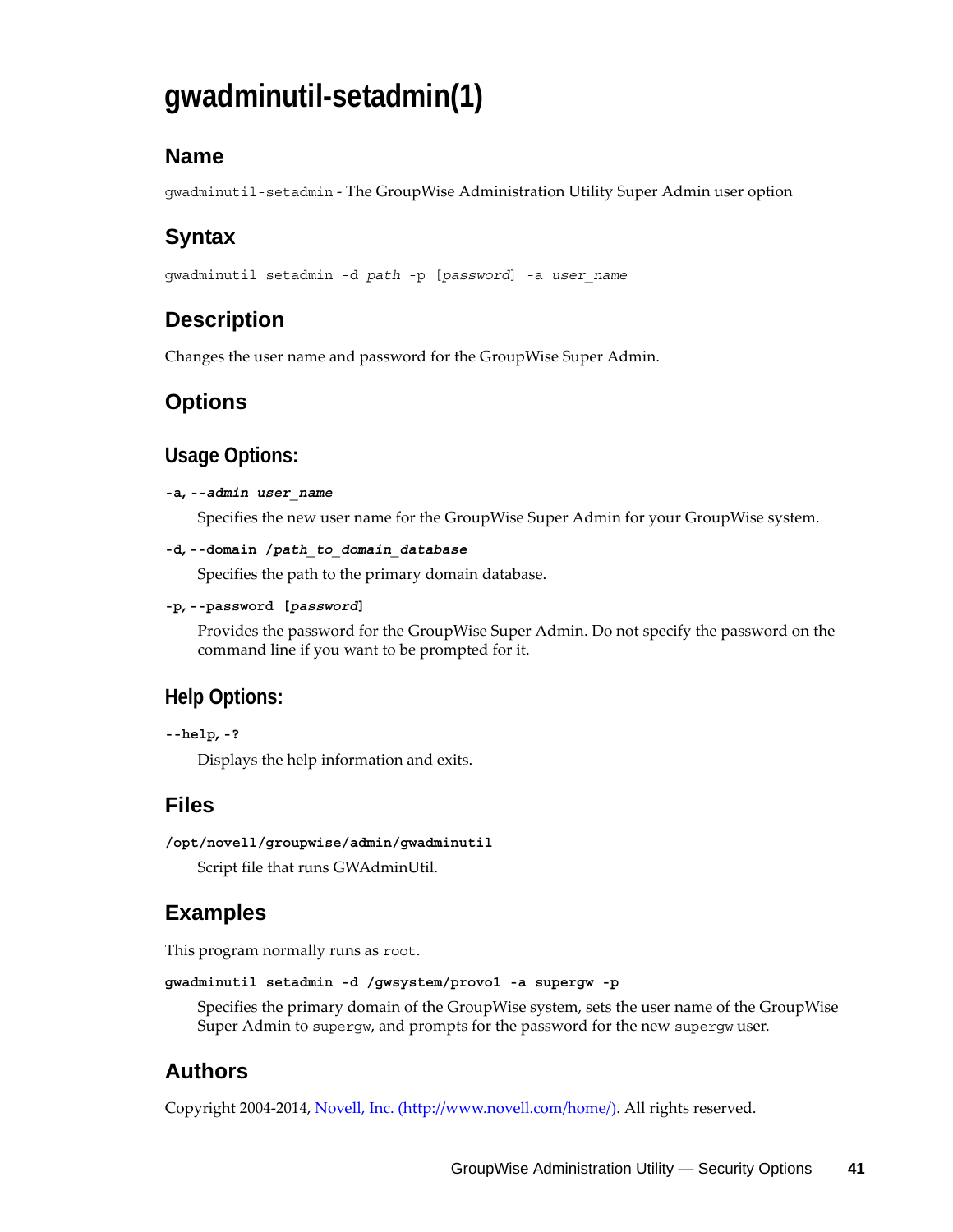## **See Also**

gwadminutil(1), gwadminutil-certinst(1), gwadminutil-dbinfo(1), gwadminutil-installcfg(1), gwadminutil-setadmin(1)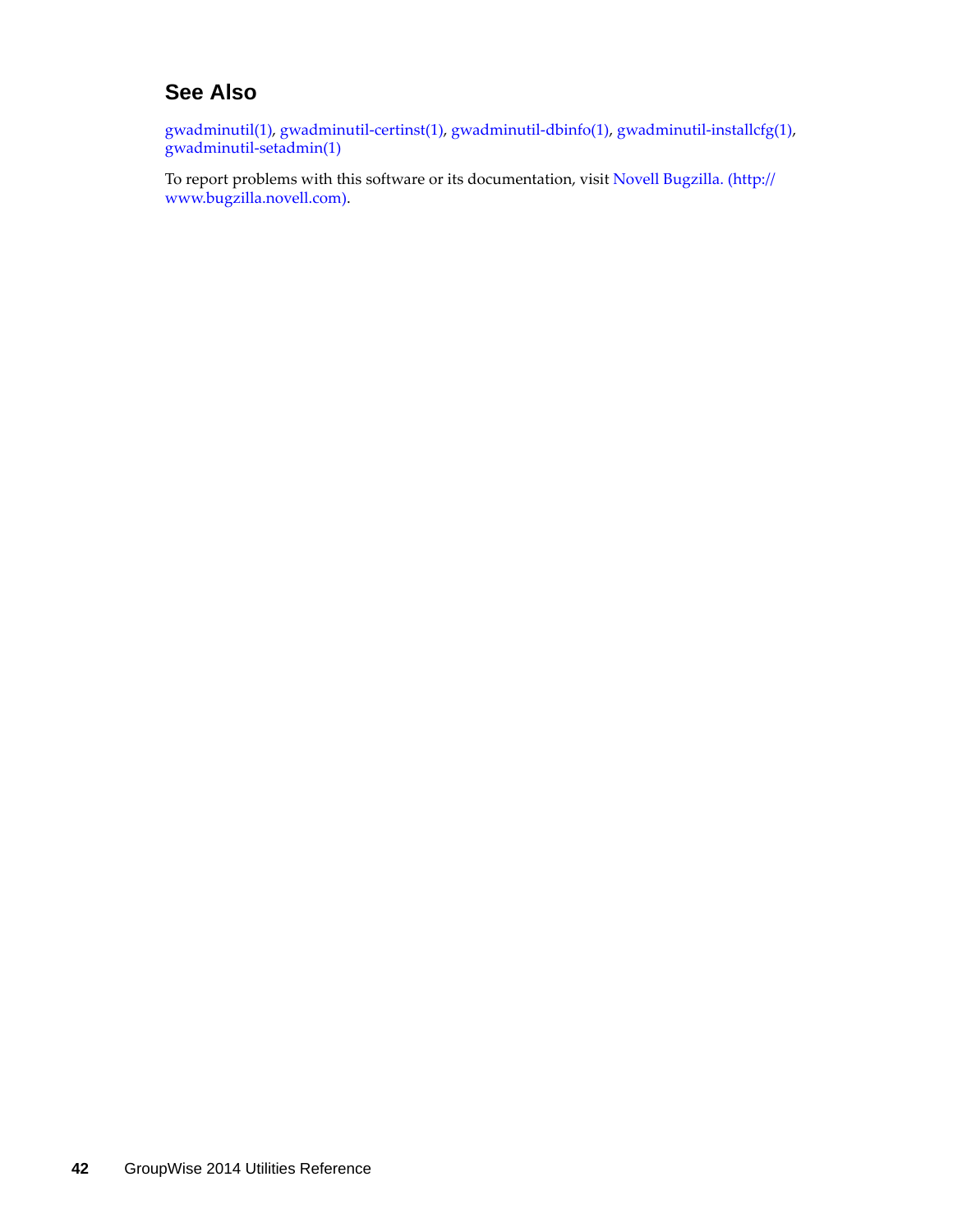# 4 <sup>4</sup>**GroupWise Administration Utility — Other Options**

- ["gwadminutil-config\(1\)" on page 44](#page-43-0)
- ["gwadminutil-dbinfo\(1\)" on page 46](#page-45-0)
- ["gwadminutil-services\(1\)" on page 48](#page-47-0)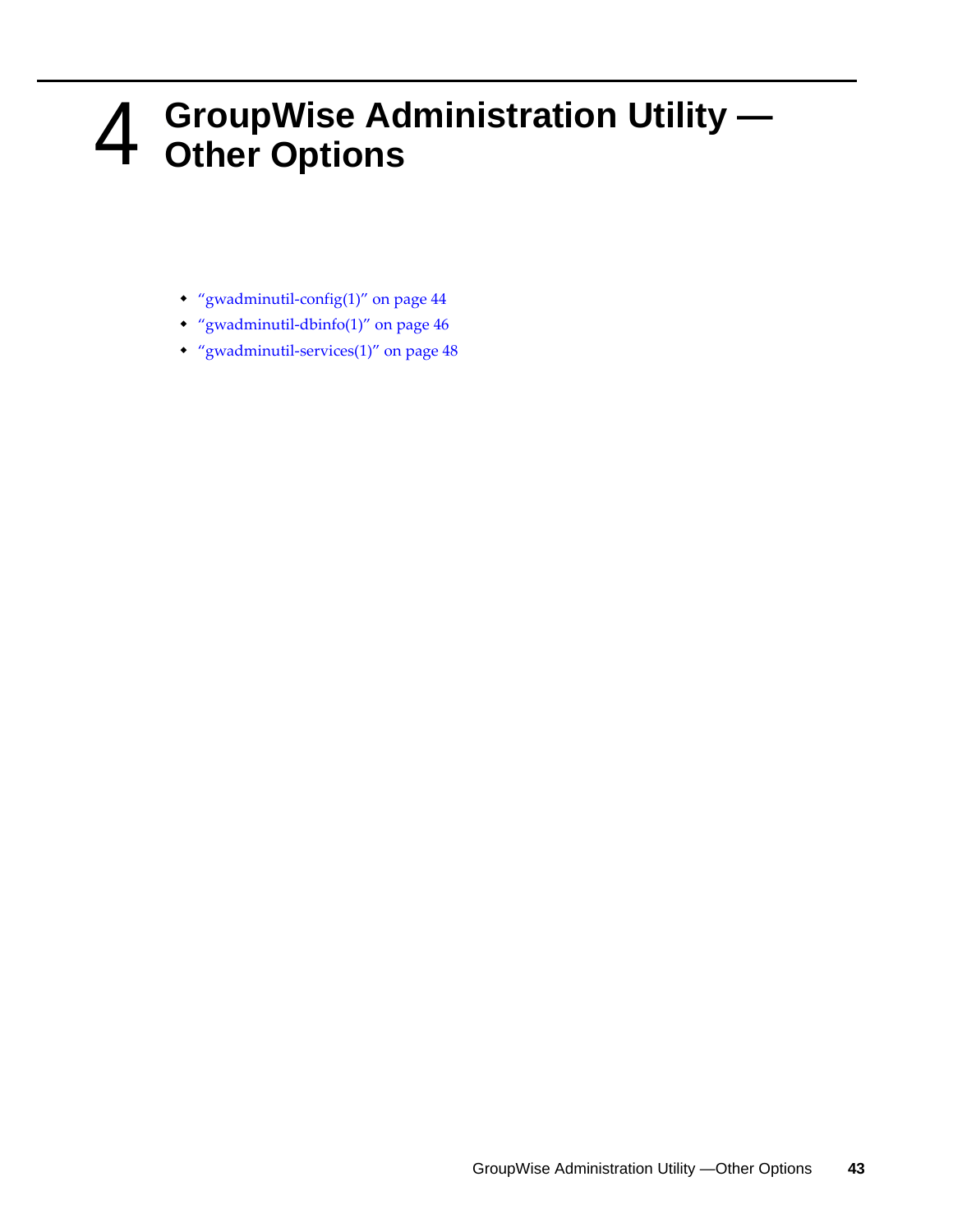# <span id="page-43-0"></span>**gwadminutil-config(1)**

### **Name**

gwadminutil-config - The GroupWise Administration Utility configuration option.

# **Syntax**

gwadminutil config [-cluster enable] [-defaultport *port\_number*] []

### **Description**

Provides configuration alternatives for the following aspects of the GroupWise Admin Service:

- Support in the GroupWise Admin console for clustering of the GroupWise agents
- Default port for the GroupWise Admin console

### **Options**

#### **Usage Options:**

#### **-cluster enable**

Enables the GroupWise Admin Service to run in a clustering environment. You must run this command on each node in the cluster where a domain or post office is located.

This option causes certificate files to be stored under a certificates folder that is a peer to the domain or post office folder (instead of being stored under /opt/novell/groupwise/ certificates). It also causes agent log files to be stored under a log folder that is a peer to the domain or post office folder (instead of being stored in /var/log/novell/groupwise). For example, the folder structure for a cluster resource on an NSS volume would be:

```
/media/nss/VOLUME/domain_or_post_office
/media/nss/VOLUME/groupwise/certificates
/media/nss/VOLUME/groupwise/agents/log
```
#### **-defaultport** *admin\_service\_port\_number*

Establishes the default port number for the GroupWise Admin console, when the GroupWise Admin Service is installed but is not configured in the Installation console.

Run the command with no options to display the current configuration settings.

### **Help Options:**

```
--help, -?
```
Displays the help information and exits.

### **Files**

```
/opt/novell/groupwise/admin/gwadminutil
```
Script file that runs GWAdminUtil.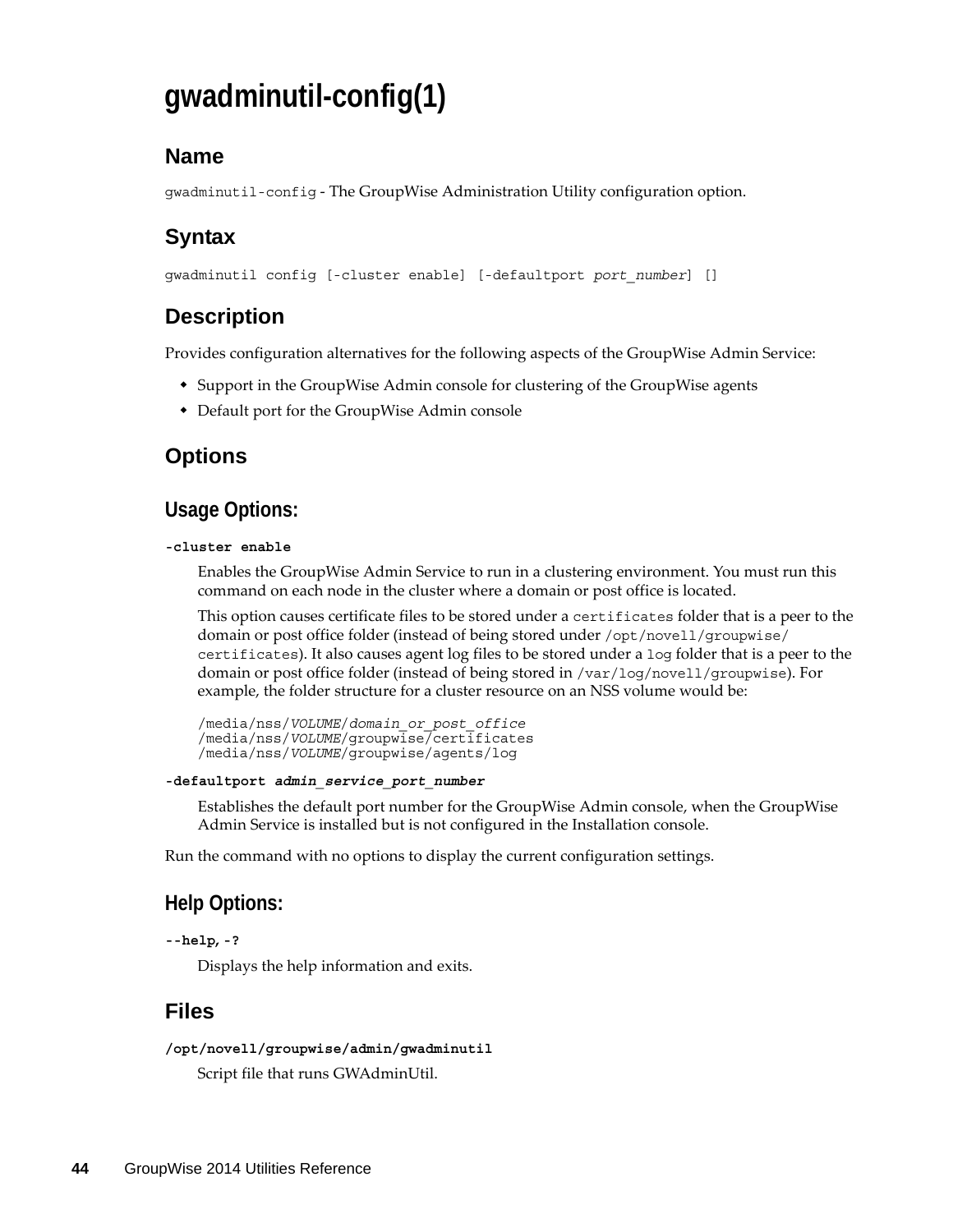### **Examples**

This program normally runs as root.

#### **gwadminutil config**

Displays the current configuration settings.

#### **gwadminutil config -cluster enable**

Enables the GroupWise Admin console to manage domains and post offices that are cluster resources located on multiple nodes in a cluster.

#### **gwadminutil config -defaultport 9720**

Establishes the default port number for an unconfigured GroupWise Admin Service that is located on a server where the standard default port of 9710 is already in use.

#### **gwadminutil config -cluster []**

Disables clustering functionality in the Admin console.

#### **gwadminutil config -defaultport []**

Resets the default Admin Service port back to the default of 9710.

### **Authors**

Copyright 2004-2014, [Novell, Inc.](http://www.novell.com/home/) (http://www.novell.com/home/). All rights reserved.

### **See Also**

#### gwadminutil(1)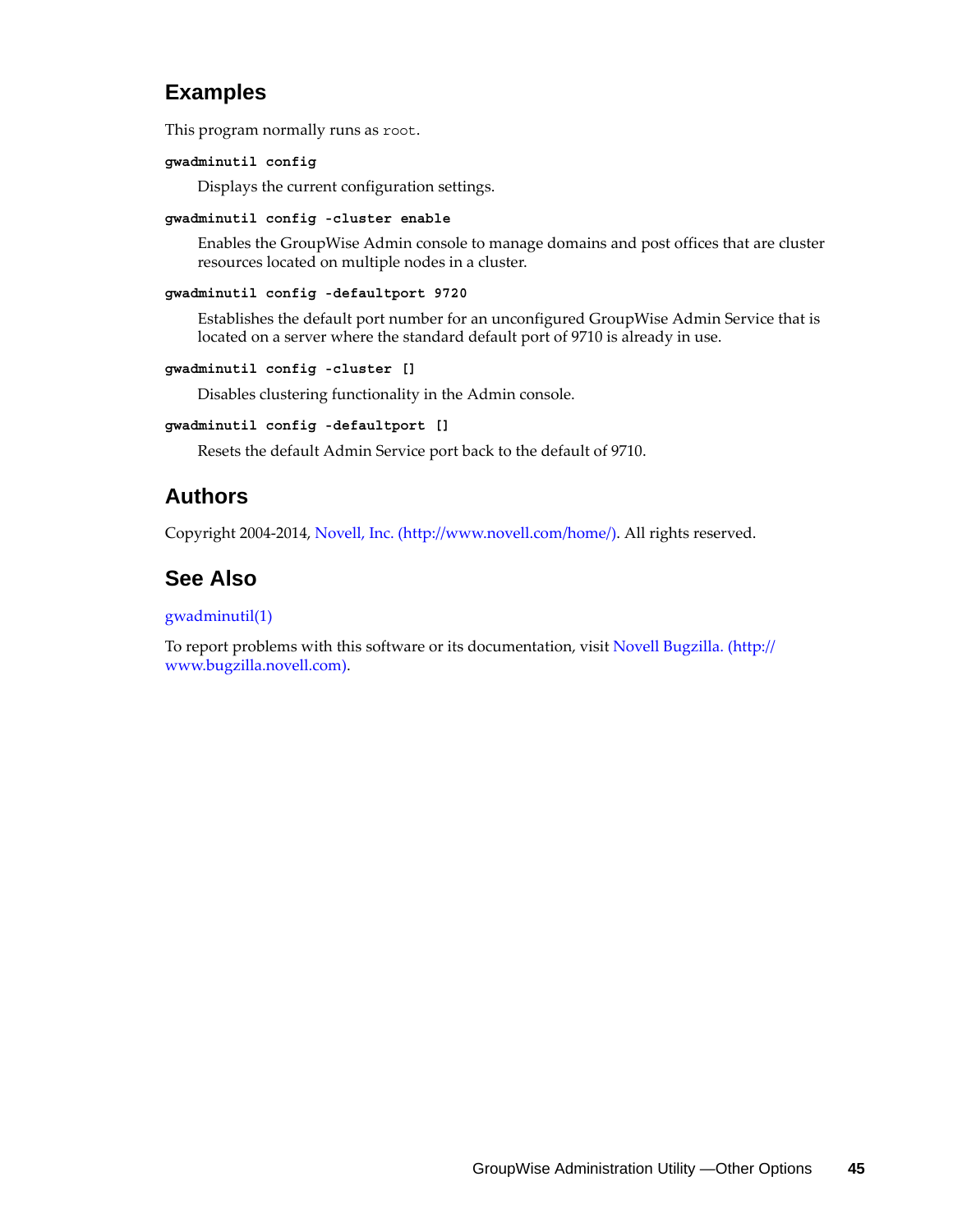# <span id="page-45-0"></span>**gwadminutil-dbinfo(1)**

## **Name**

gwadminutil-dbinfo - The GroupWise Administration Utility database information option.

# **Syntax**

```
gwadminutil dbinfo path [-n name]
```
# **Description**

Displays information about a GroupWise domain or post office database.

The following information is displayed about the database:

- GroupWise system name and GUID
- Name of the domain or post office
- Database version
- GroupWise Admin Service IP address and port

## **Options**

### **Usage Options:**

#### **/path\_to\_database**

Specifies the full path to the domain or post office database.

#### **-n, --name** *poa\_name*

Specifies the object name of the POA when multiple POAs run for a single post office.

## **Help Options:**

```
--help, -?
```
Displays the help information and exits.

### **Files**

**/opt/novell/groupwise/admin/gwadminutil** Script file that runs GWAdminUtil.

# **Examples**

This program normally runs as root.

#### **gwadminutil dbinfo /gwsystem/provo1**

Displays database information about the Provo1 domain.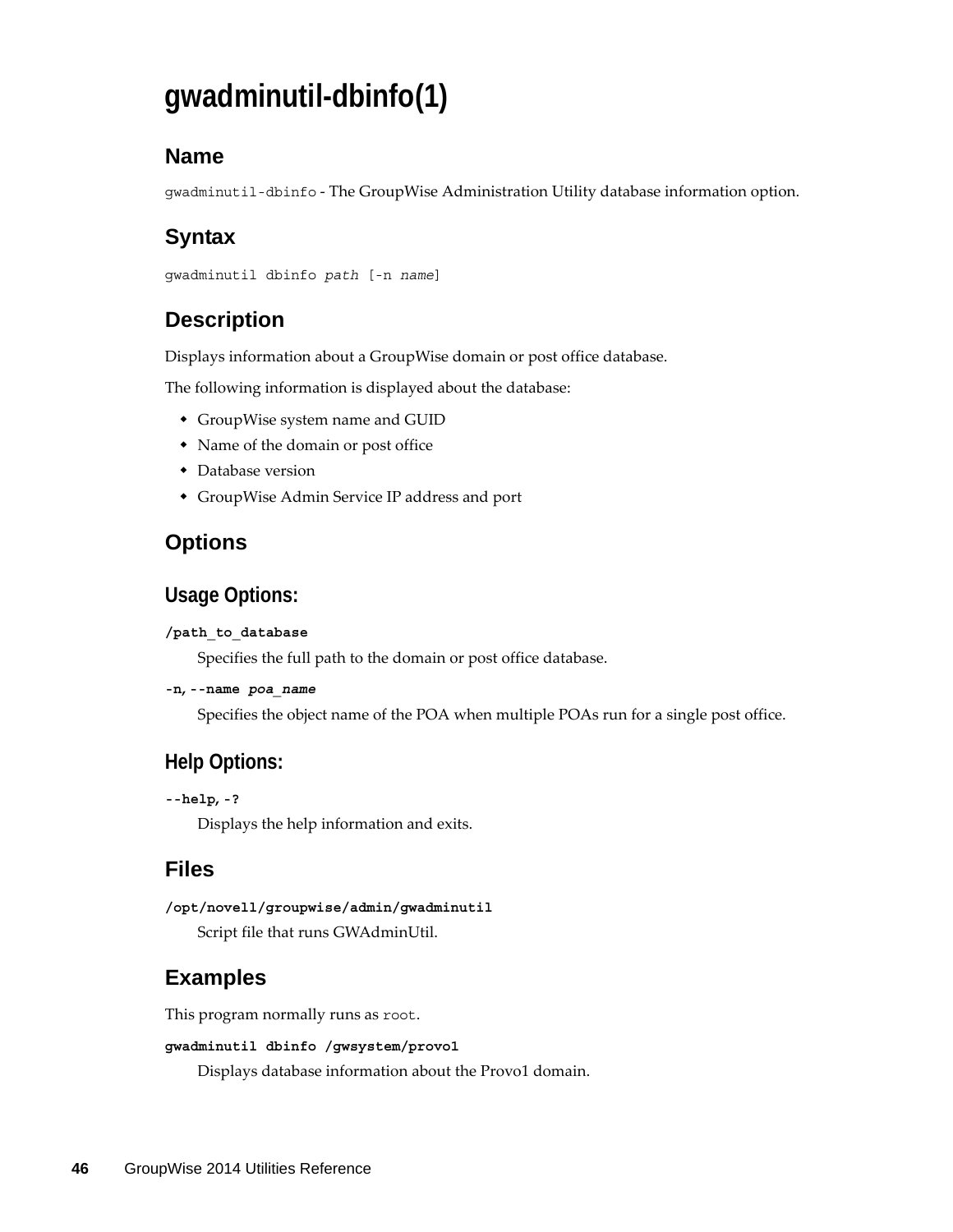#### **/gwadminutil dbinfo /gwsystem/engineering**

Displays database information about the Engineering post office.

#### **Authors**

Copyright 2004-2014, [Novell, Inc.](http://www.novell.com/home/) (http://www.novell.com/home/). All rights reserved.

### **See Also**

#### gwadminutil(1)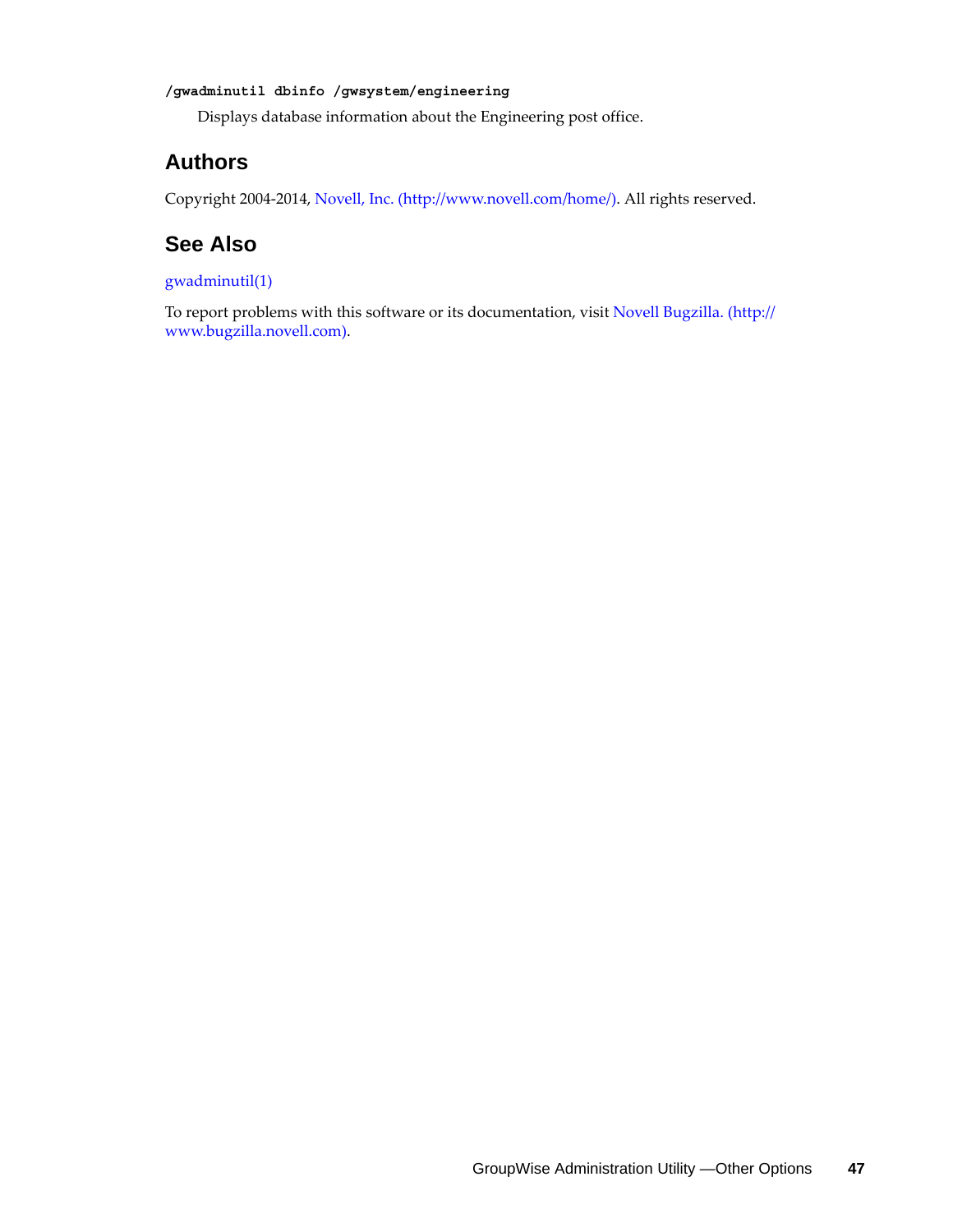# <span id="page-47-0"></span>**gwadminutil-services(1)**

### **Name**

gwadminutil-services - The GroupWise Administration Utility agent services option.

# **Syntax**

```
gwadminutil services [-i path] [-dva [name] [path]] [-s name]]
                      [-l [types] [-q [name]]
                      [-start [name]] [-stop [name]] [-n name] [-show]
```
# **Description**

Manages the GroupWise agent services. (Some functionality overlaps with the grpwise script.)

- Installs the DVA service on a server where no post office is located.
- Installs the POA service on a server where no post office is located.
- Lists agent service information as it appears in the gwha.conf file.
- Starts and stops the agent services, and lists agent status, similar to the functionality of the grpwise script.
- Starts the agents with a user interface on the server console. An agent that runs with a user interface cannot be managed in the GroupWise Admin console because it is not running as a service.

# **Options**

### **Usage Options:**

#### **-dva [***object\_name***] [/***path\_to\_startup\_file***]**

Installs the DVA service on a server where no post office is located. Use with the -i option. If there are multiple DVAs for the post office, specify the DVA object name. If the DVA startup file is not local with the running DVA, such as in a clustering environment where the DVA fails over with the POA, specify the path to the DVA startup file. Specify a unique startup file name to accommodate multiple DVAs on a single cluster node.

#### **-i, --install /***path\_to\_database*

Installs the POA service for a post office database. Installs the MTA service for a domain database. Installs the GWIA software for a GWIA database. Add the -dva option to install the DVA service. You must use the GroupWise Installation Wizard to install the GroupWise Server software on the server, and start the Admin Service, before you can install agent services.

#### **-l, --list** *types*

Lists agent service information as it appears in the gwha.conf file. Optionally, include one or more agent types in a comma-separated list (POA,MTA,GWIA,DVA).

#### **-n, --name** *poa\_name*

Specifies the object name of the POA when multiple POAs run for a single post office.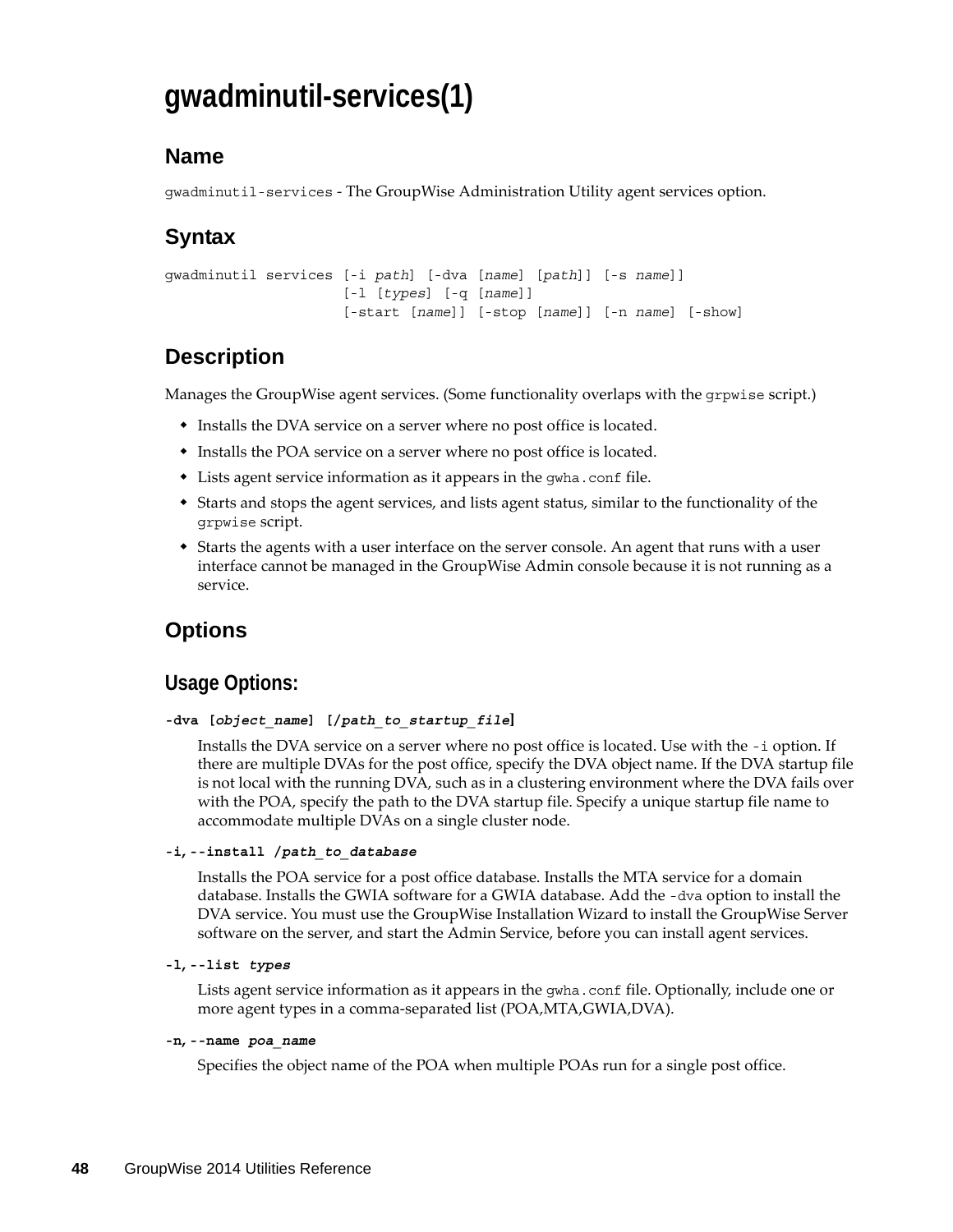#### **-q, --query** *name*

Displays current status information for all agents on the server. Optionally, specify a service name, partial service name, or wildcard pattern. This is similar to grpwise status.

#### **-s, --service** *name*

Specifies an agent service name. Use with the -u option to uninstall a service by its name rather than by its database location.

**-show**

Starts an agent with a user interface. Use with the -start option. An agent that runs with a user interface cannot be managed in the GroupWise Admin console because it is not running as a service.

#### **-start** *agent\_name*

Starts the specified agent service. You can specify a full agent name, a partial agent name, or a wildcard pattern. This is similar to grwpise start *object*, but is more flexible.

#### **-stop** *agent\_name*

Starts the specified agent service. You can specify a full agent name, a partial agent name, or a wildcard pattern. This is similar to grwpise start *object*, but is more flexible.

#### **-u, --uninstall /***path\_to\_database* **| -s** *agent\_service*

Uninstalls the agent service associated with the specified database or service name. This removes the agent service information from the gwha.conf file. Do this after you have deleted the domain or post office that the agent serviced.

#### **-upgrade**

Upgrades Windows service definitions for the agents. Not applicable on Linux

#### **Help Options:**

**--help, -?**

Displays the help information and exits.

#### **Files**

```
/opt/novell/groupwise/admin/gwadminutil
```
Script file that runs GWAdminUtil.

#### **Examples**

This program normally runs as root.

```
gwadminutil services -l
```
Lists all agent information in the gwha.conf file.

#### **gwadminutil services -l mta,poa**

Lists MTA and POA information in the gwha.conf file, but not the information for other agents on the server.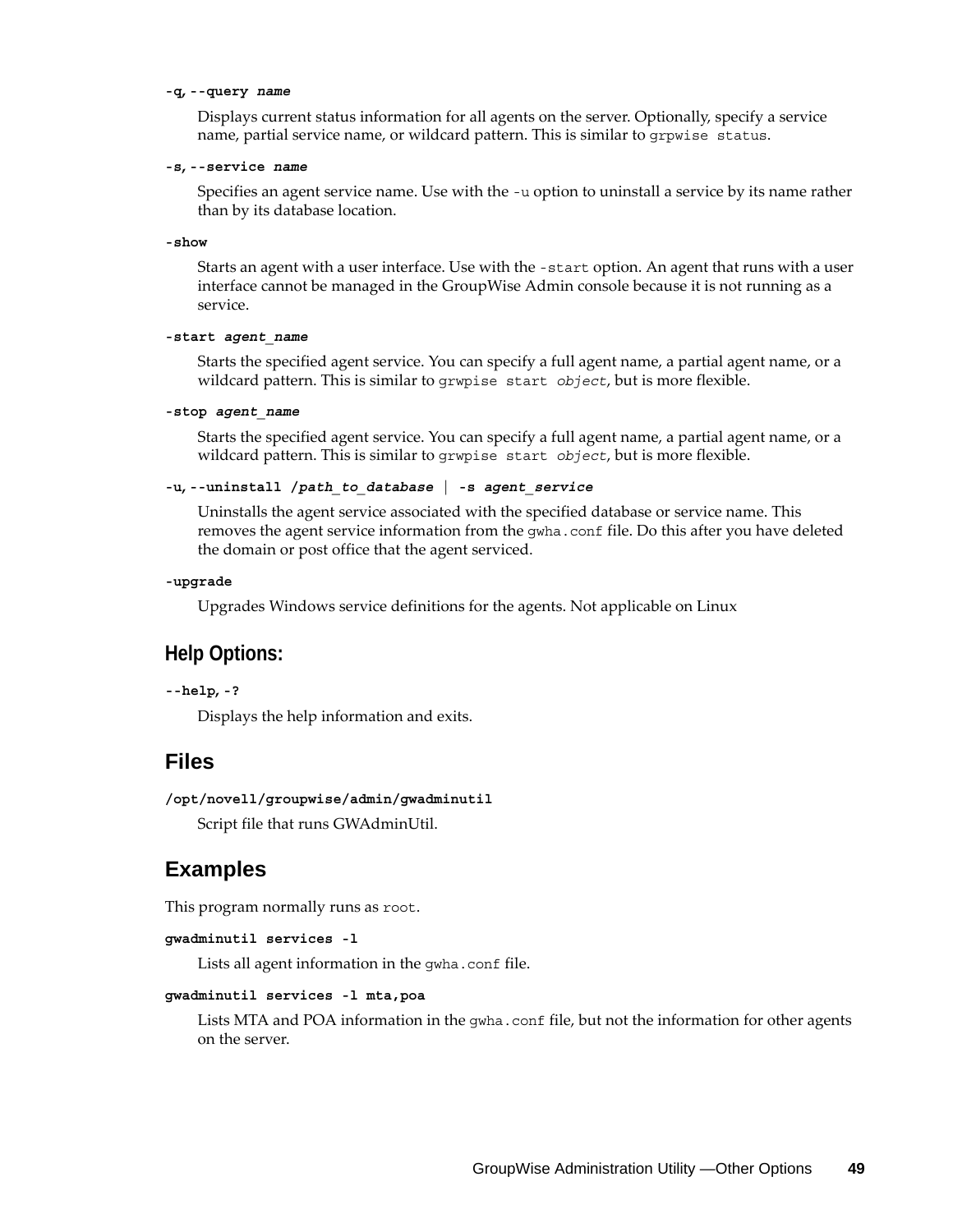#### **gwadminutil services -i -dva**

Installs the DVA service on a server where no post office is located. You must use the GroupWise Installation Wizard to install the GroupWise Server software on the server, and start the Admin Service, before you can install agent services.

#### **gwadminutil services -i -dva /media/nss/VOL1/dva1.dva**

Installs a DVA service named dva1 in a Novell Cluster Services cluster where the startup file is located in the /media/nss/VOL1 folder. You must use the GroupWise Installation Wizard to install the GroupWise Server software on the server, and start the Admin Service, before you can install agent services.

#### **gwadminutil services -i /gwsystem/engineering**

Installs the POA service for the Engineering post office. You must use the GroupWise Installation Wizard to install the GroupWise Server software on the server, and start the Admin Service, before you can install agent services.

If you are installing a second POA service on a different server from where the post office is located, you must be able to specify the post office database location across a file system mount.

#### **gwadminutil services -i /gwsystem/provo1**

Installs the MTA service for the Provo1 domain. You must use the GroupWise Installation Wizard to install the GroupWise Server software on the server, and start the Admin Service, before you can install agent services.

#### **gwadminutil services -i /gwsystem/provo1/wpgate/gwia**

Installs the GWIA service for the Provo1 domain. You must use the GroupWise Installation Wizard to install the GroupWise Server software on the server, and start the Admin Service, before you can install agent services.

#### **gwadminutil services -q**

Displays current status information for all agents on the server. This is similar to grpwise status.

#### **gwadminutil services -q poa**

Displays current status information for the POA. This is similar to grpwise status engineering.provo1.

#### **gwadminutil services -start provo1**

Starts the MTA for the Provo1 domain. This is similar to grpwise start provo1.

#### **gwadminutil services -stop engineering**

Stops the POA for the Engineering post office. This is similar to grpwise stop provo1.engineering.

#### **gwadminutil services -u /gwsystem/provo1**

Removes the Provo1 MTA information from the gwha.conf file. Do this after you have deleted the Provo1 domain.

#### **gwadminutil services -u -s gwia**

Removes the GWIA information from the gwha.conf file.

#### **Authors**

Copyright 2004-2014, [Novell, Inc.](http://www.novell.com/home/) (http://www.novell.com/home/). All rights reserved.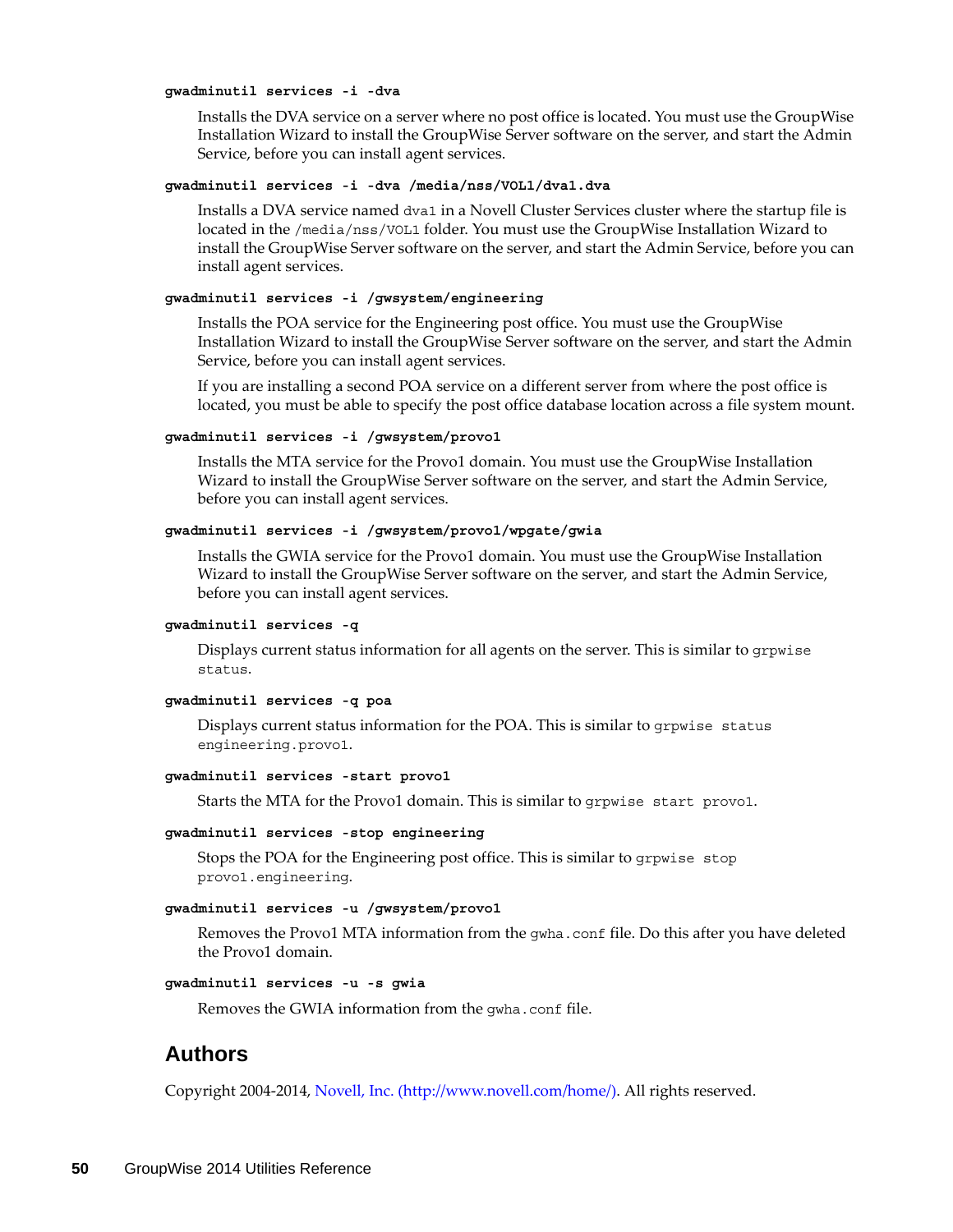## **See Also**

#### gwadminutil(1)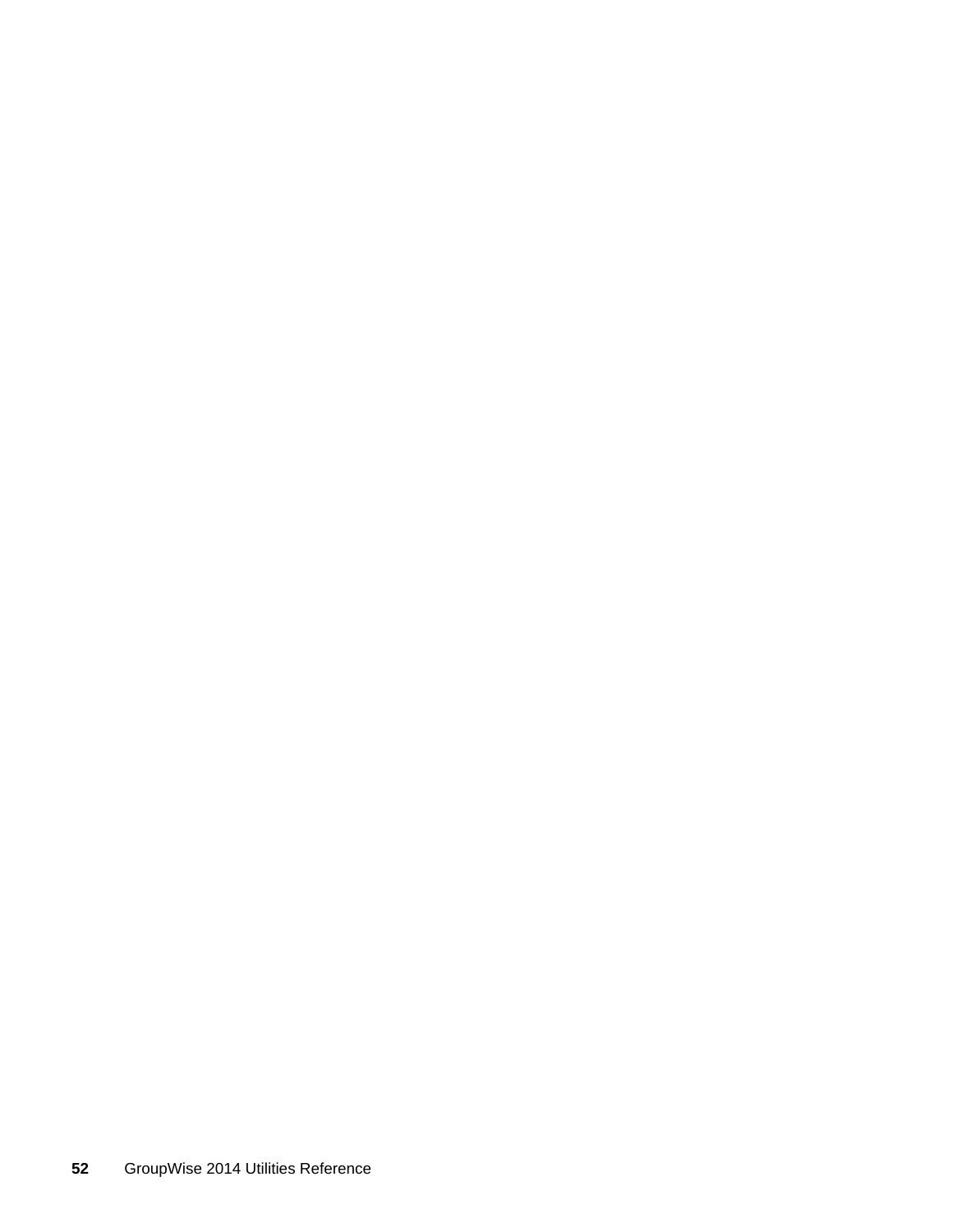# 5 <sup>5</sup>**GroupWise Service Control Utility**

• "gwsc $(1)$ " on page 54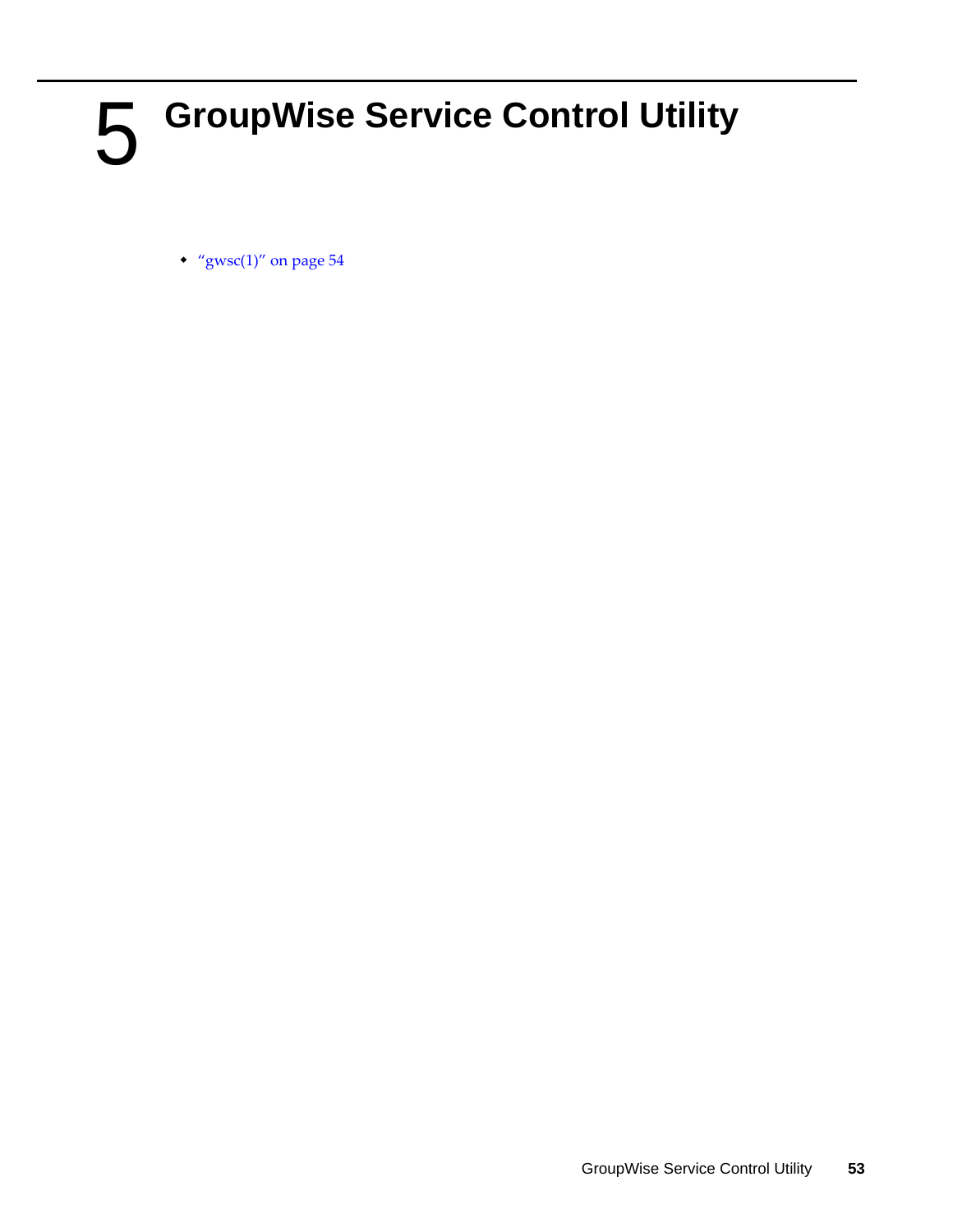# <span id="page-53-0"></span>**gwsc(1)**

## **Name**

gwsc - The GroupWise Service Control Utility

# **Syntax**

```
gwsc option [arguments]
```
# **Description**

Provides a short-hand version of the gwadminutil services command.

# **Options**

## **Usage Options:**

#### *option* **[***arguments***]**

Accepts all of the same options and arguments as the gwadminutil services command.

# **Help Options:**

```
--help, -?
```
Displays the help information and exits.

## **Files**

```
/opt/novell/groupwise/admin/gwsc
```
Script file that runs GroupWise Service Control Utility.

# **Examples**

This program normally runs as root.

#### **gwsc -l**

Lists all agent information in the gwha.conf file. Equivalent to gwadminutil services -l.

#### **gwsc -i -dva**

Installs the DVA service on a server where no post office is located. Equivalent to gwadminutil services -i -dva.

```
gwsc -q
```
Displays current status information for all agents on the server. Equivalent to gwadminutil services -q.

#### **gwsc -start provo1**

Starts the MTA for the Provo1 domain. Equivalent to gwadminutil services -start provo1.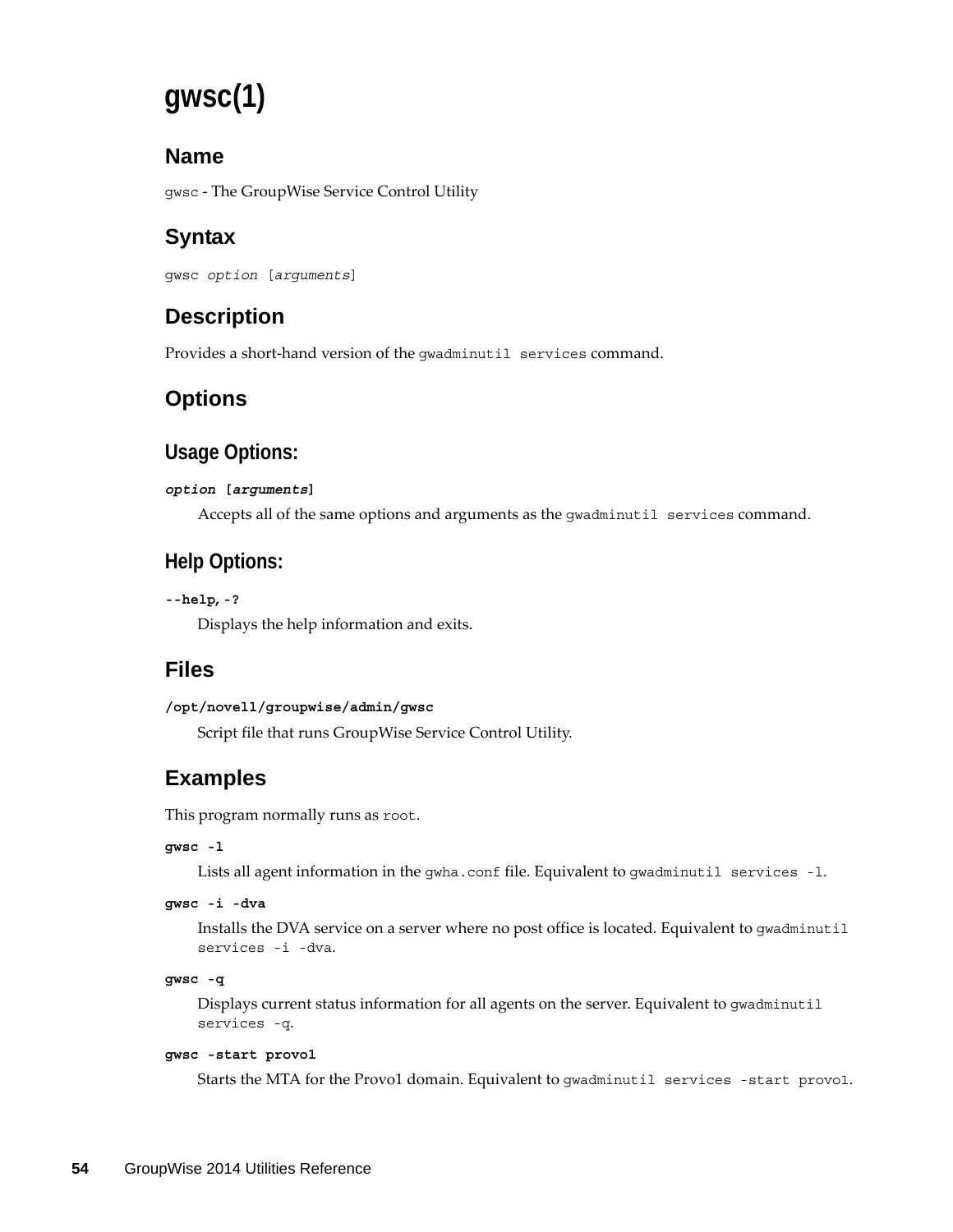#### **gwsc -stop engineering**

Stops the POA for the Engineering post office. Equivalent to gwadminutil services -stop engineering.

### **Authors**

Copyright 2004-2014, [Novell, Inc.](http://www.novell.com/home/) (http://www.novell.com/home/). All rights reserved.

### **See Also**

gwadminutil(1), gwadminutil-services(1)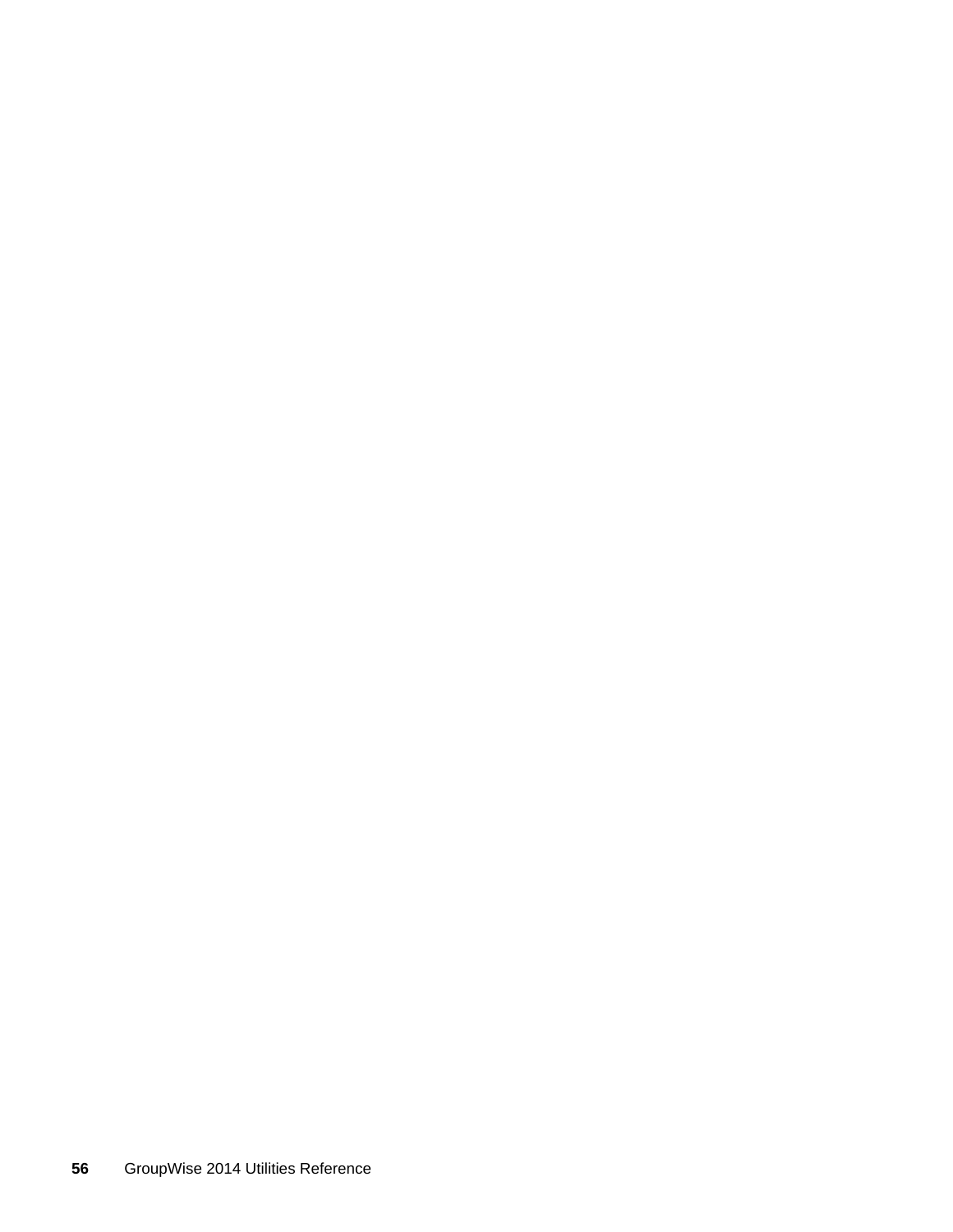# 6 <sup>6</sup>**GroupWise Database Utilities**

- "gwcheck $(1)$ " on page 58
- "gwcheckt $(1)$ " on page 61
- $\cdot$  ["dbcopy\(1\)" on page 63](#page-62-0)
- "gwtmstmp $(1)$ " on page 67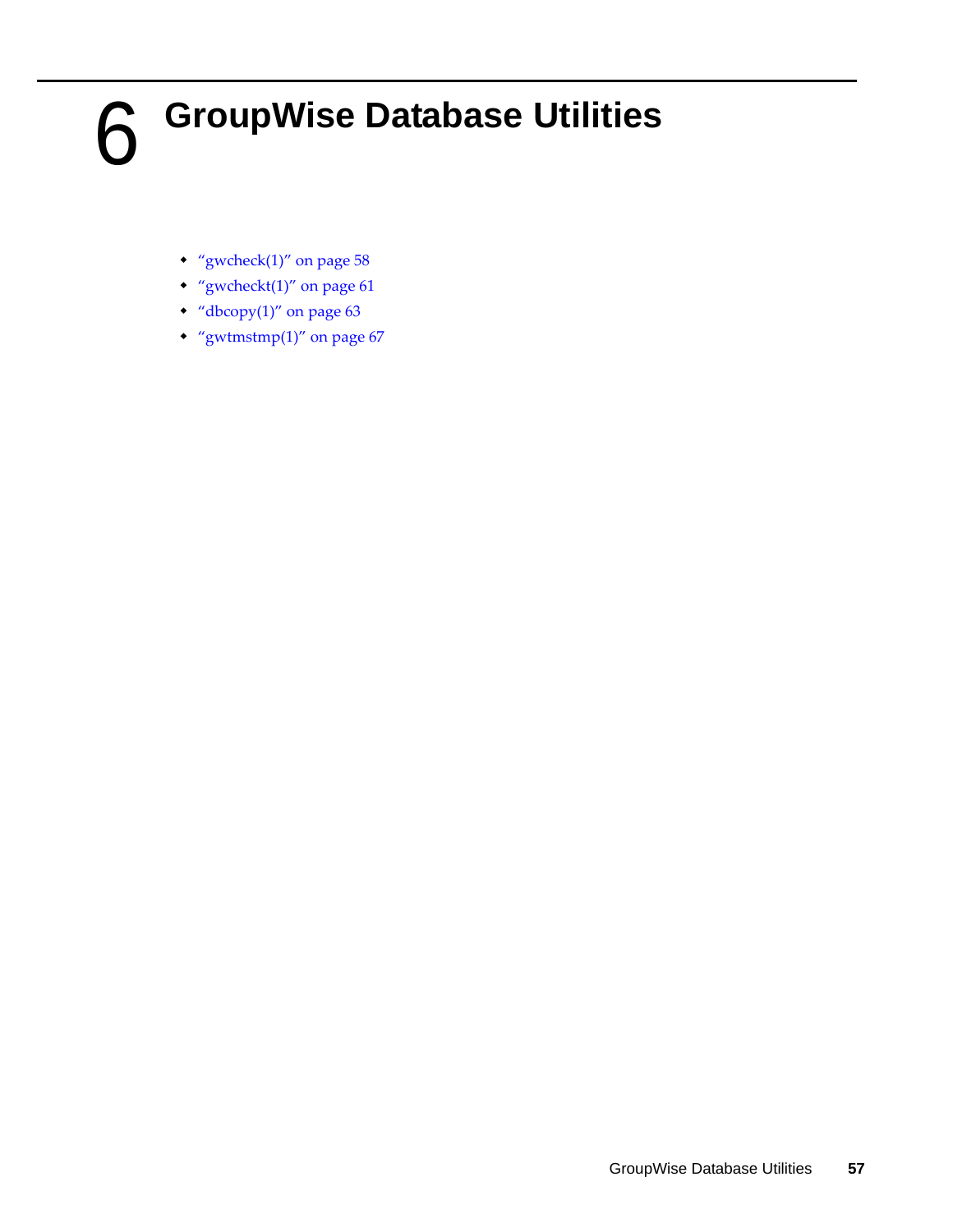# <span id="page-57-0"></span>**gwcheck(1)**

## **Name**

gwcheck - GroupWise Check Utility

# **Syntax**

```
gwcheck [--opt=[/path_name/]options_file [--batch] ] 
                                            [--po=post_office_folder]
                                            [--pa=archive_folder]
                                             [--pr=remote_mailbox_folder]
```
# **Description**

GroupWise Check (GWCheck) is a tool provided for GroupWise to check and repair GroupWise user, message, library, and resource databases without needing the Admin console. In addition to checking and repairing databases in the post office, it also checks and repairs users' remote, caching, and archive databases on user workstations or other personal locations.

GWCheck provides a user interface similar to the Mailbox/Library Maintenance feature in the GroupWise Admin console. The list below illustrates the types of database repair that you can perform using GWCheck. Click *Help* in GWCheck for more information about the database repair options that are available.

## **Analyze/Fix Databases**

```
Structure
    Index Check
Contents
    Collect Statistics
    Attachment File Check
Fix Problems
     Update User Disk Space Totals
```
## **Expire/Reduce Messages**

```
Reduce Only
Expire and Reduce
    Items Older Than
    Downloaded Items Older Than
    Items Larger Than
    Trash Older Than
    Reduce Mailbox To
    Reduce Mailbox to Limited Size
Include
    Received Items
    Sent Items
    Calendar Items
    Only Backed-Up Items
    Only Retained Items
```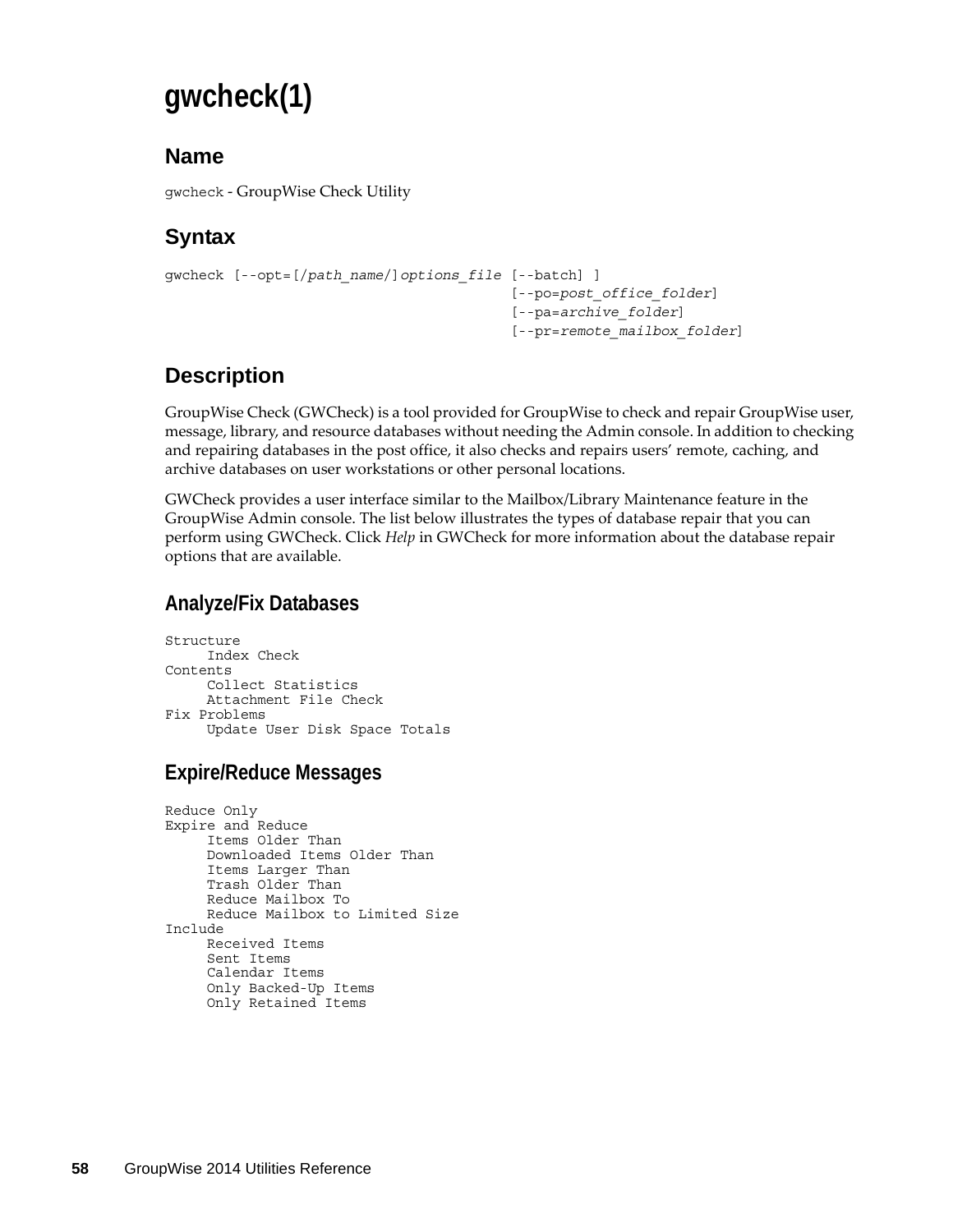#### **Mailbox Statistics**

```
Mailbox Statistics
    Box Limit
Expire Statistics
     (same as the Expire and Reduce options)
```
#### **Archive/Delete Documents**

(no options)

### **Delete Activity Logs**

Delete Logs Older Than *nn* Days

### **Analyze/Fix Library**

```
Verify Library
Fix Document/Version/Element
Verify Document Files
Validate All Document Security
Synchronize User Name
Remove Deleted Storage Areas
    Move Documents First
Reassign Orphaned Documents
   New Author
Reset Word Lists
```
### **Audit Report**

Log Accounts without Activity for Previous nn Days

### **GWCheck Options File**

If you repeatedly use the same set of database repair options, you can save them in an options file. To create an options file, start GWCheck, select database repair options as needed, then click *Save*. By default, the options file is named gwcheck.opt and is saved in your home folder. You can change the file name and location as needed.

You can retrieve the options file from the user interface or you can specify the options file on the command line. The options file is created in XML format.

After you have created one or more options files, you can run GWCheck as a script, rather than using the user interface.

### **Options**

### **Usage Options:**

#### **--opt=***options\_file*

Specifies a database maintenance options file created in a GWCheck session. This starts GWCheck with the same options settings as the session in which the options file was created.

By default, this file is saved in your home folder. If you want to save it to another folder, specify a path relative to your home folder or specify an absolute path.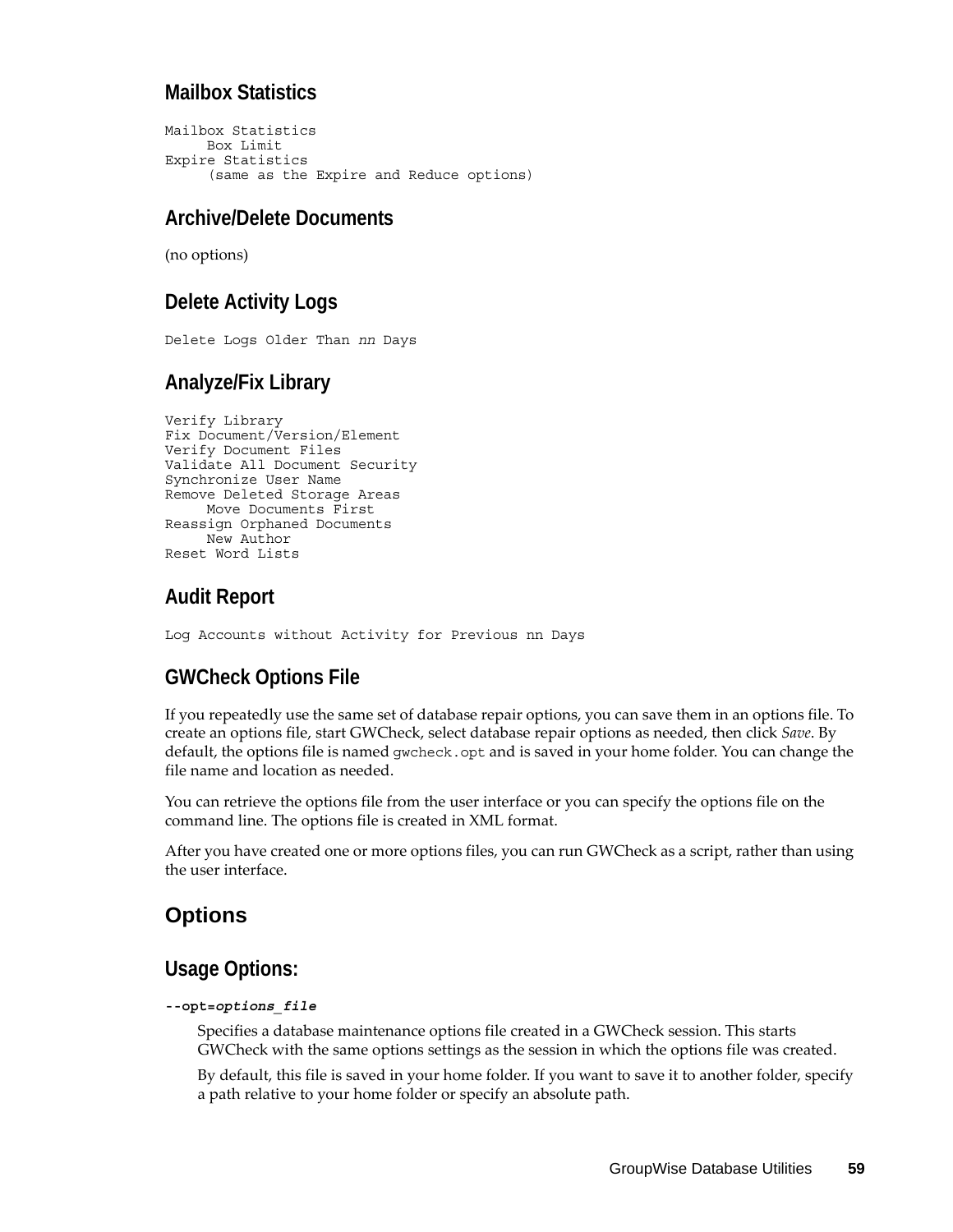#### **--batch**

Runs GWCheck in the background, without a user interface. Use an options file to specify the database repair options.

#### **--po=***post\_office\_folder*

Specifies the path to the post office folder.

**--pa=***archive\_folder*

Specifies the path to the archive folder.

#### **--pr=***remote\_mailbox\_folder*

Specifies the path to the remote mailbox folder.

#### **Help Options:**

```
--help, -?
```
Displays the help information and exits.

#### **Files**

#### **[/***path\_name***/]gwcheck.opt**

Options file. Create this file by setting database repair options in GWCheck, then click *Save*. The options file is created in XML format.

#### **Examples**

This program normally runs as root.

#### **/opt/novell/groupwise/gwcheck/bin/gwcheck**

Starts the GUI GWCheck.

```
/opt/novell/groupwise/gwcheck/bin/gwcheck --opt=gwcheck.opt --batch
```
Starts GWCheck with an options file that provides default database repair options and runs it in batch mode so that there is no user interface.

```
/opt/novell/groupwise/gwcheck/bin/gwcheck --opt=gwcheck.opt --pa=/home/gsmith/
gwarchive
```
Runs GWCheck for an archive mailbox.

#### **Authors**

Copyright 2004-2014, [Novell, Inc.](http://www.novell.com/home/) (http://www.novell.com/home/). All rights reserved.

### **See Also**

#### gwcheckt(1).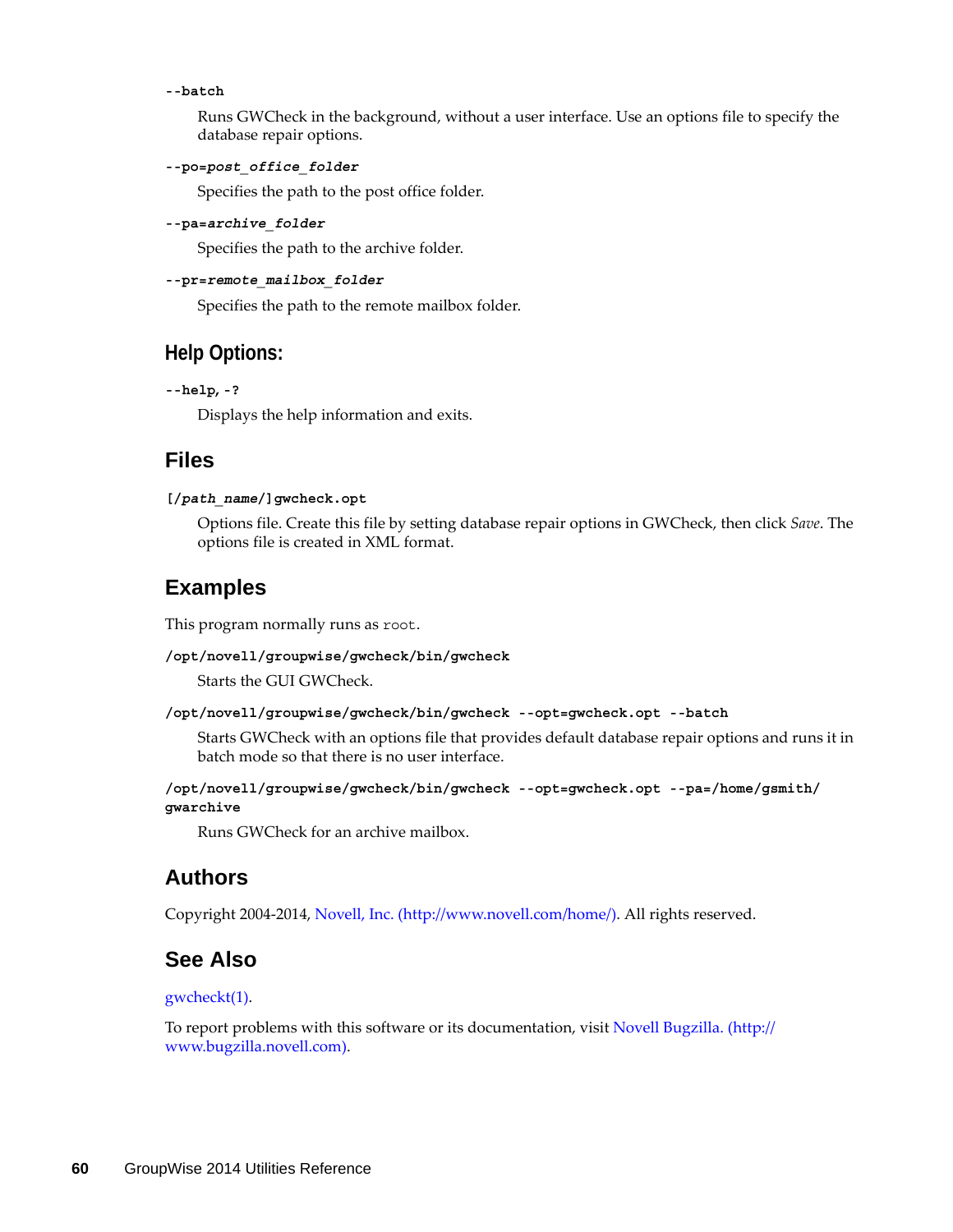# <span id="page-60-0"></span>**gwcheckt(1)**

## **Name**

gwcheckt - Text-Based GroupWise Check Utility

# **Syntax**

```
gwcheckt options_file [--dump]
```
# **Description**

Text-Based GroupWise Check (GWCheckT) is a tool provided for GroupWise to check and repair GroupWise user, message, library, and resource databases without needing the GroupWise Admin console or any GUI environment. Text-Based GWCheckT can perform all of the same types of database repair as the GUI GWCheck, but in a text-only environment.

Text-Based GWCheckT has no user interface. You must create the required options file by using the GUI GroupWise Check (GWCheck), or by using the Mailbox/Library Maintenance feature in the Admin console.

To create the required options file, start the GUI GWCheck in an environment where the X Window System is available, select database repair options as needed, then click *Save*. By default, the options file is named gwcheck.opt and is saved in your home folder. You can change the file name and location as needed.

# **Options**

# **Usage Options:**

#### **[/***path\_name***/]***options\_file*

Specifies the name of the options file. By default, this file is saved by the GUI GWCheck in your home folder. If you saved it to another folder, specify a path relative to your home folder or specify an absolute path.

```
--dump
```
Displays the contents of the options file so that you can see what database repair options have been selected.

# **Help Options:**

**--help, -?**

Displays the help information and exits.

## **Files**

#### *options\_file*

(Required) Use the GUI GWCheck to select and save database repair options in the gwcheck.opt file, then run the Text-Based GWCheckT with the options file to execute the database repair options.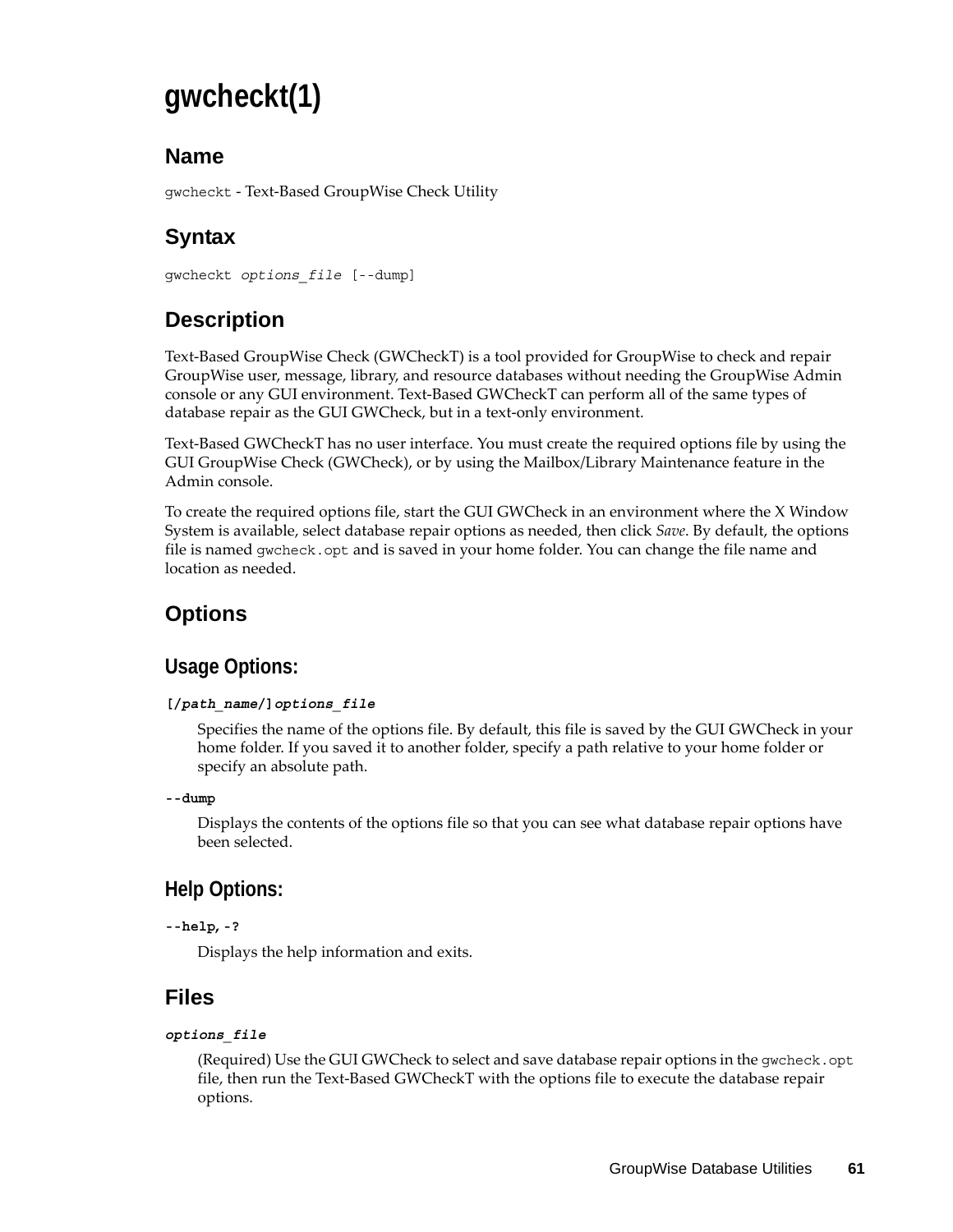### **Examples**

This program normally runs as root.

**/opt/novell/groupwise/gwcheck/bin/gwcheckt gwcheck.opt**

Runs GWCheckT in a text only environment, based on the database repair options provided in the options file created in the GUI GWCheck.

#### **/opt/novell/groupwise/gwcheck/bin/gwcheckt gwcheck.opt --dump**

Lists the settings of the database repair options in the specified options file.

### **Authors**

Copyright 2004-2014, [Novell, Inc.](http://www.novell.com/home/) (http://www.novell.com/home/). All rights reserved.

## **See Also**

gwcheck(1).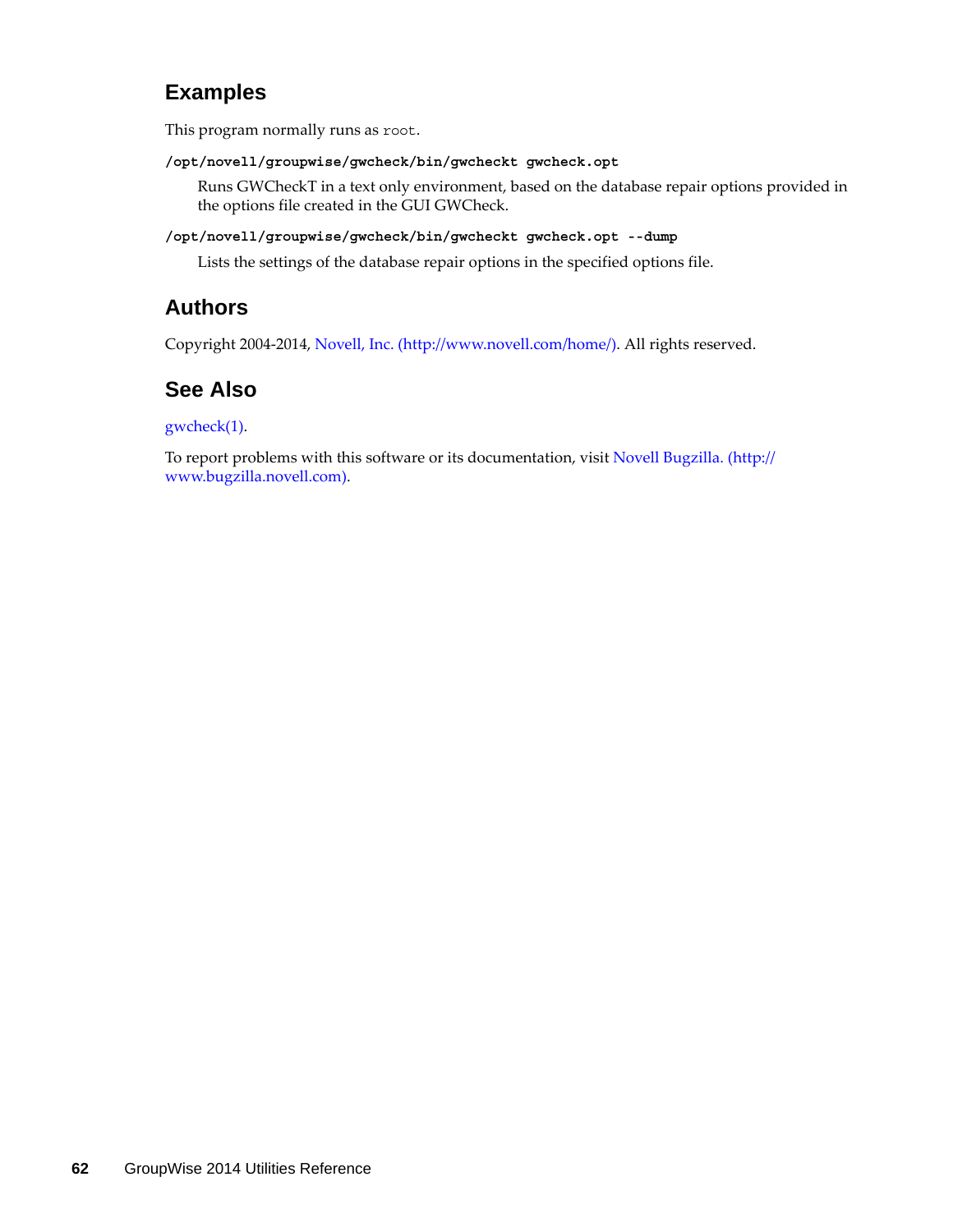# <span id="page-62-0"></span>**dbcopy(1)**

### **Name**

dbcopy - GroupWise Database Copy Utility

# **Syntax**

```
dbcopy /source_folder /destination_folder
dbcopy [-b] [-i] [-t] [-v] [-w] /source_folder /destination_folder
dbcopy -m [-d] [-p] [-f] [-s] [-a] [-u] [-k] [-o] [-l]
                                /source_folder /destination_folder
```
# **Description**

The GroupWise Database Copy utility (DBCopy) copies files from a live GroupWise post office or domain to a static location for backup. During the copy process, DBCopy prevents the files from being modified, using the same locking mechanism used by other GroupWise programs that access databases. This ensures that the backed-up versions are consistent with the originals even when large databases take a substantial amount of time to copy.

In addition to backups, the DBCopy utility is used in conjunction with the [GroupWise Server](http://www.novell.com/documentation/groupwise2014)  [Migration Utility](http://www.novell.com/documentation/groupwise2014) (http://www.novell.com/documentation/groupwise2014), which helps you migrate GroupWise data from NetWare or Windows to Linux. Some startup switches can be used for both backups and migration. Other startup switches are used only for migration.

# **Options**

## **General Usage Options:**

#### *source\_folder*

Specifies the full path to the domain folder, post office folder, or remote document storage area folder.

#### *destination\_folder*

Specifies the full path to the folder where you want to copy the domain, post office, or remote document storage area.

## **Usage Option for Backups Only:**

#### **-i** *mm-dd-yyyy***, -***increment*

Specifies the date of the previous copy of the data. This causes DBCopy to copy only files that have the specified date or newer, such as an incremental backup. There is no default date; you must specify a date or an increment backward from today. Valid increments are -1 to -31.

**-j** 

Raises the priority of DBCopy processing. By default, if DBCopy detects that a POA is running, it lowers its own priority so that it does not interfere with POA processing. If DBCopy runs at night, when GroupWise users are not active, use the -j switch so that DBCopy does not lower its own priority. This speeds up DBCopy processing.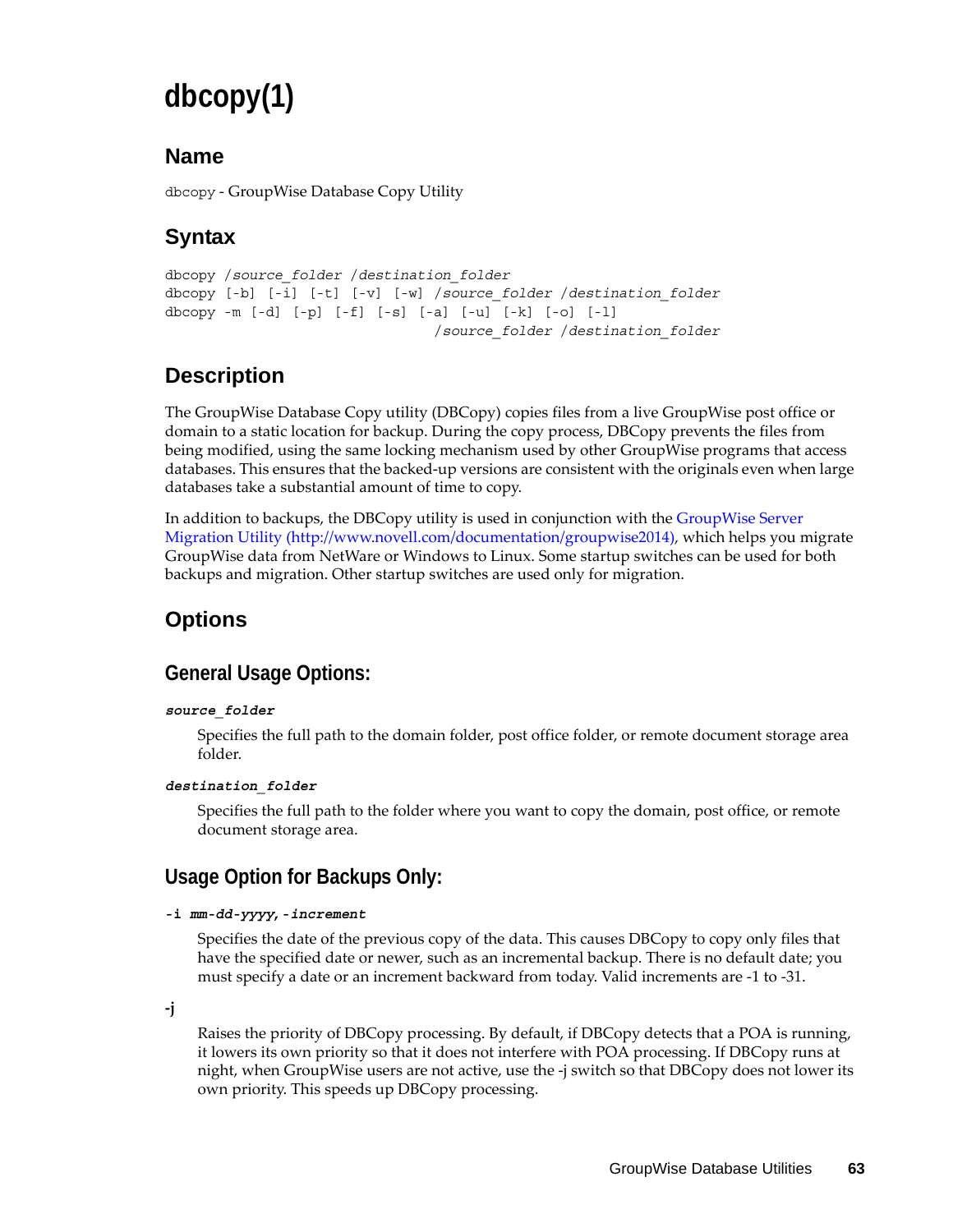#### **Usage Options for Backups and Migration:**

**-b**

Indicates that DBCopy is copying a document storage area, which includes BLOB (binary large object) files. Use this switch only when you need to copy BLOB files.

**-t** *threads*

Specifies the number of threads for DBCopy to start for copying data. The default number of threads is 5. Valid values range from 1 to 10.

**-v**

Turns on verbose logging, which provides more detail than the default of normal logging. DBCopy creates a log file named *mmdd*gwbk.*nnn*. The first four characters represent the date. A three-digit extension allows for multiple log files created on the same day. The log file is created at the root of the destination domain, post office, or document storage area folder. In addition to status and error messages, it lists any remote document storage areas associated with a post office.

**-w**

Turns on continuous logging to the screen.

#### **Usage Options for Migration Only:**

**-m**

Copies all directories and files associated with a domain, post office, or document storage area as part of a migration; also ensures that all folder names and file names are in lowercase.

**-d**

Indicates migration of a domain.

#### **-p**

Indicates migration of a post office.

#### **-f**

Indicates that this is the first pass of the migration process.

**-s**

Indicates that this is the second pass of the migration process.

**-a** *ip\_address*

Specifies the IP address to bind to for the migration process. The default is all available IP addresses.

**-u** *port\_number*

Specifies the TCP port number for status requests during the migration.

**-k**

Skips collecting database size information during the migration.

**-o**

Skips the second copy of the post office offiles folder during the migration.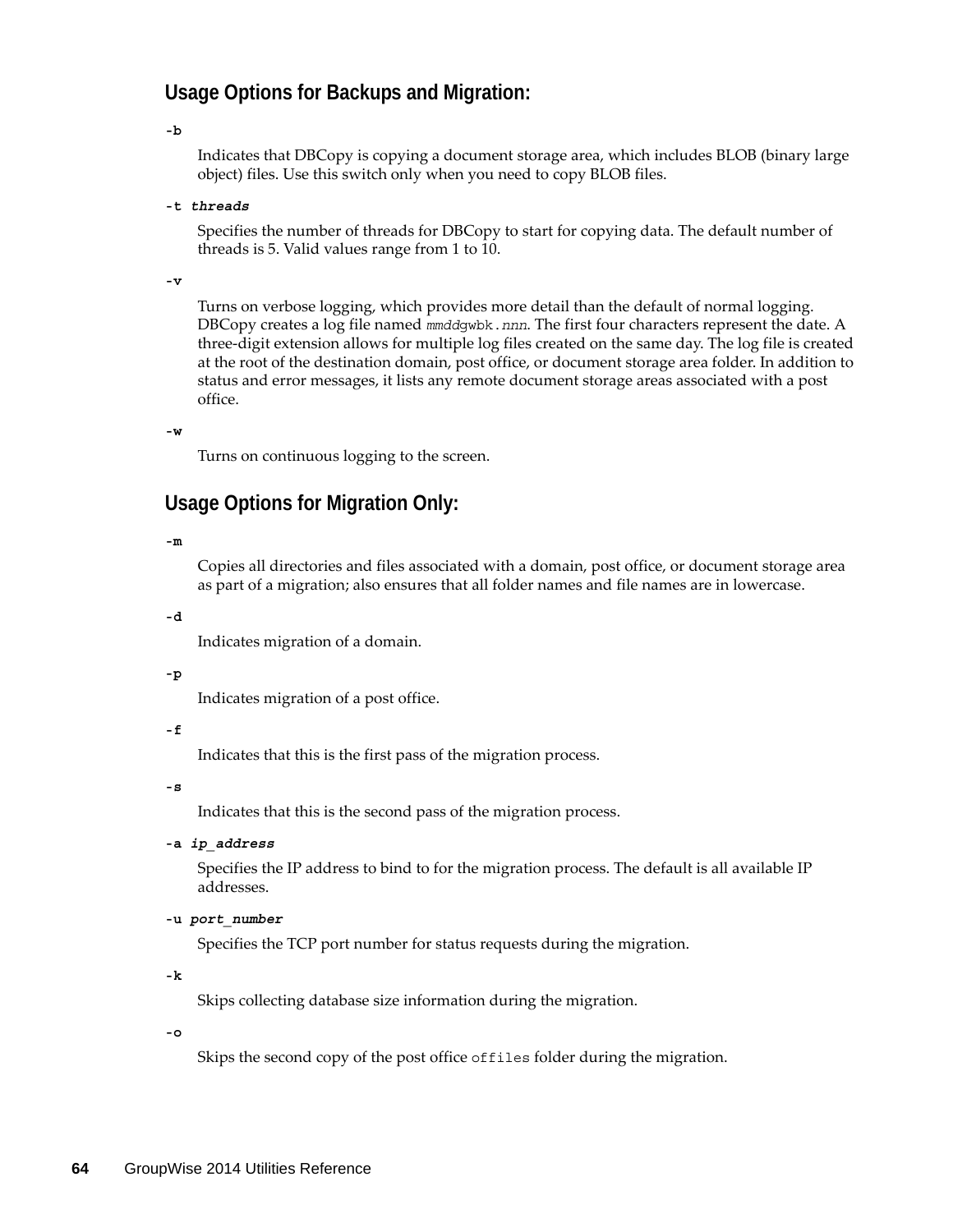#### **-l /***source\_folder*

Performs the GroupWise Check function of storelowercase on the migrated GroupWise databases. Its purpose is to do an "in-place" conversion of files and directories to lowercase, rather than as part of a copy operation. For a post office, it also updates the guardian database with the new, lowercase names.

For example, you could use this functionality if you have a domain or post office located on a SAN that was mounted for access by the GroupWise NetWare agents, but you now want to run the GroupWise Linux agents for the domain or post office, because NetWare is not supported as of GroupWise 2012.

Do not use other switches with the -l switch.

#### **Help Options:**

```
--help, -?
```
Displays the help information and exits.

#### **Files**

**/***path\_name***/***mmdd***gwbk.***nnn*

Log file created at the root of the destination folder.

### **Examples**

This program normally runs as root.

### **Backup Examples:**

**/opt/novell/groupwise/agents/bin/dbcopy /gwsystem/acct /backups/acct**

Copies a post office to a backup location.

```
/opt/novell/groupwise/agents/bin/dbcopy --b /gwsystem/acct_library /backups/
acct_library
```
Copies a library to a backup location.

### **Migration Examples:**

```
/opt/novell/groupwise/agents/bin/dbcopy -m -f /post_office_folder /
destination_folder
    Performs the first migration pass for a post office.
/opt/novell/groupwise/agents/bin/dbcopy -m -s /post_office_folder /
destination_folder
    Performs the second migration pass for a post office.
/opt/novell/groupwise/agents/bin/dbcopy -m /domain_folder /destination_folder
    Migrates a domain.
/opt/novell/groupwise/agents/bin/dbcopy -m -b /storage_area_folder /
destination_folder
    Migrates a document storage area.
```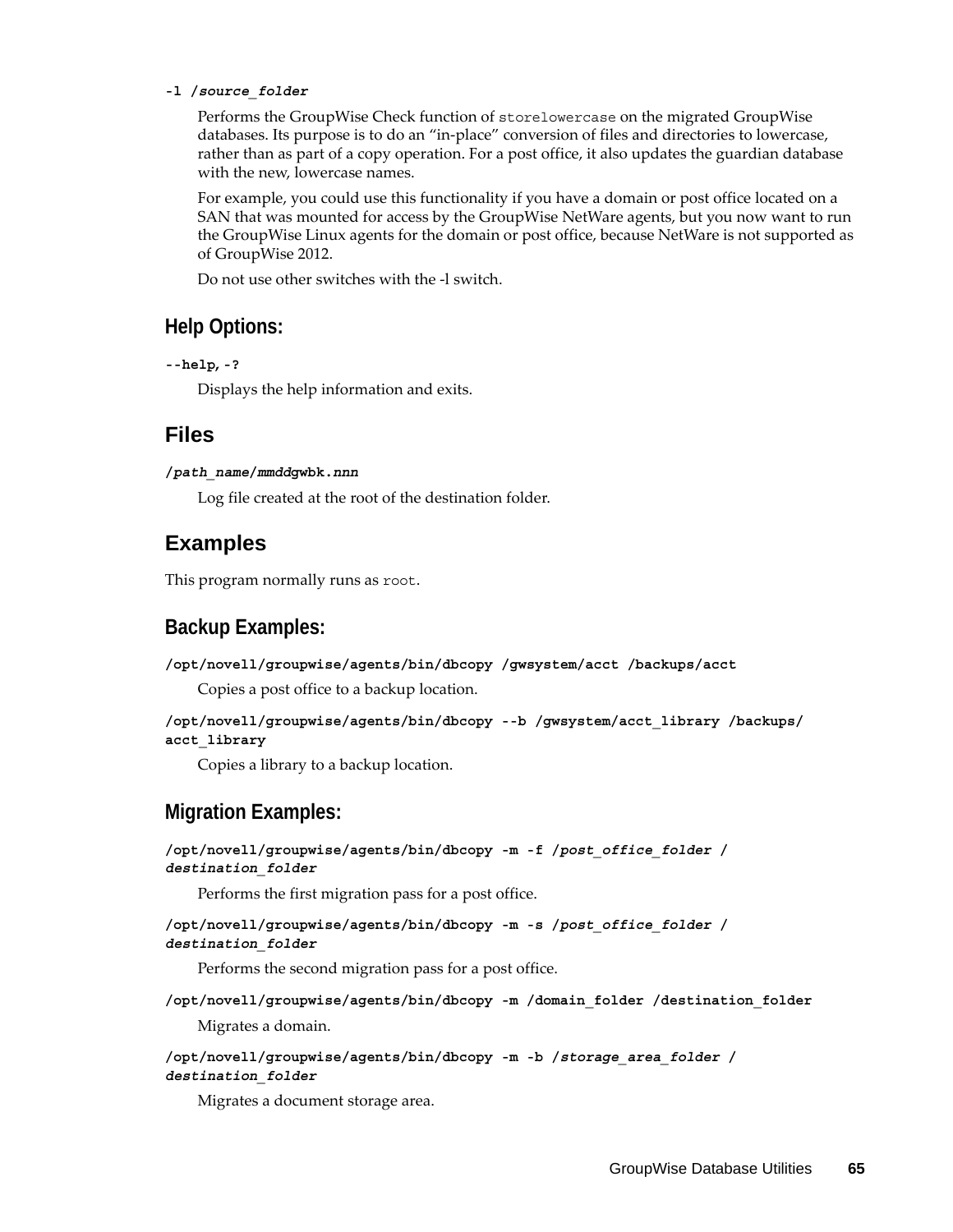### **Authors**

Copyright 2004-2014, [Novell, Inc.](http://www.novell.com/home/) (http://www.novell.com/home/). All rights reserved.

## **See Also**

gwtmstmp(1).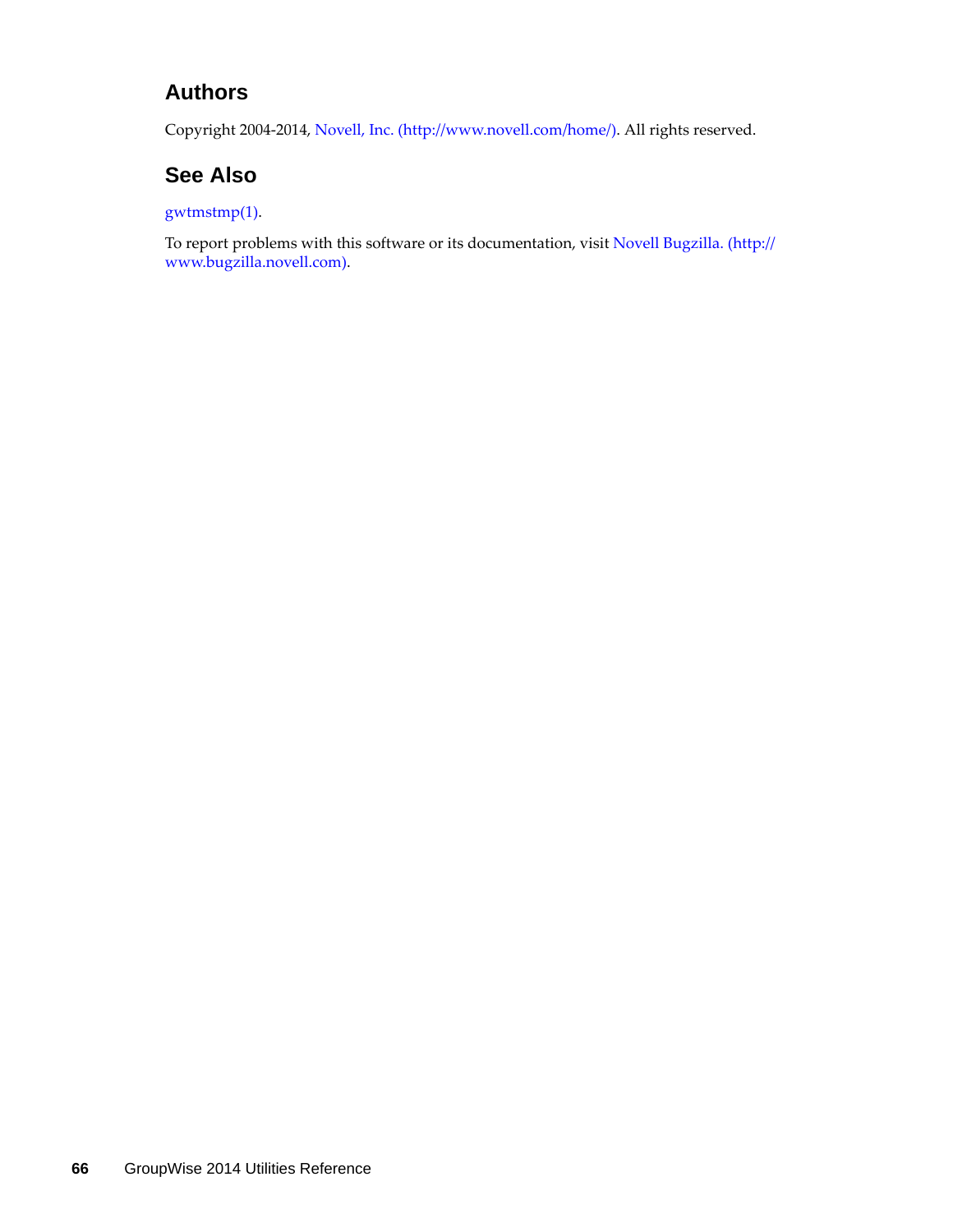# <span id="page-66-0"></span>**gwtmstmp(1)**

## **Name**

gwtmstmp - GroupWise Time Stamp Utility

# **Syntax**

```
gwtmstmp --postpath post_office_folder [--set] [--get] [--clear]
        [--backup] [--restore] [--retention]
         [--date mm/dd/yyyy] [--time hh:mm[am|pm]] [--gmttime seconds]
         [--userid groupwise_user_name] [--userdb user_database]
```
# **Description**

The GroupWise Backup Time Stamp utility (GWTMSTMP) places date and time information on user databases (user*xxx*.db) in order to support message backup, restore, and retention. The time stamp indicates the last time the database was backed up.

If a user deletes an item from his or her mailbox and purges it from the Trash, the item is removed from the user's database only if the time stamp shows that the item has already been backed up. Otherwise, the item remains in the user's database until the database is backed up, at which time it is purged from the database.

You can run GWTMSTMP on all user databases in a post office or on a single user database. No other databases are affected.

# **Backup**

To ensure thorough user database backups, you can ensure that deleted items are not purged from users' databases until they have been backed up. Two conditions must be met in order to provide this level of protection against loss of deleted items:

- The *Do Not Purge Items Until They Are Backed Up* option must be selected for the post office in the Admin console (*post\_office\_object > Client Options > Environment > Cleanup*).
- User databases (user*xxx*.db) must be time-stamped every time a backup is performed so that items can be purged only after they are backed up.

### **Restore**

You can use GWTMSTMP to manually add the restore time stamp to the database. The restore time stamp is not required for any GroupWise feature to work properly. Its primary purpose is informational.

## **Retention**

If you use a message retention application, the application should automatically add the retention time stamp after retaining the database's messages. Any messages with dates that are newer than the retention time stamp cannot be purged from the database. You can use GWTMSTMP to manually add a retention time stamp.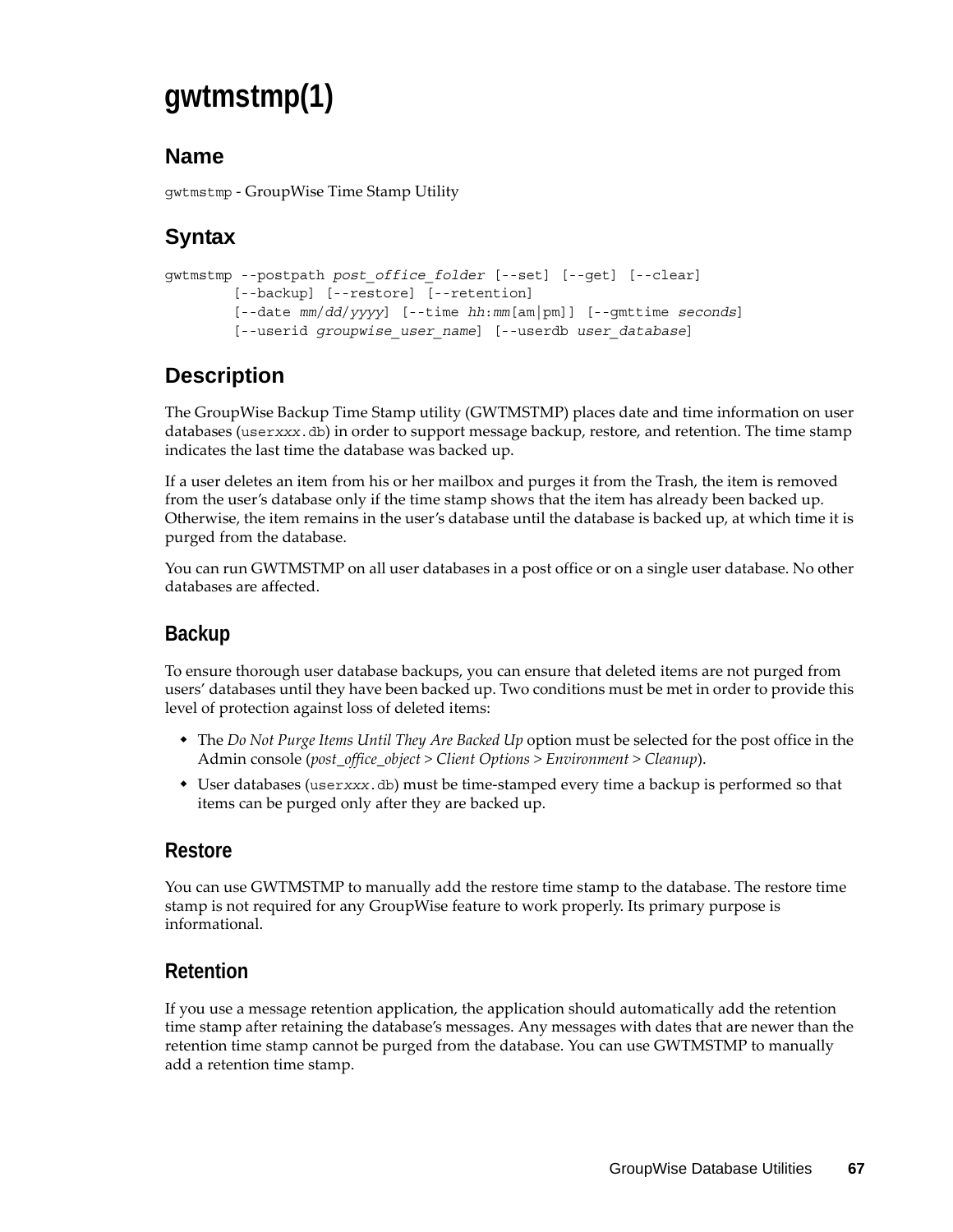#### **Modified Retention**

If you use a message retention application, you might need to retain items more than once if you want to capture changes to personal subjects and personal attachments on items. You can use GWTMSTMP to manually update the retention time stamp on modified items, so that they are retained again.

### **Options**

#### **Usage Options:**

#### **--postpath /***post\_office\_folder***, -p** */post\_office\_folder*

(Required) Specifies the full path to the post office folder where the user databases to timestamp are located.

**--set, -s**

Sets the current date and time (of backup, restore, or retention) on user databases.

```
--get, -g
```
Lists existing backup, restore, and retention time stamp information for user databases. If no time stamps are set, no times are displayed. If no other operational switch is used, --get is assumed.

```
--clear, -c
```
Removes time stamps (of backup, restore, or retention) from user databases.

```
--backup, --restore, --retention, --modifiedretention, -b, -r, -n, -mn
```
Specifies the type of time stamp (backup, restore, retention, or modified retention) on which to perform the get or set operation. If no time stamp type is specified, the operation is performed on the backup time stamp. Multiple time stamp types can be specified.

```
--date mm/dd/yyyy, -d mm/dd/yyyy
```
Specifies the date that you want placed on user databases. If no date is specified, the current date is used.

Use the format *mm*/*dd*/*yyyy* (for example, 05/18/2014 for May 18, 2014). If your locale does not use the *mm*/*dd*/*yyyy* format, use gwtmstmp --help to determine the format for your locale.

#### **--time** *hh:mm***[am|pm], -t** *hh:mm***[am|pm]**

Specifies the time that you want placed on user databases. If no time is specified, 00:00 is used.

Use the format *hh*:*mm*, expressed in a 24-hour format (for example, 20:45) or expressed with the am or pm option (for example, 8:45pm).

#### **--gmttime** *seconds***, -m** *seconds*

Specifies the number of seconds since midnight on January 1, 1970 Greenwich Mean Time (GMT), that you want placed on the user databases.

#### **--userid** *user\_name***, -u** *user\_name*

Provides a specific GroupWise user name so that an individual user database can be timestamped.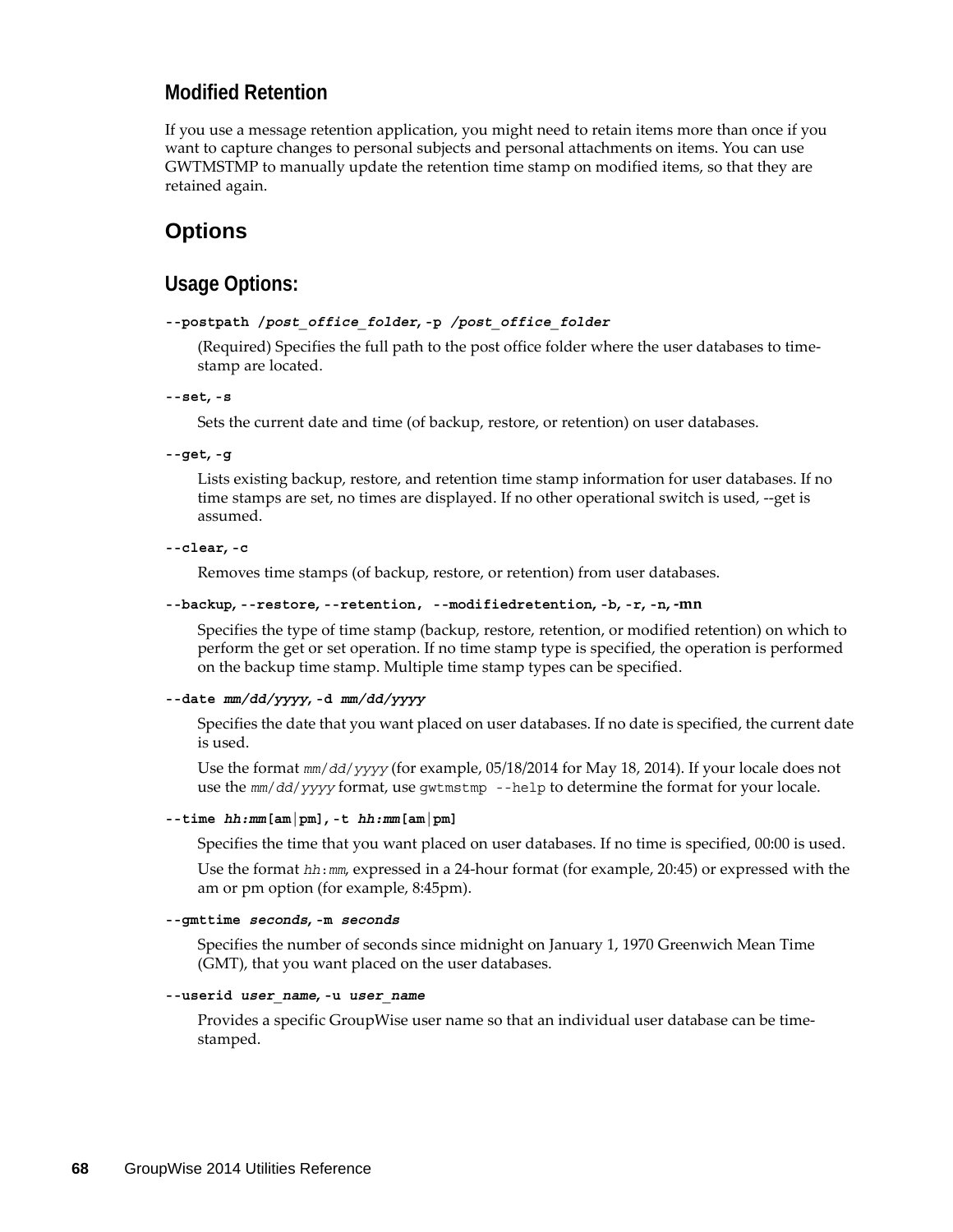#### **--userdb** *user\_database***, -e** *user\_database*

Provides a specific user database (user*xxx*.db) so that an individual user database can be timestamped.

#### **Help Options:**

```
--help, -?
```
Displays the help information and exits.

### **Examples**

This program normally runs as root.

**/opt/novell/groupwise/agents/bin/gwtmstmp -p /gwsystem/acct**

Checks the existing time stamp on all GroupWise user databases in a post office.

```
/opt/novell/groupwise/agents/bin/gwtmstmp -p /gwsystem/acct --set
    Sets a current time stamp on all user databases in a post office.
```
### **Authors**

Copyright 2004-2014, [Novell, Inc.](http://www.novell.com/home/) (http://www.novell.com/home/). All rights reserved.

### **See Also**

#### dbcopy(1).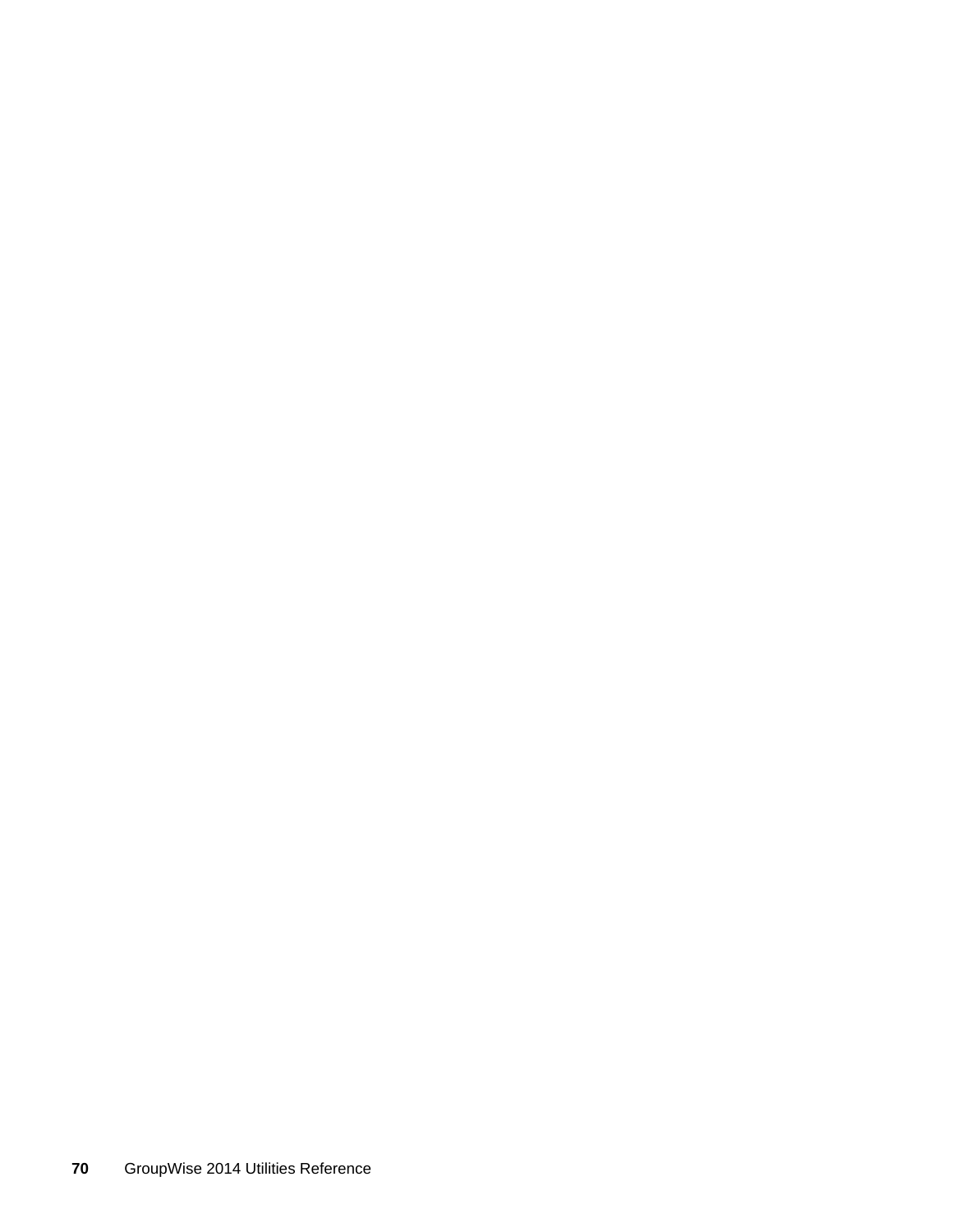# 7 <sup>7</sup>**Linux GroupWise Agent Commands**

- ["grpwise\(1\)" on page 72](#page-71-0)
- ["grpwise-ma\(1\)" on page 75](#page-74-0)
- "gwpoa $(1)$ " on page 77
- ["gwmta\(1\)" on page 79](#page-78-0)
- ["gwia\(1\)" on page 81](#page-80-0)
- ["gwdva\(1\)" on page 84](#page-83-0)
- ["gwmon\(1\)" on page 86](#page-85-0)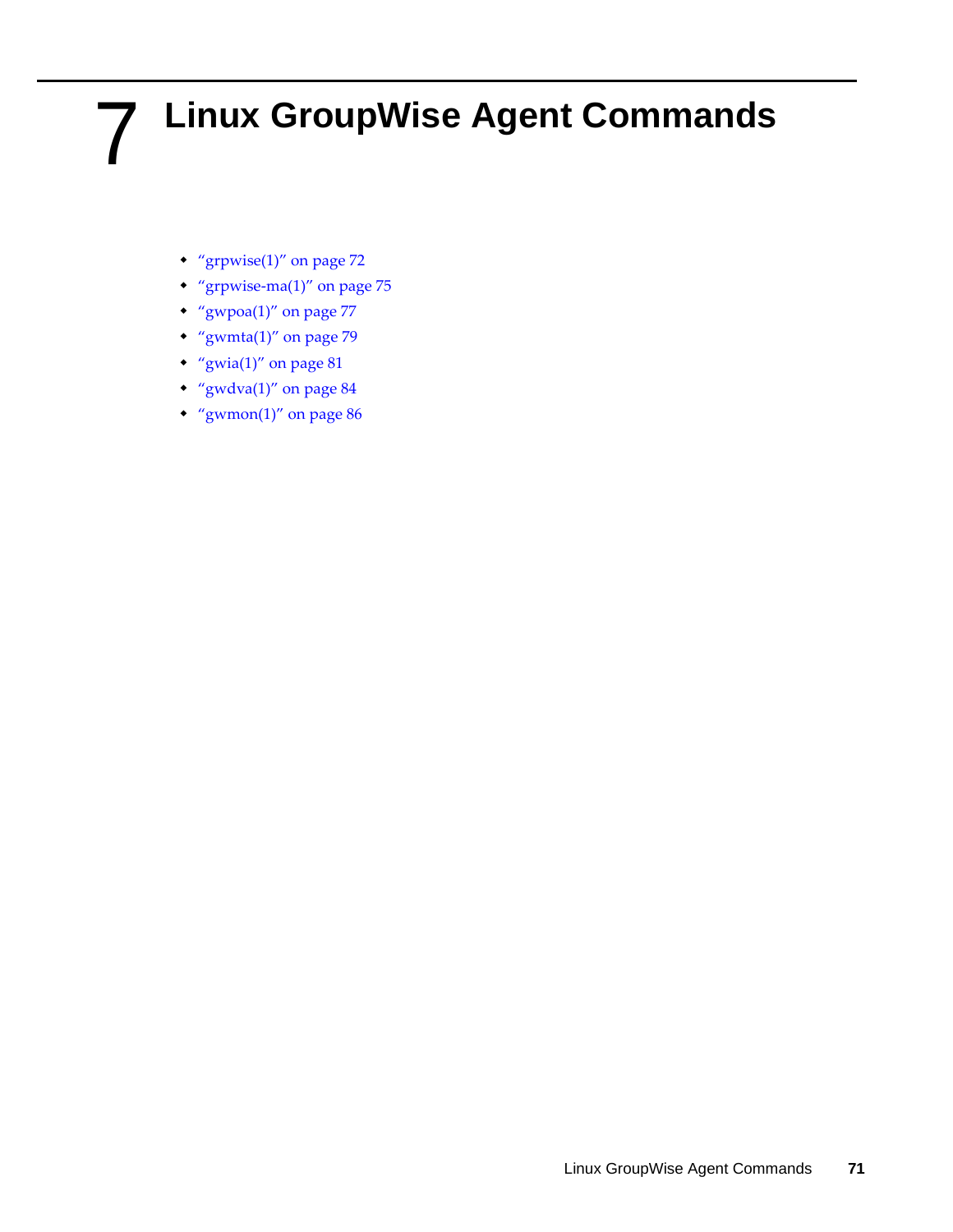# <span id="page-71-0"></span>**grpwise(1)**

### **Name**

grpwise - GroupWise Script

# **Syntax**

grpwise start [*object*] grpwise status [*object*] grpwise stop [*object*] grpwise restart [*object*] grpwise restartall grpwise print [*object*]

The objects are:

| POA:          | Admin Service: qwadminservice<br>post office name.domain name |
|---------------|---------------------------------------------------------------|
| MTA:          | $doma$ <sub>1</sub> n $name$                                  |
| GWIA:<br>DVA: | qwia.domain name<br>qwdva.post office name                    |

**NOTE:** The Monitor Agent is not controlled by the grpwise script. It has its own script named grpwise-ma, which works essentially the same as the grpwise script.

# **Description**

The grpwise script is created during installation and can control any agents installed on the local server. It is created in the /etc/init.d folder. It works in conjunction with the gwha.conf file, which is created in the /etc/opt/novell/groupwise folder. The gwha.conf file lists the agents installed on the local server so that the grpwise script knows which agents to start.

The GroupWise agents are Run Control compliant. During installation, a symbolic link is created from /etc/init.d/grpwise to /usr/sbin/rcgrpwise. Typically, /usr/sbin is already on your path. This enables you to run regrpwise from any folder, rather than changing to /etc/init.d in order to run the grpwise script.

# **Options**

### **Usage Options:**

#### **start**

Starts all GroupWise agents on the local server or the specific GroupWise agent specified in the grpwise command. A green "done" indicates that an agent is running. If a green "done" does not appear, the agent was unable to start.

#### **status**

Displays status for all GroupWise agents on the local server or the specific GroupWise agent specified in the grpwise command. A green "running" indicates that an agent is running. A black "unused" indicates that an agent is not running.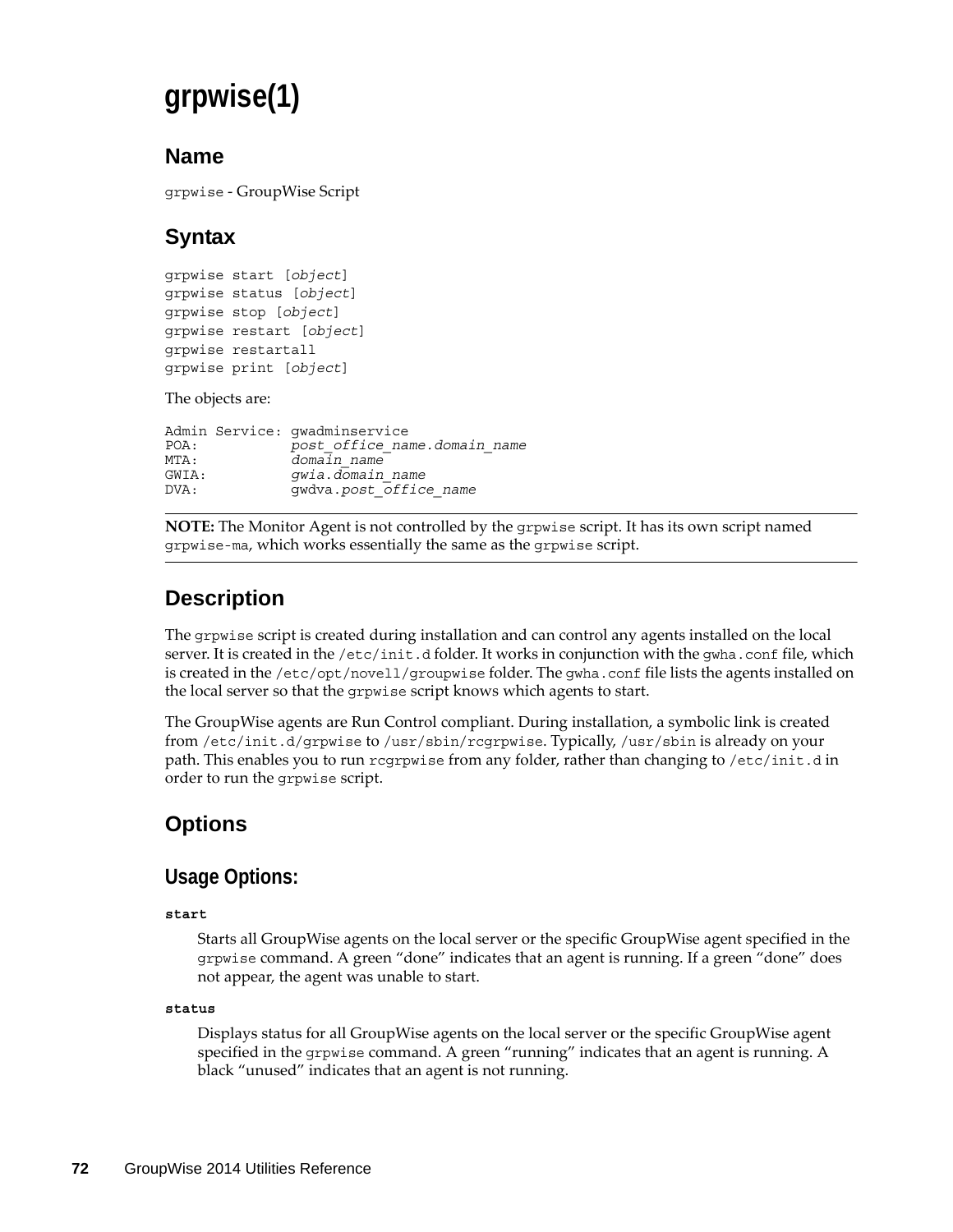#### **stop**

Stops all GroupWise agents on the local server or the specific GroupWise agent specified in the grpwise command. A green "done" indicates that an agent is stopped. A black "unused" indicates that an agent is not running and therefore cannot be stopped.

#### **restart**

Restarts all GroupWise agents on the local server or the specific GroupWise agent specified in the grpwise command. A green "done" indicates that an agent is stopped. A black "unused" indicates that an agent is not running and therefore cannot be stopped. The agents then start again with the standard start status indicators.

#### **print**

Lists settings for all GroupWise agents in the gwha.conf file or for the GroupWise agent specified in the grpwise command.

#### *post\_office\_name.domain\_name*

Specifies the POA to start or stop. The syntax allows for multiple POAs running on the same server and specifies which POA to start or stop.

#### *domain\_name*

Specifies the MTA to start or stop. The syntax allows for multiple MTAs running on the same server and specifies which MTA to start or stop.

#### *gwia***.***domain\_name*

Specifies the GWIA to start or stop. The syntax allows for multiple GWIAs running on the same server and specifies which GWIA to start or stop.

#### **gwdva.post\_office\_name**

Specifies the DVA to start or stop. The syntax allows for multiple DVAs running on the server. Running multiple DVAs on a server is not recommended.

#### **Help Options:**

```
--help, -?
```
Displays the help information and exits.

#### **Files**

#### **/etc/opt/novell/groupwise/gwha.conf**

GroupWise High Availability Service (gwha) configuration file. This configuration file lists all information necessary to start and stop each GroupWise agent that is installed on the server. For example, an entry for an MTA might look similar to this:

```
server = /opt/novell/groupwise/agents/bin/gwmta<br>command = /etc/init.d/arowise= /etc/init.d/grpwise
startup = /gwsystem/provo1/provo1.mta
delay = 2<br>wait = 10wait
```
The server = setting specifies the full path to the agent executable.

The command = setting specifies the full path to the grpwise script.

The startup = setting specifies the name of the agent startup file. Agent startup files are found in the following locations: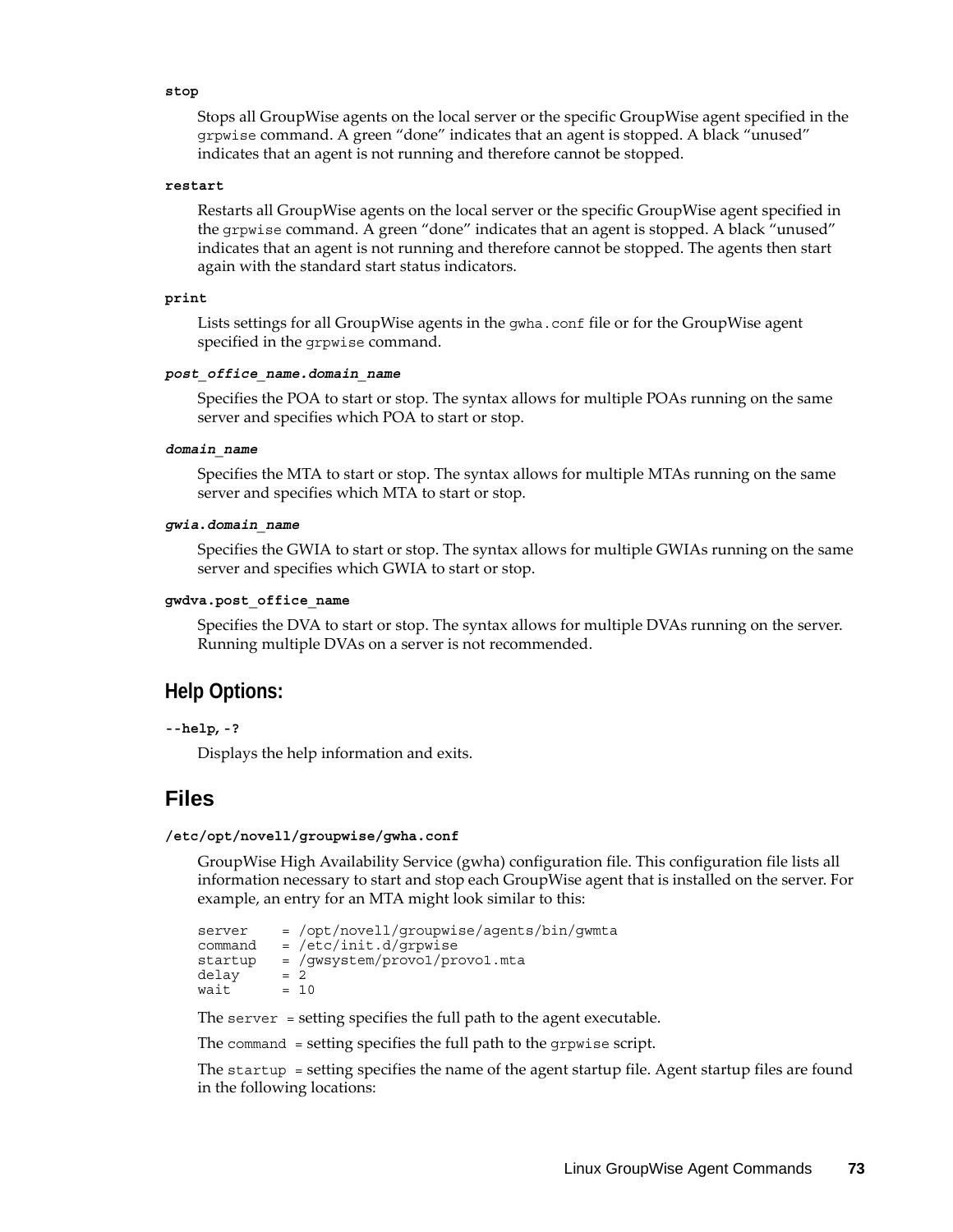/*post\_office\_folder*/*post\_office\_name*.poa /*domain\_folder*/*domain\_name*.mta /d*omain\_folder*/wpgate/*gwia*/gwia.cfg /*post\_office\_folder*/*post\_office\_name*.dva

The delay = setting controls the length of time between when the script issues the command to start an agent and when the script displays a message indicating that the agent has started. The default delay time is 2 seconds.

The wait = setting controls the length of time between when the script issues the command to stop an agent and when the script kills the agent if the agent has not yet stopped. The default wait time is 10 seconds.

By default, the grpwise script starts the agents as services with no user interface. If you want a user interface, you can add a show = yes line for each agent that you want to have a user interface. An agent that runs with a user interface cannot be managed in the GroupWise Admin console because it is not running as a service.

### **Examples**

This script must be run as root. If you have configured the GroupWise agents to run as a non-root user, they switch over to that user after they have started.

In all of the examples below, replace /etc/init.d/grpwise with rcgrpwise to run the script from any folder.

#### **/etc/init.d/grpwise start**

Starts all GroupWise agents that are installed on the server.

#### **/etc/init.d/grpwise status development.provo1**

Shows the status of the Development post office POA. The Development post office belongs to the Provo1 domain.

#### **/etc/init.d/grpwise stop gwia.provo1**

Stops the GWIA that belongs to the Provo1 domain.

### **Diagnostics**

If a GroupWise agent fails to start when using the grpwise script, try starting the agent manually, as described in the man page for each agent. You might receive an error message indicating why the agent is failing to start.

If you have changed the non-root user that you want the agent to run by modifying the /etc/opt/ novell/groupwise/agents/uid.conf file, you might have forgotten to delete the corresponding uid.run file in the domain or post office folder that the agent services. Delete the uid.run file, then use the grpwise script to try to start the agent again.

### **Authors**

Copyright 2004-2014, [Novell, Inc.](http://www.novell.com/home/) (http://www.novell.com/home/). All rights reserved.

### **See Also**

 $gwpoa(1)$ ,  $gwmta(1)$ ,  $gwia(1)$ ,  $gwdav(1)$ .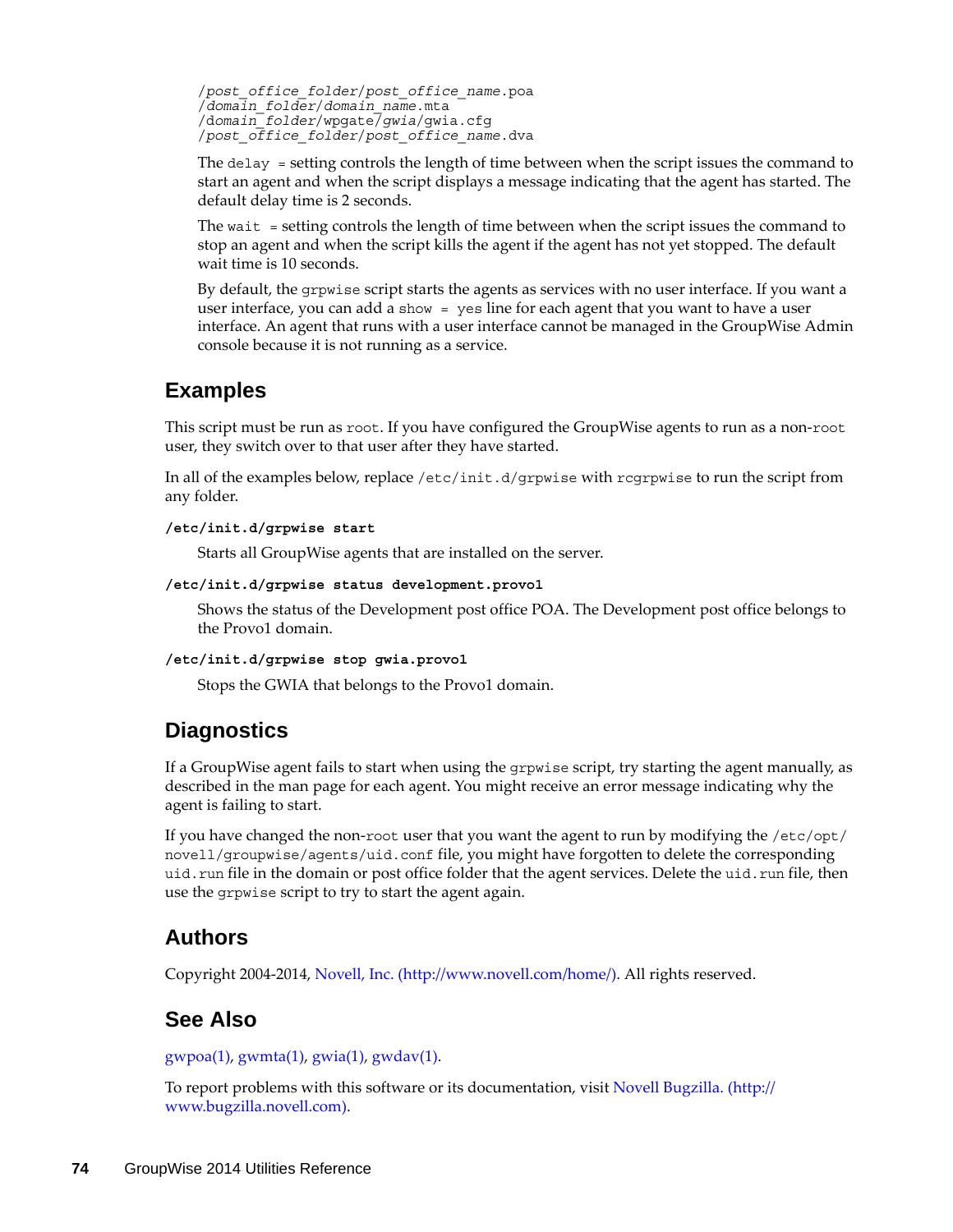# **grpwise-ma(1)**

### **Name**

grpwise-ma - GroupWise Monitor Script

# **Syntax**

grpwise-ma [start] [stop] [status] [restart]

# **Description**

The grpwise-ma script is created during installation and controls the Monitor Agent. (The grpwise script controls the other four GroupWise agents.) The grpwise-ma script is created in the /etc/ init.d folder. It works in conjunction with the monitor.xml file, which is created in the  $\sqrt{\text{opt}}$ / novell/groupwise/agents/share folder. The monitor.xml file points the Monitor Agent to a domain database (wpdomain.db) where it can access a list of agents to monitor in your GroupWise system.

The grpwise-ma script includes an MA\_OPTIONS variable where you can specify Monitor Agent startup switches. This is convenient because the Monitor Agent does not use a startup file as the other GroupWise agents do.

The Monitor Agent is Run Control compliant. During installation, a symbolic link is created from / etc/init.d/grpwise-ma to /usr/sbin/rcgrpwise-ma. Typically, /usr/sbin is already on your path. This enables you to run rcgrpwise-ma from any folder, rather than changing to /etc/init.d in order to run the grpwise-ma script.

# **Options**

### **Usage Options:**

#### **start**

Starts the Monitor Agent as a service on the local server. A green "done" indicates that an agent is running. If a green "done" does not appear, the agent was unable to start.

#### **status**

Displays status for the Monitor Agent. A green "running" indicates that an agent is running. A black "unused" indicates that an agent is not running.

#### **stop**

Stops the Monitor Agent. A green "done" indicates that an agent is stopped. A black "unused" indicates that an agent is not running and therefore cannot be stopped.

#### **restart**

Stops the Monitor Agent. A green "done" indicates that an agent is stopped. A black "unused" indicates that an agent is not running and therefore cannot be stopped. The Monitor Agent then starts again with the standard start status indicators.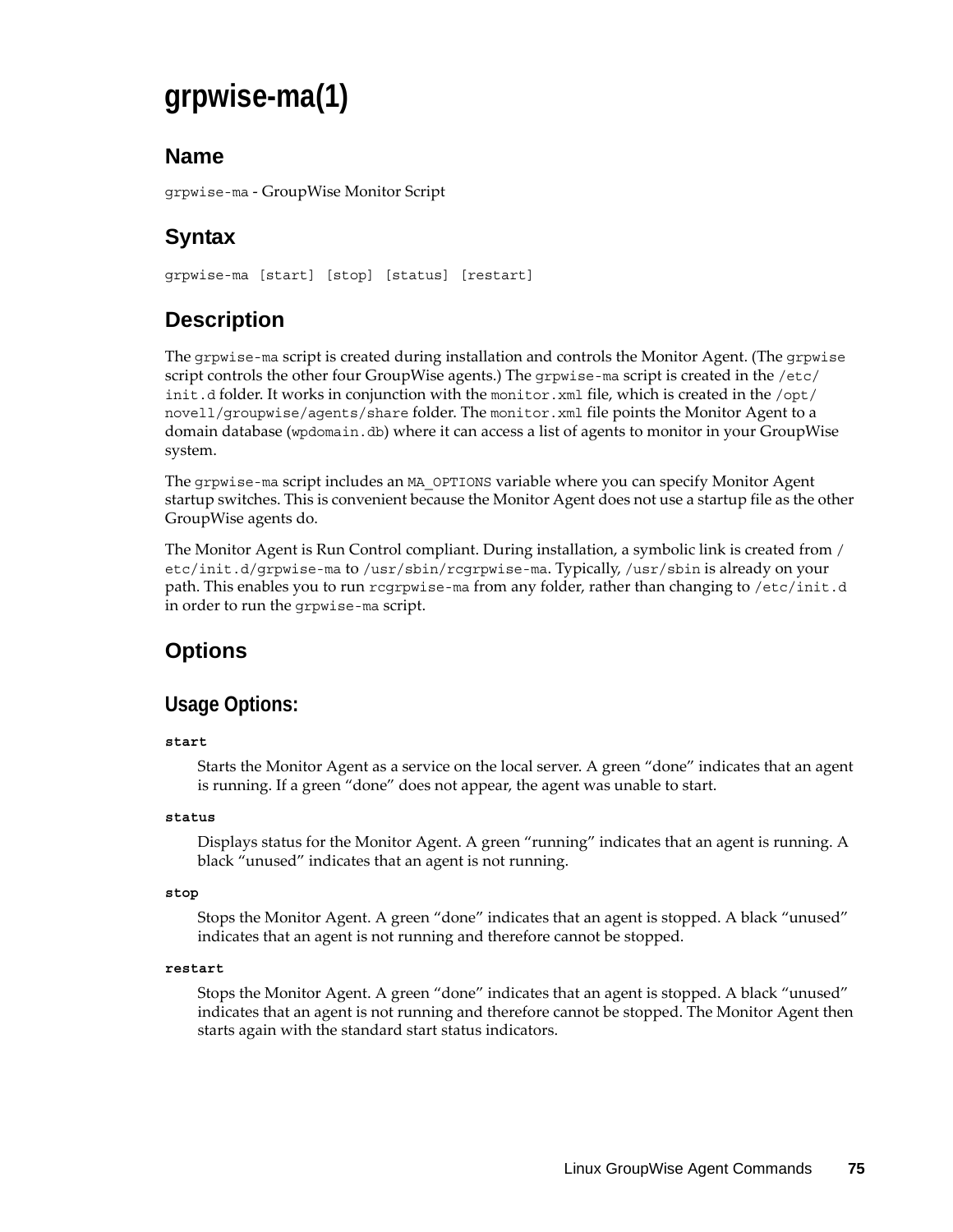### **Help Options:**

**--help, -?**

Displays the help information and exits.

### **Files**

#### **/opt/novell/groupwise/agents/share/monitor.xml**

Monitor Agent configuration file. Provides a domain folder where the Monitor Agent can determine what GroupWise agents to monitor. The monitor.xml file is created during installation.

#### **/var/opt/novell/groupwise/monitor/gwmonitor.cfg**

Monitor Application configuration file. Provides integration information for passing agent status information gathered by the Monitor Agent to your web browser for display in the main Monitor web console.

### **Examples**

This script does not need to be run as root.

In the example below, /etc/init.d/grpwise-ma can be replaced with rcgrpwise-ma to run the script from any folder.

#### **/etc/init.d/grpwise-ma start**

Starts the Monitor Agent.

You can view the Monitor Agent console at the following URL:

http://localhost:8200

You can view the Monitor console at the following URL:

http://localhost/gwmon/gwmonitor

### **Authors**

Copyright 2004-2014, [Novell, Inc.](http://www.novell.com/home/) (http://www.novell.com/home/). All rights reserved.

### **See Also**

#### gwmon(1).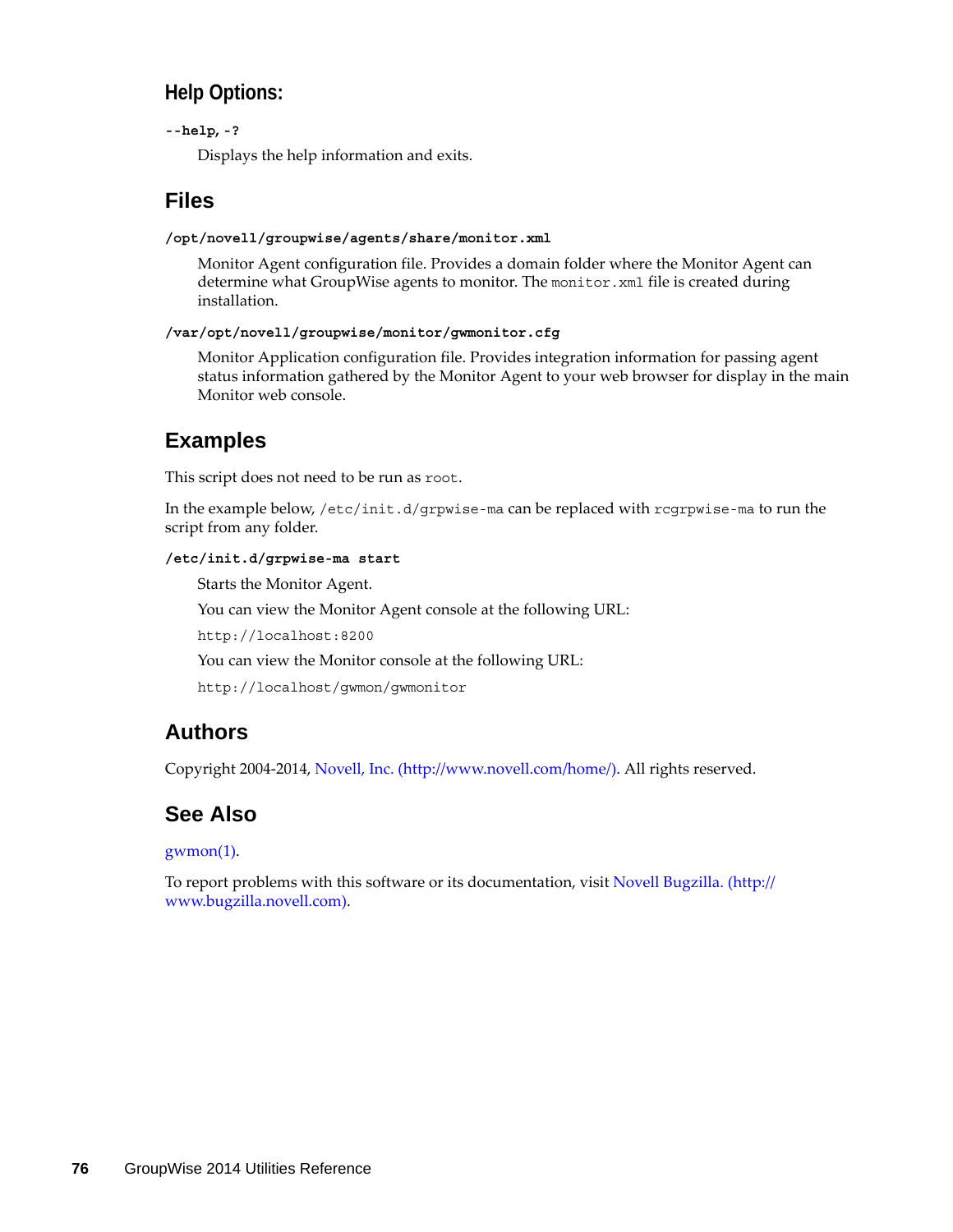# **gwpoa(1)**

### **Name**

gwpoa - GroupWise Post Office Agent

# **Syntax**

```
gwpoa [--show] --home /post_office_folder
gwpoa [--show] @/post_office_folder/post_office_name.poa
```
# **Description**

A post office serves as an administrative unit for a group of users and mailboxes. Messages are delivered to mailboxes by the Post Office Agent (POA).

The Post Office Agent (POA) responds to GroupWise client requests for mailbox data and delivers messages between users' mailboxes in a post office. The POA also communicates with the MTA to route messages to and from the post office. In addition, the POA performs a variety of maintenance tasks in the post office.

You can provide POA startup switches on the command line or in a startup file. By default, the startup file is named after the post office and has a .poa extension. It is located in the post office folder.

# **Options**

# **Usage Options:**

#### **--home /***post\_office\_folder*

Specifies the post office folder, where the POA can access message and user databases. There is no default location. You must use this switch in order to start the POA.

The Installation Wizard automatically sets the --home switch to the post office folder in the POA startup file.

#### **@/***post\_offce\_folder***/***post\_office\_name***.poa**

Specifies the location of the POA startup file. The POA startup file is created in the post office folder and is named after the post office, with a .poa extension. The POA startup file includes the --home switch.

For information about agent startup switches, see the *[GroupWise Administration Guide](http://www.novell.com/documentation/groupwise2014)* (http:// www.novell.com/documentation/groupwise2014).

**--show**

Starts the POA with a server console user interface. The agent user interface requires that the X Window System and Open Motif are running on the Linux server.

By default, no user interface is provided for the agents on Linux. An agent that runs with a user interface cannot be managed in the GroupWise Admin console.

The --show startup switch can be used on the command line or in the gwha.conf file used by the GroupWise High Availability Service. It cannot be placed in the agent startup file.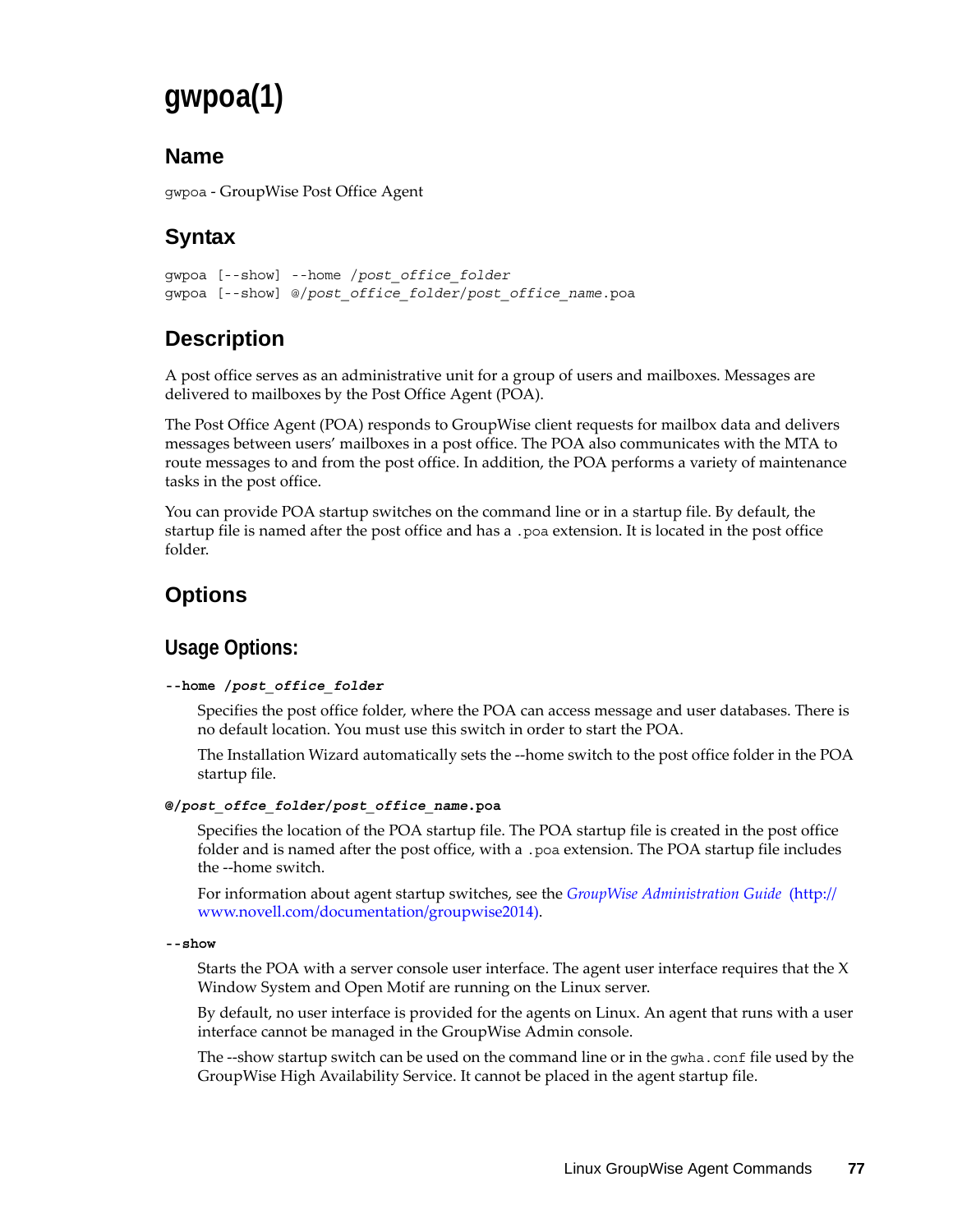### **Help Options:**

```
--help, -?
```
Displays the help information and exits.

### **Files**

```
/post_office_folder/post_office_name.poa
```
Startup file where startup switches are specified.

```
/var/log/novell/groupwise/post_office.poa/mmddpoa.nnn
```
Log file where error messages are written.

# **Examples**

By default, this program runs as root, but it is preferable to run it as a non-root user. See the *[GroupWise Installation Guide](http://www.novell.com/documentation/groupwise2014)* (http://www.novell.com/documentation/groupwise2014) to set up the agent to run as a non-root user.

**/opt/novell/groupwise/agents/bin/gwpoa --home /gwsystem/acct**

Starts the POA by specifying the post office folder.

```
/opt/novell/groupwise/agents/bin/gwpoa @/gwsystem/acct/acct.poa
```
Starts the POA by specifying the POA startup file.

**/opt/novell/groupwise/agents/bin/gwpoa --show @/gwsystem/acct/acct.poa**

Starts the POA with a user interface. An agent that runs with a user interface cannot be managed in the GroupWise Admin console because it is not running as a service.

# **Diagnostics**

By default, error messages are written to the POA log file located in the /var/log/novell/ groupwise/*post\_office\_name*.poa folder. You can view agent log files in the agent console.

Typically, you find multiple log files in this folder. The first four characters of each file name represent the date. The next three characters identify the agent. A three-digit extension allows for multiple log files created on the same day. For example, a log file named 0518poa.001 indicates that it is a POA log file created on May 18. If you restart the POA on the same day, a new log file is created, named 0518poa.002.

# **Authors**

Copyright 2004-2014, [Novell, Inc.](http://www.novell.com/home/) (http://www.novell.com/home/). All rights reserved.

# **See Also**

#### grpwise(1)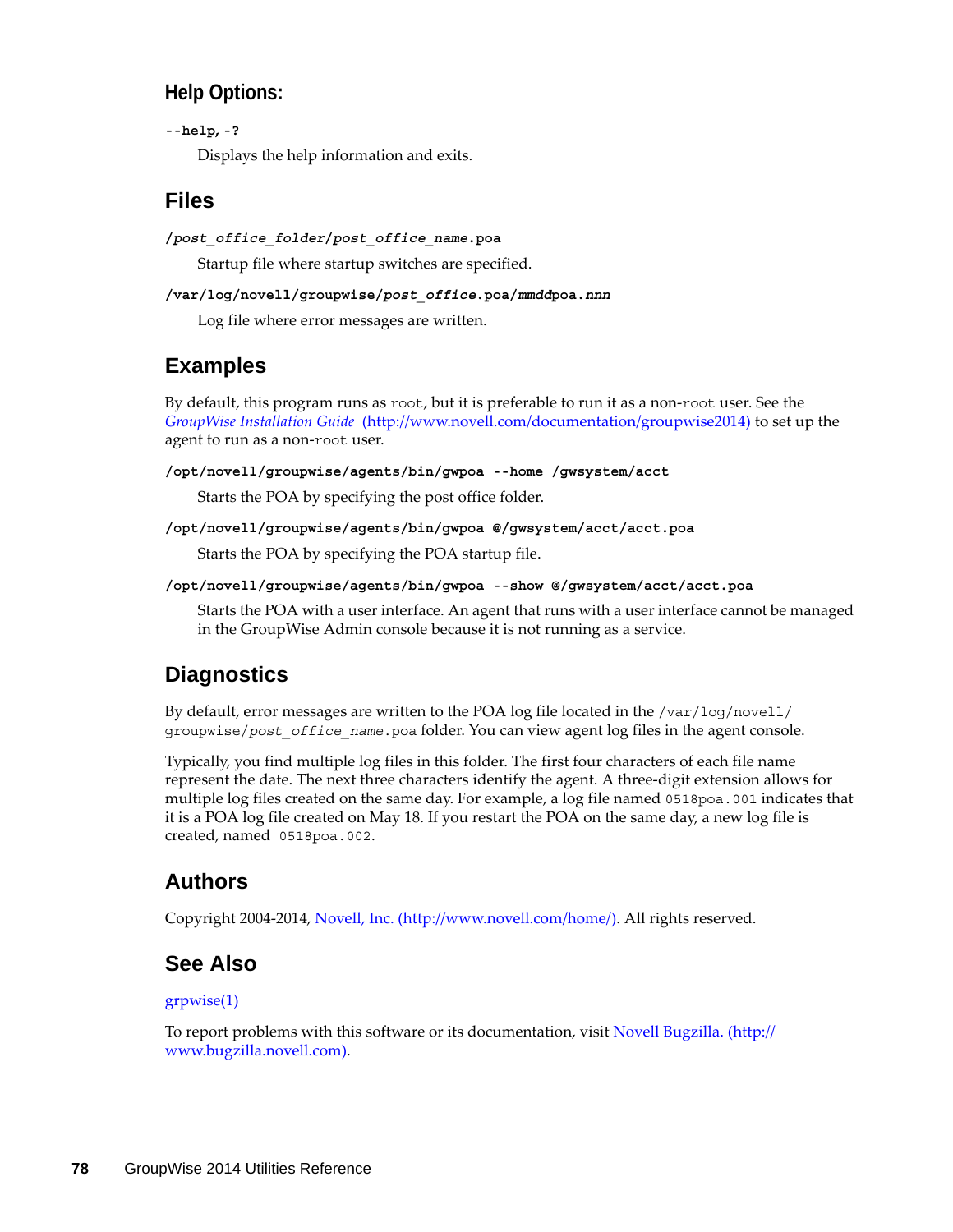# **gwmta(1)**

### **Name**

gwmta - GroupWise Message Transfer Agent

# **Syntax**

```
gwmta [--show] --home /domain_folder
gwmta [--show] @/domain_folder/domain_name.mta
```
# **Description**

A domain organizes post offices into a logical grouping for administration and routing purposes in your GroupWise system. Messages are transferred between post offices and domains by the Message Transfer Agent (MTA). Messages are transferred to and from your GroupWise system by the Internet Agent (GWIA).

You can provide MTA startup switches on the command line or in a startup file. By default, the startup file is named after the domain and has a .mta extension. It is located in the domain folder.

## **Options**

### **Usage Options:**

#### **--home /***domain\_folder*

Specifies the domain folder, where the MTA can access the domain database (wpdomain.db). There is no default location. You must use this switch in order to start the MTA.

The Installation Wizard automatically sets the --home switch to the domain folder in the MTA startup file.

#### **@/***domain\_folder***/***domain\_name***.mta**

Specifies the location of the MTA startup file. The MTA startup file is created in the domain folder and is named after the domain, with a .mta extension. The startup file includes the - home switch.

For information about agent startup switches, see the *[GroupWise Administration Guide](http://www.novell.com/documentation/groupwise2014)* (http:// www.novell.com/documentation/groupwise2014).

#### **--show**

Starts the MTA with a server console user interface.

By default, no user interface is provided for the agents on Linux. An agent that runs with a user interface cannot be managed in the GroupWise Admin console.

The --show startup switch can be used on the command line or in the gwha.conf file used by the GroupWise High Availability Service. It cannot be placed in the agent startup file.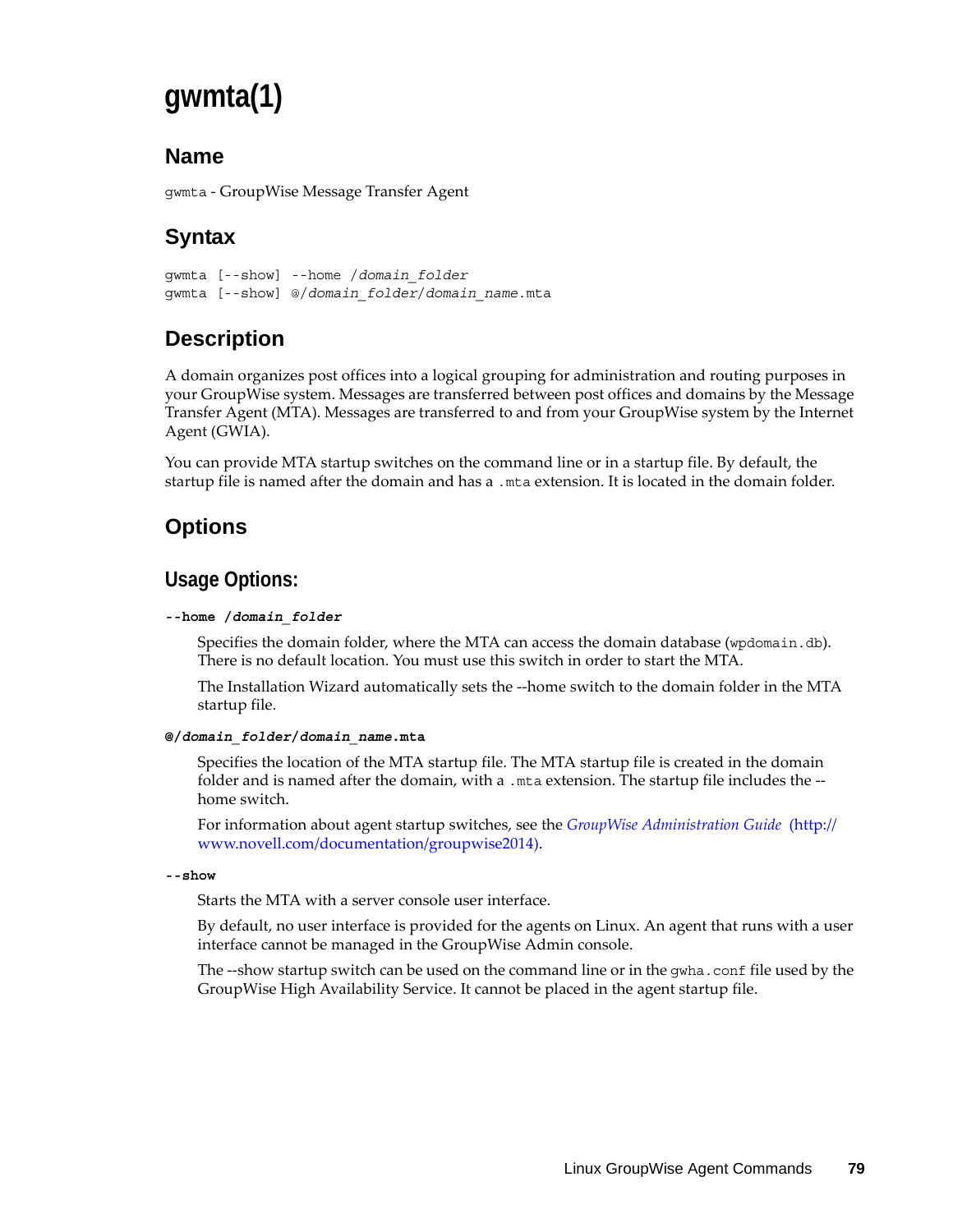### **Help Options:**

```
--help, -?
```
Displays the help information and exits.

### **Files**

**/***domain\_folder***/***domain\_name***.mta**

Startup file where startup switches are specified.

#### **/var/log/novell/groupwise/***domain***.mta/***mmdd***mta.***nnn*

Log file where error messages are written.

## **Examples**

By default, this program runs as root, but it is preferable to run it as a non-root user. See the *[GroupWise Installation Guide](http://www.novell.com/documentation/groupwise2014)* (http://www.novell.com/documentation/groupwise2014) to set up the agent to run as a non-root user.

**/opt/novell/groupwise/agents/bin/gwmta --home /gwsystem/provo1**

Starts the MTA by specifying the domain folder.

**/opt/novell/groupwise/agents/bin/gwmta @/gwsystem/provo1/provo1.mta**

Starts the MTA by specifying the MTA startup file.

**/opt/novell/groupwise/agents/bin/gwmta --show @/gwsystem/provo1/provo1.mta**

Starts the MTA with a user interface. An agent that runs with a user interface cannot be managed in the GroupWise Admin console because it is not running as a service.

# **Diagnostics**

Error messages are written to the MTA log file located in the /var/log/novell/groupwise/ *domain\_name*.mta folder. You can view agent log files in the agent console.

Typically, you find multiple log files in this folder. The first four characters of each file name represent the date. The next three characters identify the agent. A three-digit extension allows for multiple log files created on the same day. For example, a log file named 0518mta.001 indicates that it is an MTA log file created on May 18. If you restart the MTA on the same day, a new log file is created, named 0518mta.002.

### **Authors**

Copyright 2004-2014, [Novell, Inc.](http://www.novell.com/home/) (http://www.novell.com/home/). All rights reserved.

### **See Also**

#### grpwise(1)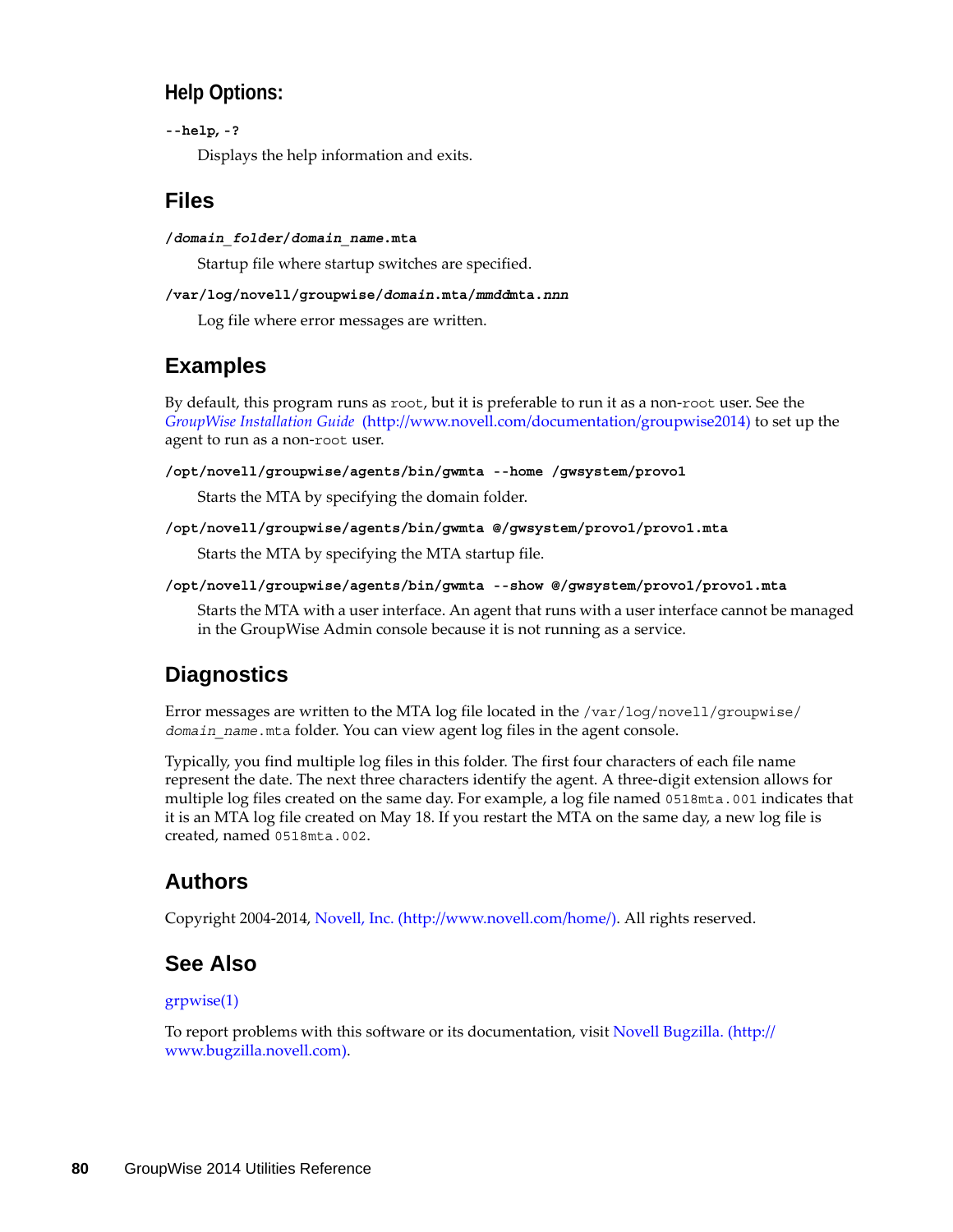# **gwia(1)**

### **Name**

gwia - GroupWise Internet Agent

# **Syntax**

```
gwia [--show] --home /domain_folder/wpgate/gwia
gwia [--show] @/domain_folder/wpgate/gwia_folder/gwia.cfg
gwia [--show] --dhome /domain_folder/wpgate/smtp_folder
gwia [--show] --hn hostname
```
# **Description**

The Internet Agent (GWIA) converts GroupWise messages into SMTP format and transfers them to the Internet SMTP hosts where recipients are located. In reverse, it receives SMTP messages from Internet SMTP hosts and converts them into GroupWise format. The GWIA can also provide access for POP3 and IMAP4 clients to access GroupWise mailboxes.

You can provide GWIA startup switches on the command line or in a startup file. At startup, the GWIA reads its startup file, gwia.cfg. It is located in the /*domain\_folder*/wpgate/*gwia* folder.

# **Options**

### **Usage Options:**

#### **--home /***domain\_folder***/wpgate/***gwia*

Specifies the GWIA home folder (/*domain\_folder*/wpgate/*gwia*), where the GWIA can find its databases, input/output queues, and configuration files. There is no default location. You must use this switch in order to start the GWIA.

The Installation Wizard automatically sets the --home switch to the domain folder in the MTA startup file.

#### **@/***domain\_folder***/wpgate/***gwia***/gwia.cfg**

Specifies the location of the GWIA configuration file (gwia.cfg). The gwia.cfg file is created in the /*domain\_folder*/wpgate/*gwia* folder. The gwi.cfg file includes the --home switch.

For information about agent startup switches, see the *[GroupWise Administration Guide](http://www.novell.com/documentation/groupwise2014)* (http:// www.novell.com/documentation/groupwise2014).

#### **--dhome /***domain\_folder***/wpgate/***SMTP\_folder*

Points to the SMTP service work area. This is normally the same as the GWIA folder (/ *domain\_folder*/wpgate/*gwia*).

**--hn** *hostname*

Specifies the hostname that is displayed when someone connects to your GWIA using a Telnet session. You should enter the hostname assigned to you by your Internet service provider.

```
--show
```
Starts the GWIA with a server console user interface.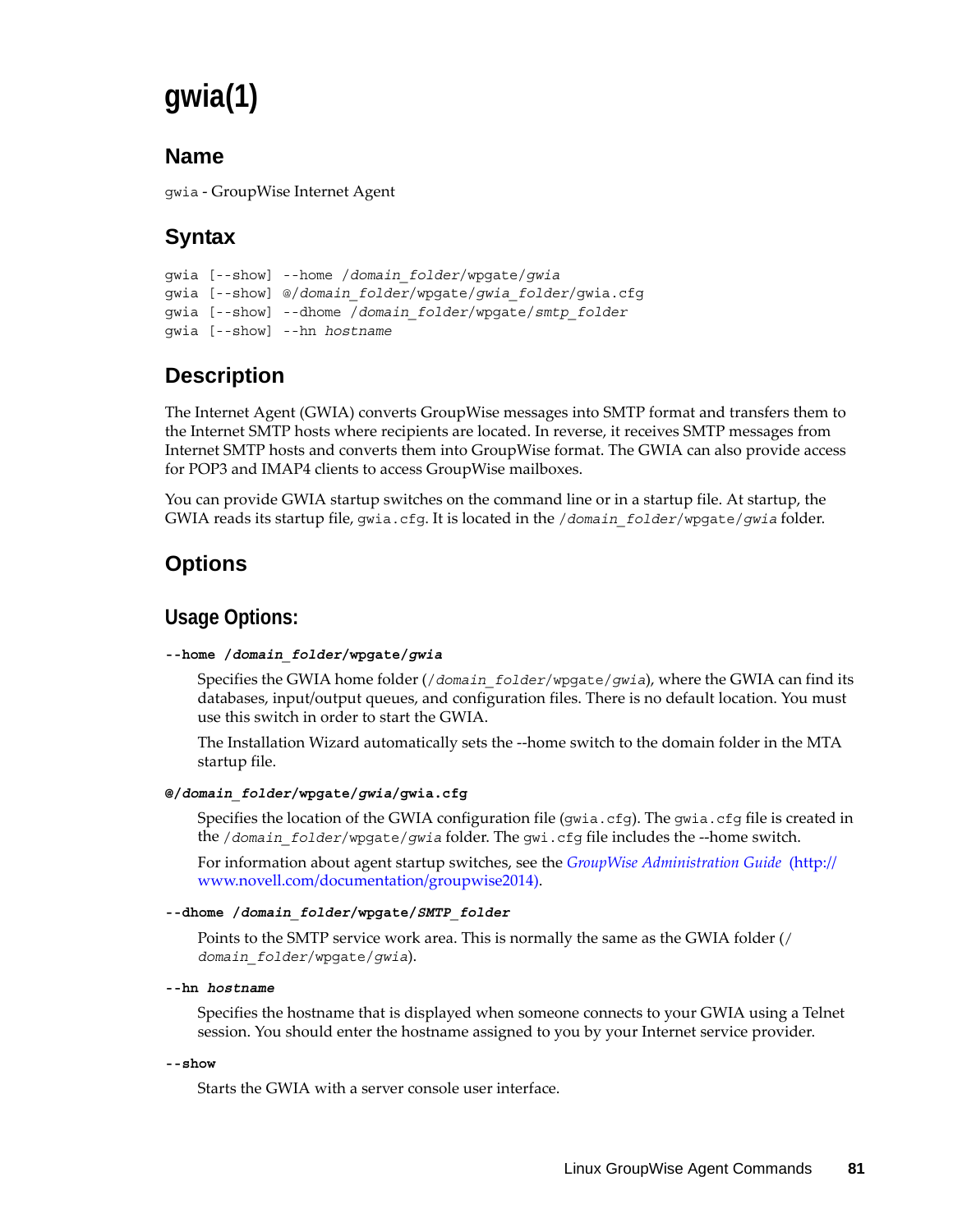By default, no user interface is provided for the agents on Linux. An agent that runs with a user interface cannot be managed in the GroupWise Admin console.

The --show startup switch can be used on the command line or in the gwha.conf file used by the GroupWise High Availability Service. It cannot be placed in the agent startup file.

#### **Help Options:**

#### **--help, -?**

Displays the help information and exits.

### **Files**

```
/domain_folder/wpgate/gwia/gwia.cfg
```
Startup file where startup switches are specified.

#### **/var/log/novell/groupwise/gwia.***domain\_name***/***mmdd***gwia.***nnn*

Log file where error messages are written.

### **Examples**

By default, this program runs as root, but it is preferable to run it as a non-root user. See the *[GroupWise Installation Guide](http://www.novell.com/documentation/groupwise2014)* (http://www.novell.com/documentation/groupwise2014) to set up the agent to run as a non-root user.

```
/opt/novell/groupwise/agents/bin/gwia --home /gwsystem/provo1/wpgate/gwia
```
Starts the GWIA by specifying its GWIA folder in the domain.

```
/opt/novell/groupwise/agents/bin/gwia @/gwsystem/provo1/wpgate/gwia/gwia.cfg
```
Starts the GWIA by specifying its startup file.

**/opt/novell/groupwise/agents/bin/gwia --show @/gwsystem/provo1/wpgate/gwia/ gwia.cfg**

Starts the GWIA with a user interface. An agent that runs with a user interface cannot be managed in the GroupWise Admin console because it is not running as a service.

### **Diagnostics**

Error messages are written to the GWIA log file located in the /var/log/novell/groupwise/ *domain\_name*.gwia folder. You can view agent log files in the agent console.

Typically, you find multiple log files in this folder. The first four characters of each file name represent the date. The next three characters identify the agent. A three-digit extension allows for multiple log files created on the same day. For example, a log file named 0518gwia.001 indicates that it is a GWIA log file created on May 18. If you restart the GWIA on the same day, a new log file is created, named 0518gwia.002.

### **Authors**

Copyright 2004-2014, [Novell, Inc.](http://www.novell.com/home/) (http://www.novell.com/home/). All rights reserved.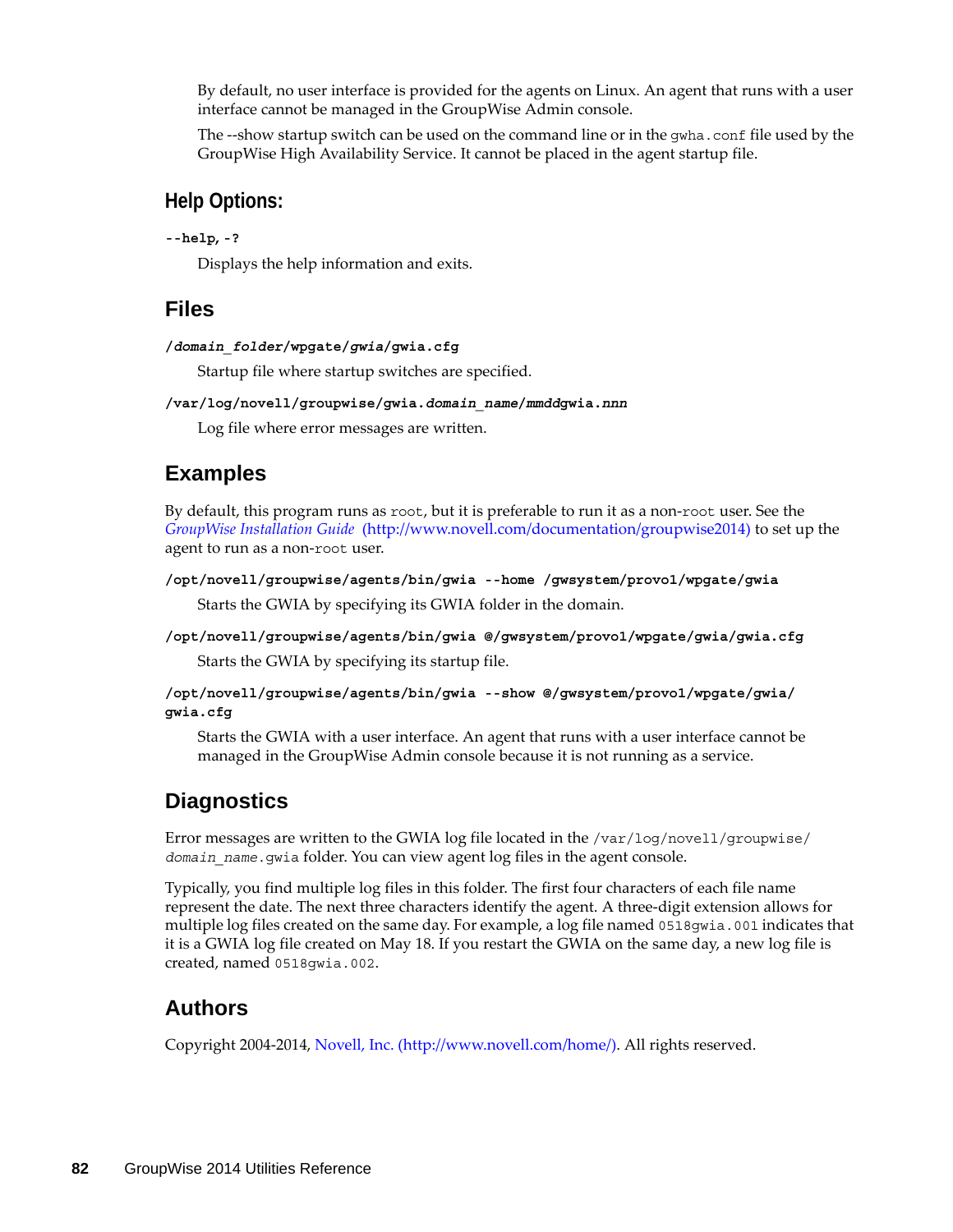### **See Also**

grpwise(1)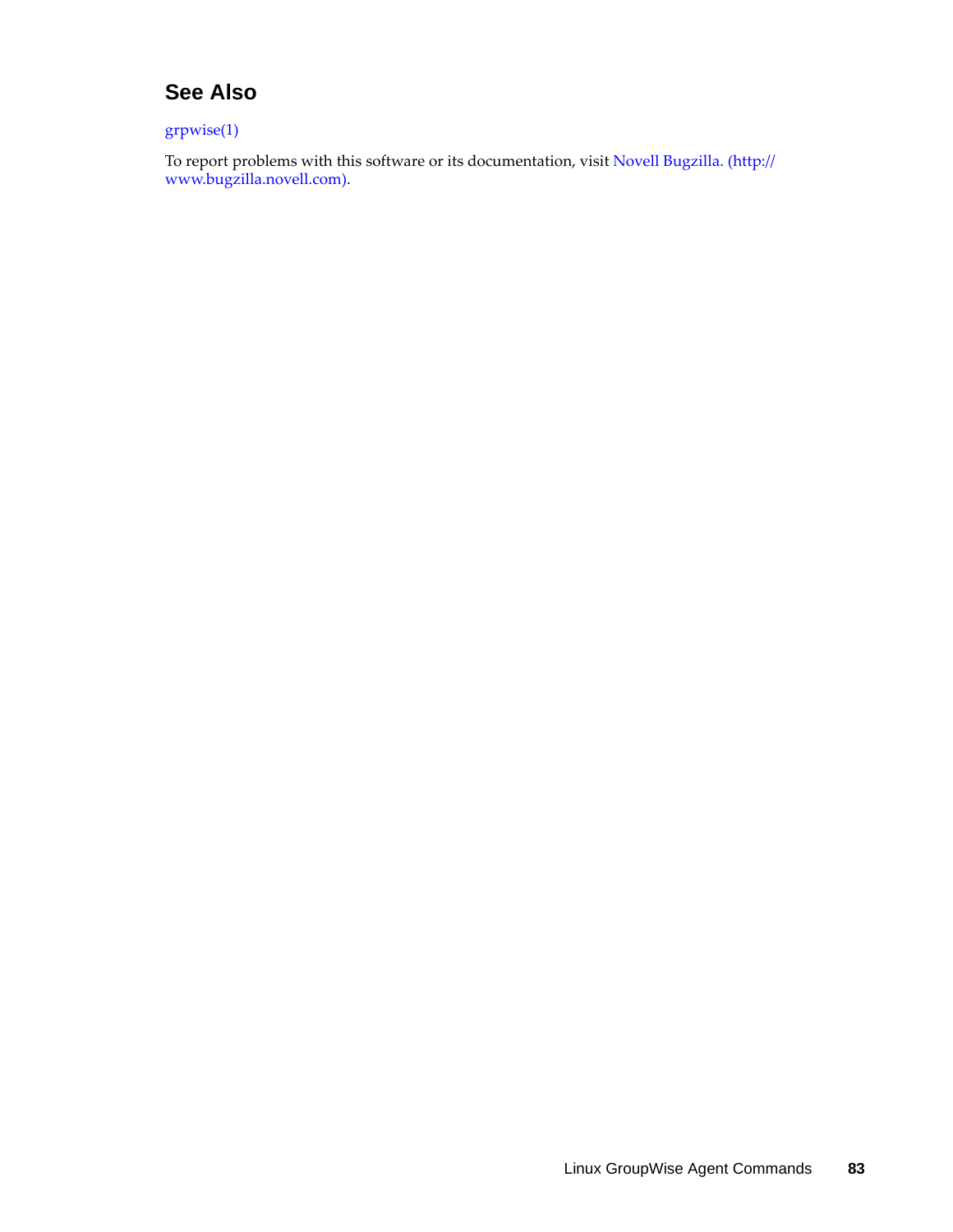# **gwdva(1)**

### **Name**

gwdva - GroupWise Document Viewer Agent

# **Syntax**

gwdva [@/*post\_office\_folder*/*post\_office\_name*.dva]

# **Description**

The Document Viewer Agent (DVA) converts attached document files from a wide variety of formats into HTML format for indexing by the POA and for viewing in GroupWise WebAccess. You can run up to three DVAs to service conversion requests for a single instance of the POA. Each DVA must be installed on a different server.

The DVA consists of a master DVA process, and multiple worker DVA processes. The master DVA process communicates with the WebAccess Application and the POA to transfer documents back and forth for conversion. Each worker process converts a single document. Because some documents contain unexpected data, they cannot be successfully converted. Such a conversion failure terminates a worker process, but does not affect the stability of the master DVA process.

You can provide DVA startup switches on the command line or in a startup file. By default, the startup file is named after the post office and has a .dva extension. It is located in the /opt/novell/ groupwise/agents/share folder.

# **Options**

### **Usage Options:**

#### **--home** *folder*

Specifies the path to the DVA working folder. The default location is /var/opt/novell/ groupwise/gwdva.

#### **@***startup\_file*

Specifies the location of the DVA startup file. The DVA startup file is created in the  $\sqrt{\text{opt}}/$ novell/groupwise/agents/share folder and is named after the post office, with a .dva extension.

For information about agent startup switches, see the *[GroupWise Administration Guide](http://www.novell.com/documentation/groupwise2014)* (http:// www.novell.com/documentation/groupwise2014).

### **Help Options:**

```
--help, -?
```
Displays the help information and exits.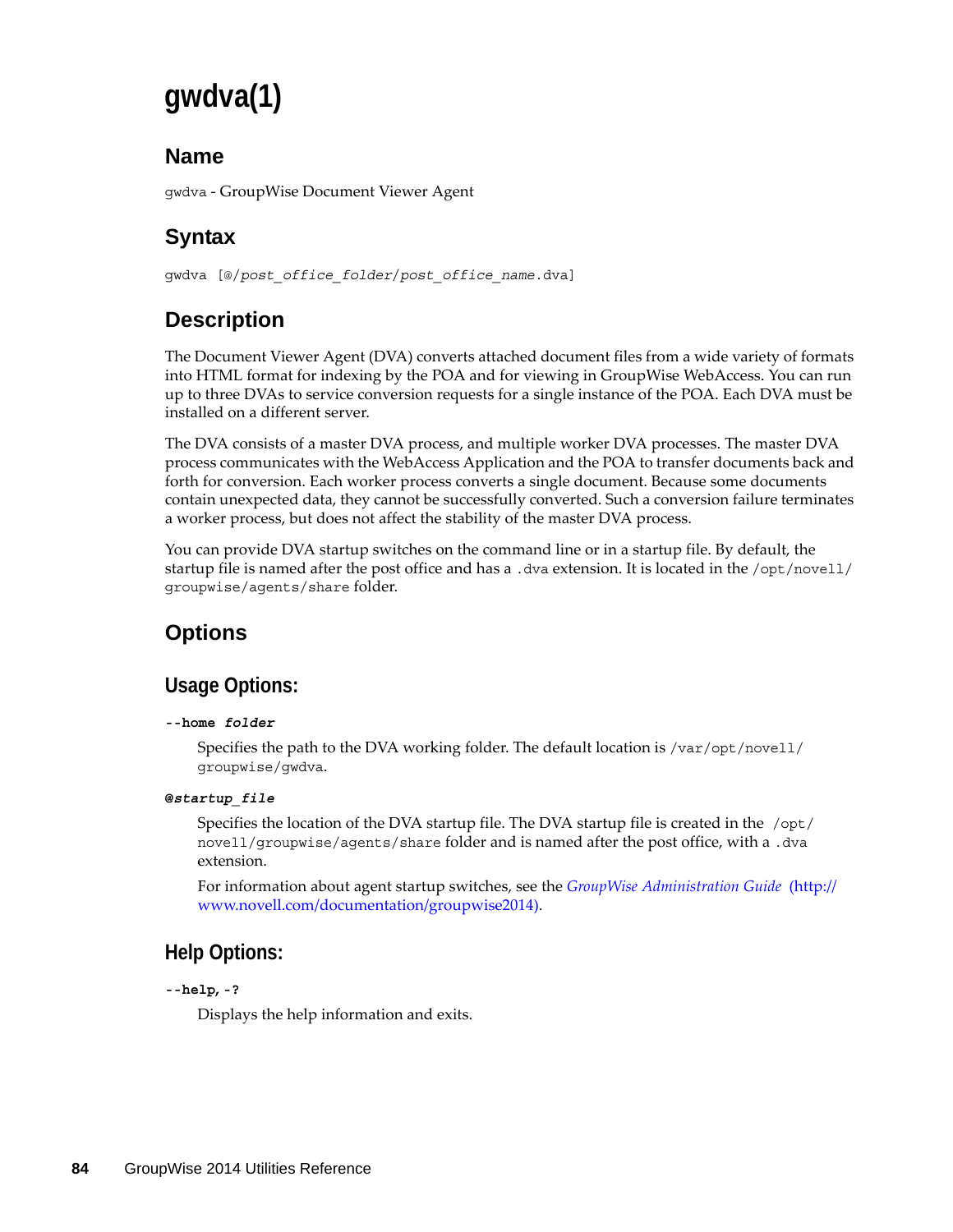### **Files**

**/opt/novell/groupwise/share/***post\_office\_name***.dva**

Startup file where startup switches are specified.

**/var/log/novell/groupwise/dva/***mmdd***dva.***nnn*

Log file where error messages are written.

### **Examples**

This program must run as root.

**/opt/novell/groupwise/agents/bin/gwdva**

Starts the DVA using its default configuration.

- **/opt/novell/groupwise/agents/bin/gwdva --home /var/opt/novell/groupwise/gwdva** Starts the DVA and specifies its working folder.
- **/opt/novell/groupwise/agents/bin/gwdva @gwdva.dva** Starts the DVA by specifying its startup file.

## **Diagnostics**

Error messages are written to the DVA log file located in the /var/log/novell/groupwise/gwdva folder. You can view agent log files in the agent console.

Typically, you find multiple log files in this folder. The first four characters of each file name represent the date. The next three characters identify the agent. A three-digit extension allows for multiple log files created on the same day. For example, a log file named 0518dva.001 indicates that it is a DVA log file created on May 18. If you restart the DVAA on the same day, a new log file is created, named 0518dva.002.

### **Authors**

Copyright 2004-2014, [Novell, Inc.](http://www.novell.com/home/) (http://www.novell.com/home/). All rights reserved.

### **See Also**

#### grpwise(1)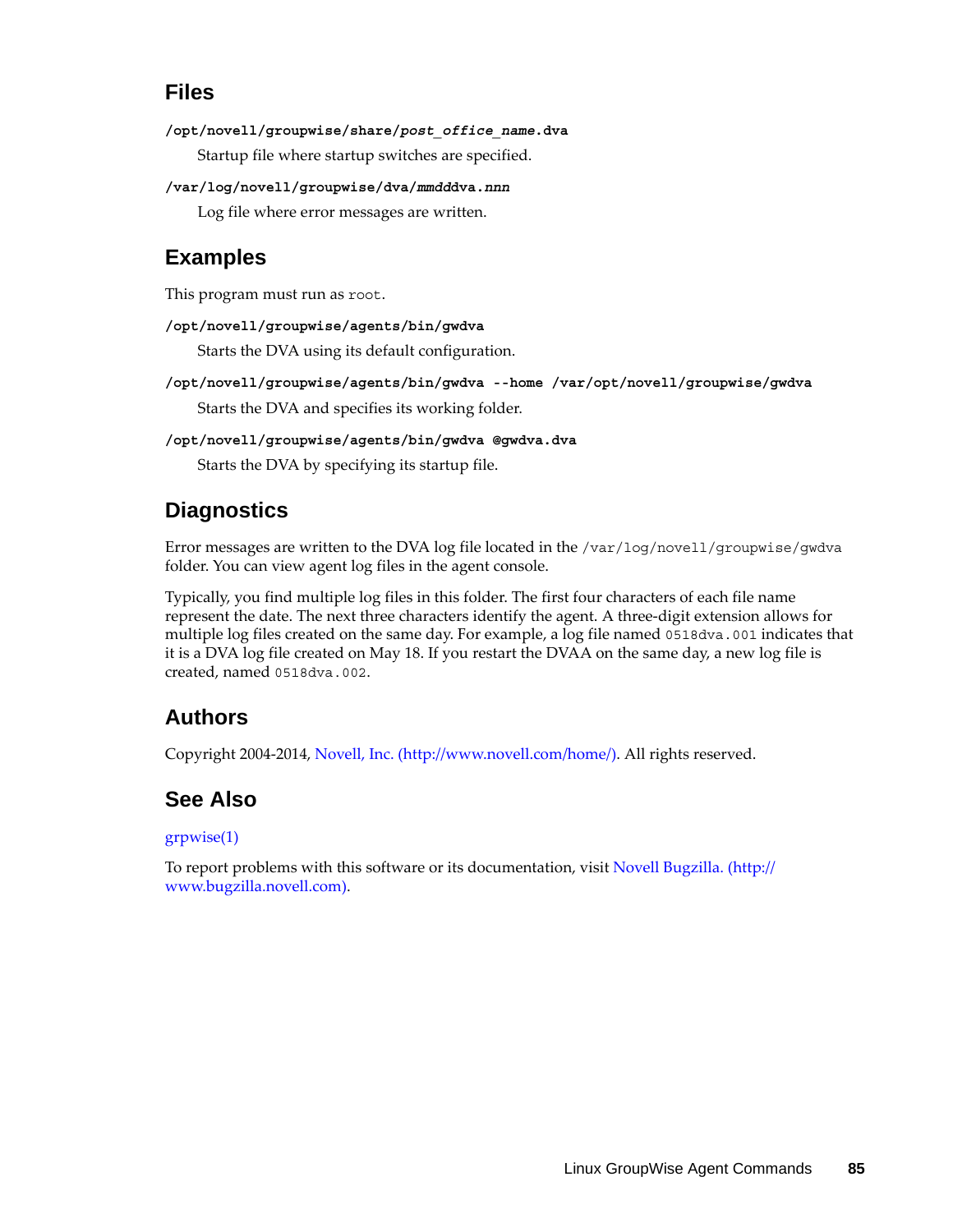# **gwmon(1)**

### **Name**

gwmon - GroupWise Monitor Agent

# **Syntax**

gwmon --home *domain\_folder*

# **Description**

GroupWise Monitor is a monitoring and management tool that allows you to monitor GroupWise agents from any location where you are connected to the Internet and have access to a web browser. Some agent administration can also be performed from your web browser. Monitor provides more detail than is provided on the System page in the GroupWise Admin console.

The Monitor Agent continuously polls the POA, MTA, and GWIA; gathers status information from them; and displays the status information in the Monitor Agent console. The Monitor Agent also services requests for agent status information from the Monitor Application, which displays the Monitor Web console.

Monitor Agent configuration information is stored in the monitor.xml file in the /opt/novell/ groupwise/agents/share folder.

# **Options**

### **Usage Options:**

#### **--home** *domain\_folder*

Specifies a domain folder where the Monitor Agent can access a domain database (wpdomain.db). From the domain database, the Monitor Agent can determine which agents to monitor, what user names and passwords are necessary to access them, and so on.

For information about agent startup switches, see the *[GroupWise Administration Guide](http://www.novell.com/documentation/groupwise2014)* (http:// www.novell.com/documentation/groupwise2014).

### **Help Options:**

```
--help, -?
```
Displays the help information and exits.

### **Files**

**/opt/novell/groupwise/agents/share/monitor.xml**

Monitor Agent configuration file. Provides a domain folder where the Monitor Agent can determine which GroupWise agents to monitor. The monitor.xml file is created during installation.

#### **/var/log/novell/groupwise/gwmon/***mmdd***mon.***nnn*

Log file for Monitor Agent events.